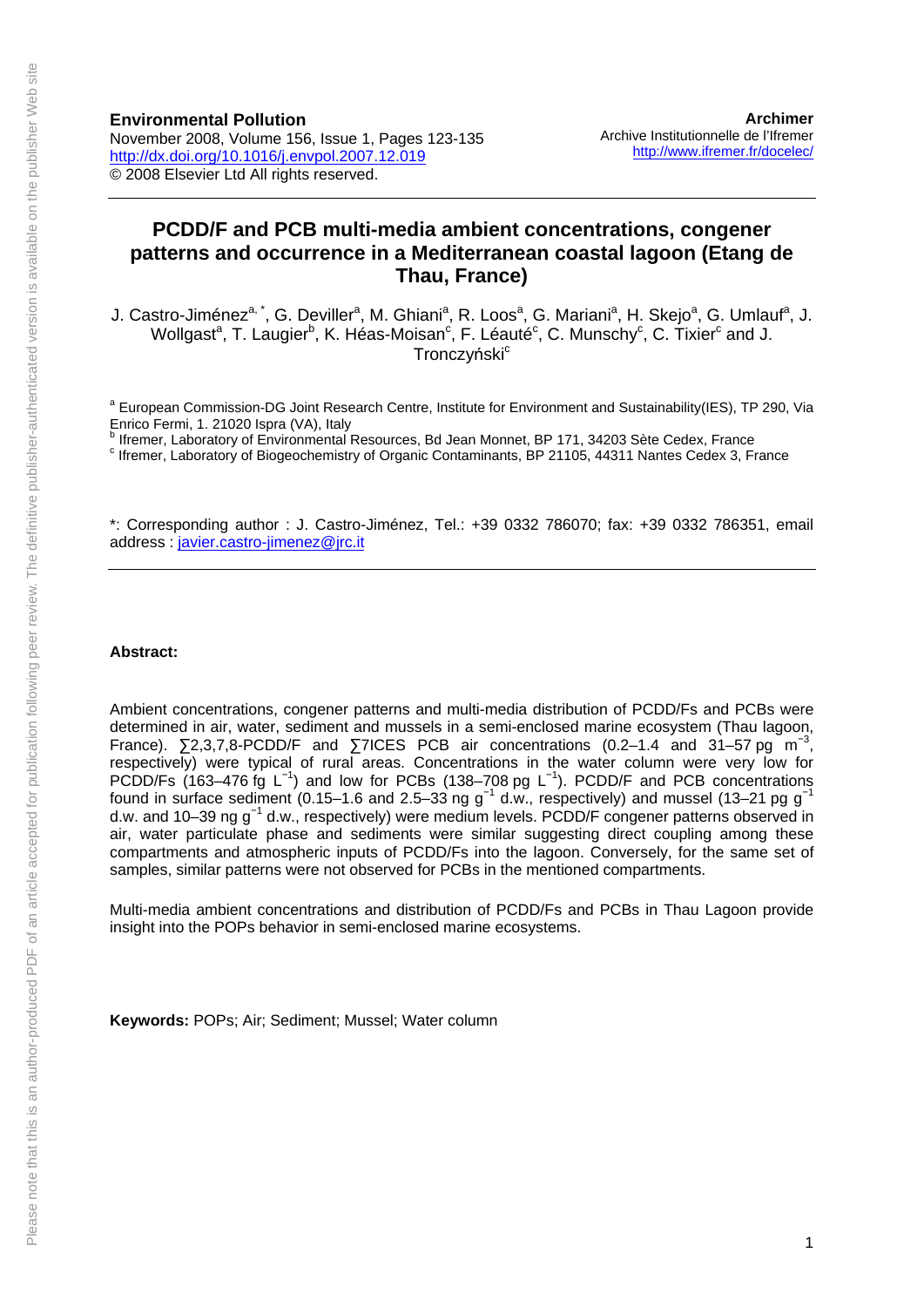Persistent organic pollutants (POPs) enter the environment primarily or exclusively as a result of anthropogenic activities. Polychlorinated dibenzo-pdioxins and dibenzofurans (PCDD/Fs) and polychlorinated biphenyls (PCBs) are two important families of POPs. These chemicals bioaccumulate and are considered as potent toxicants capable of producing a wide spectrum of adverse health effects in biota and humans ([Safe, 1984] and [Safe, 1990]). PCDD/Fs occur as unintentional byproducts of chemical manufacturing and incineration processes ([Harrad and Jones, 1992] and [Bruzy and Hites, 1996]) whereas current sources of PCBs are landfills, open burning of products containing PCBs, waste incineration, accidental fires and revolatilization from formerly exposed soils (Cousins and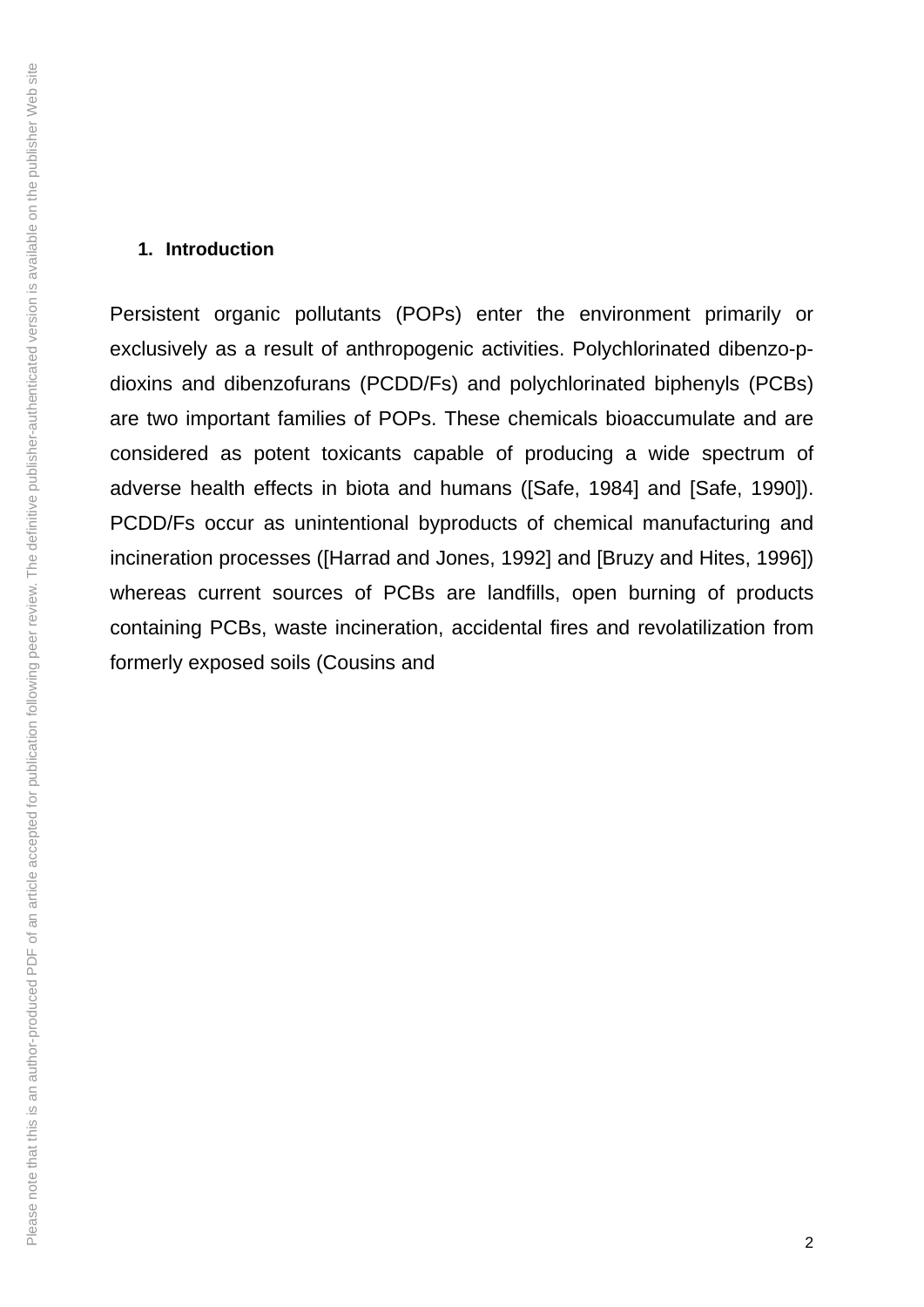1 Jones, 1998; Breivik et al., 2002). PCBs were mainly used by the power industry in 2 electrical transformers, capacitors, hydraulic equipment, and as lubricants.

3

4 PCDD/Fs and PCBs enter the aquatic systems by atmospheric deposition, direct and 5 indirect discharges, and riverine inputs. A low aqueous solubility and vapor pressure, and 6 resistance to extensive chemical and biological transformation characterize these 7 compounds. Their general hydrophobic nature results in high partition coefficients to 8 abiotic and especially biotic particles. PCDD/Fs and PCBs exist in the atmosphere as gases 9 and bound to particles, being temperature an important variable affecting this partition 10 (Schwarzenbach et al. 2003). Once delivered to the water column, the primary removal 11 processes are sedimentation of atmospheric particles and partitioning of the 12 gaseous/dissolved phase contaminants into organic carbon (OC)-rich particles with 13 subsequent settling and accumulation in surface sediments, where contaminant and particle 14 burial is slowed by resuspension and mixing of surface sediments by aquatic organisms.

15

16 Coastal lagoons represent less than 1% of the surface covered by oceans and seas, however 17 they are characterized by a high biodiversity and intense primary production leading to both 18 ecological and economical considerable importance (Nixon, 1982). Such is the case of 19 Thau lagoon, one of the largest Mediterranean lagoons. Located on the French 20 Mediterranean coast along the Gulf of Lion (Figure 1), it covers a surface of 75  $km^2$  with an 21 average depth of 4.5 m and is isolated from the Mediterranean Sea by an offshore bar. The 22 lagoon is connected to the sea North-East by the channel of Sète (90% of the exchanges) 23 and South-West by the channel de Pisse-Saumes (10% of exchanges). Winds are often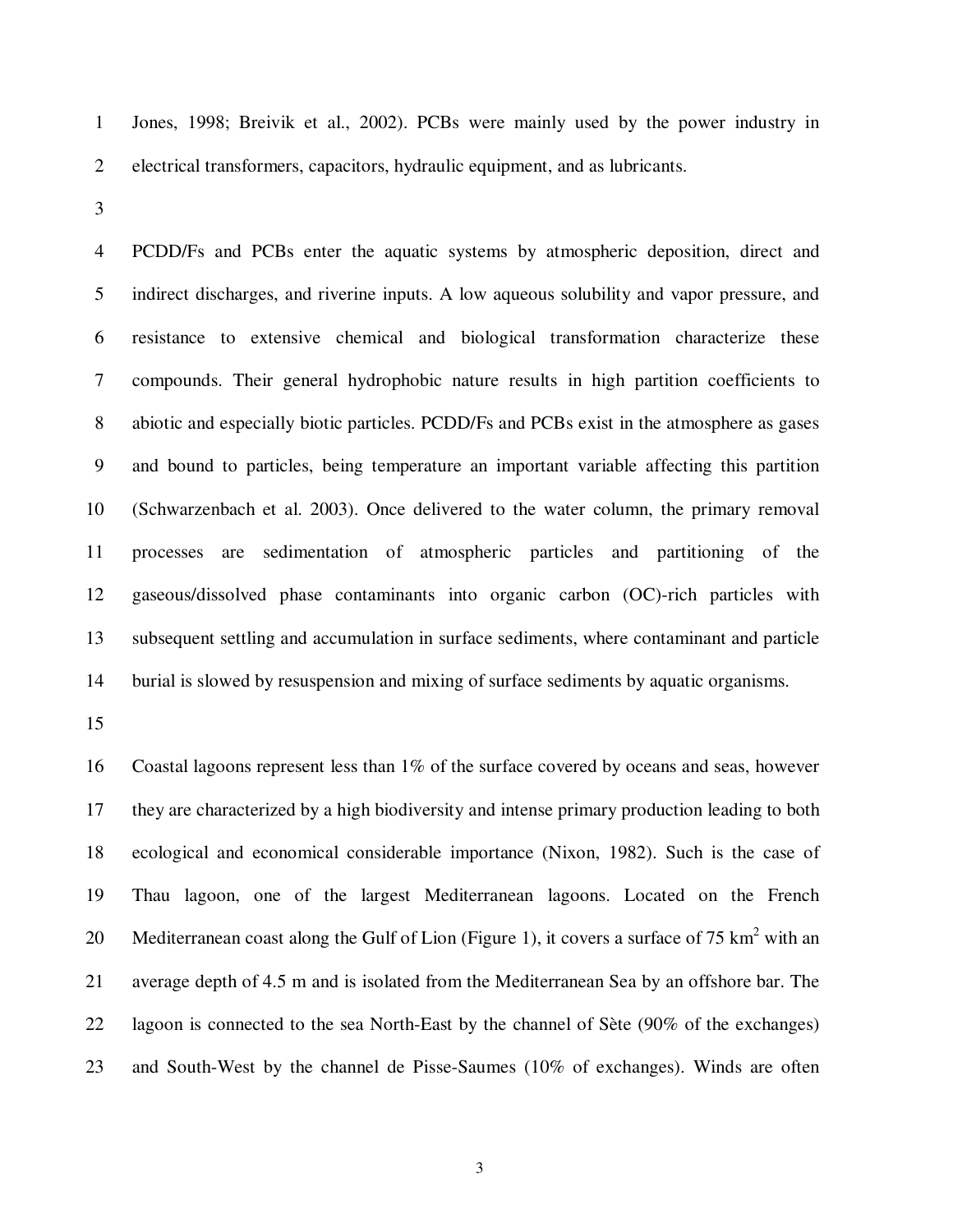1 strong in the area with an average of 118.5 days per year above Beaufort force 5 (data from 2 Météo France), in particular when blowing from North-West (Tramontane). Wind has been 3 described as an important variable influencing the lagoon hydrodynamics (Lazure, 1992). 4 There is an intensive shell farming activity (oysters and mussels) that covers about 20% of 5 the whole lagoon area and yearly produces about 15000 tons of oysters. (Gangnery et al.,  $6$  2001).

7 Thau lagoon seems to be under intense anthropogenic pressure (urban, industrial, 8 agricultural and shell farming activities). The biggest town (Sète) and most of urban 9 activities are located in the Eastern part of the lagoon. A considerable increase of 10 population in the area during the summer months is contributing to the anthropogenic 11 impact. The results of the French Monitoring Network (RNO Réseau National 12 d'Observation) show high contamination of the lagoon sediments by hydrophobic organic 13 compounds compared to other Mediterranean lagoons, especially by polycyclic aromatic 14 hydrocarbons (PAHs) and to a lesser extent by PCBs (Tronczyński, 1998; Leauté et al. 15 2007). However, no information on PCDD/Fs ambient levels in Thau lagoon is available 16 yet. A better knowledge of the fate and dynamics of POPs in this semi-enclosed marine 17 ecosystem is needed in order to apprehend their long-term impacts. The main objectives of 18 this work were: (1) to obtain ambient concentrations, congener patterns and multi-media 19 distribution of PCBs and PCDD/Fs in air, water column, mussel and surface sediment from 20 Thau Lagoon; (2) to generate a data set on multi-media ambient concentrations that serves 21 as a first step for POPs fate modeling validation and future risk assessment in this 22 ecosystem. In addition, some specific aspects regarding the atmospheric input of the 23 pollutants studied will be discussed.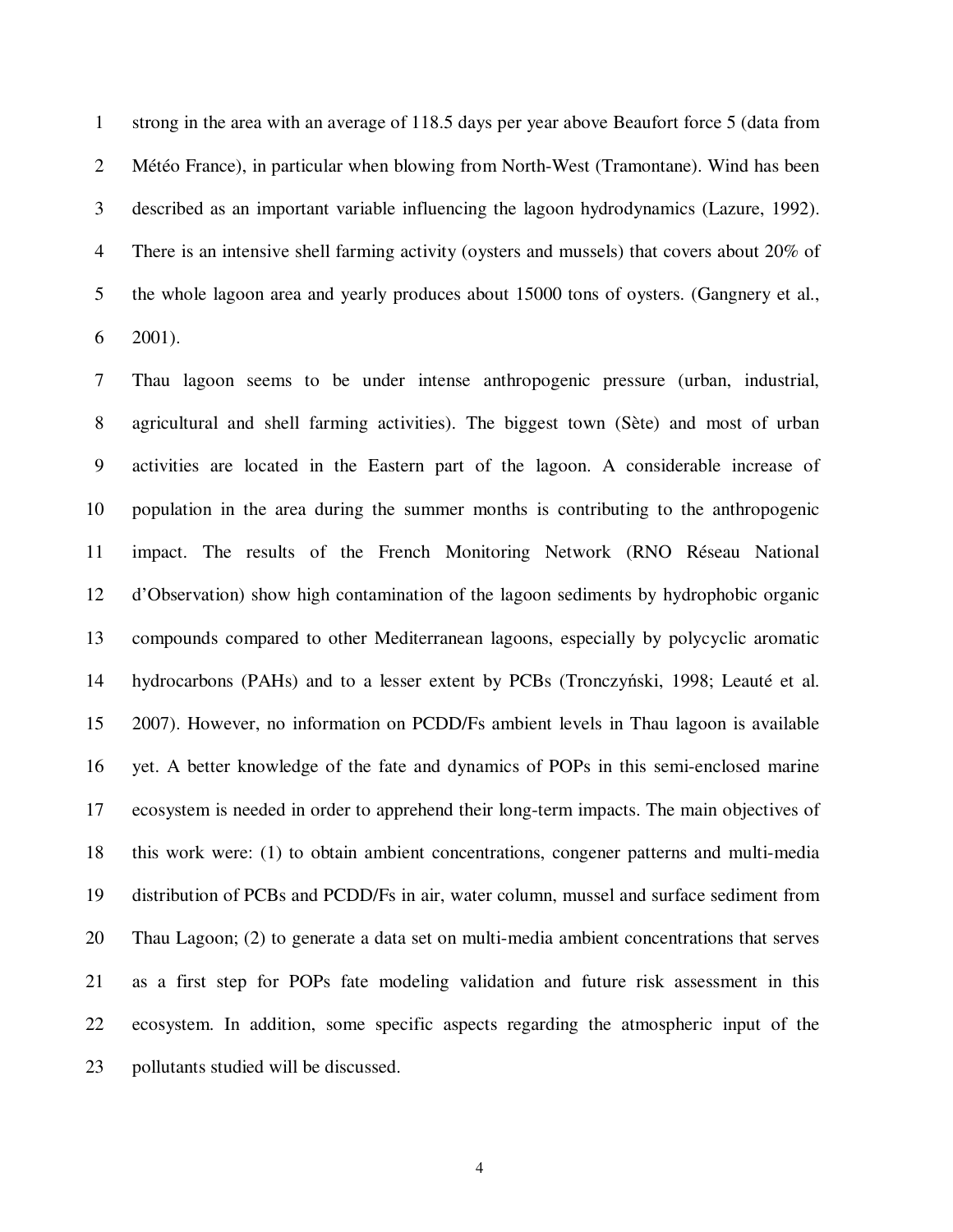#### 1 **Materials and methods**

### 2 Sampling

3 Locations of all sampling sites are detailed in Figure 1. Air samples were collected in 4 November 2005 by using high volume samplers at two sites: Ifremer Institute (IF) located 5 on the South shore and Bouzigues (BZ), a small village on the North shore of the lagoon. 6 Air particle phase was retained by using a 102 mm diameter quartz fibre filter (QFF) 7 whereas the gas phase was trapped with a polyurethane foam (PUF) plug of 65 mm 8 diameter, 50 mm length and a raw density of 30 kg m<sup>-3</sup>. Volumes of  $\sim$  400 m<sup>3</sup> were 9 collected for each sample (5 samples at IF and 4 at BZ) except for the last one taken at IF 10 site where a volume of  $\sim 200 \text{ m}^3$  was sampled.

11 Lagoon water was sampled from a boat also in November 2005 by using pre-equilibrated 12 Teflon tubing and a Teflon membrane pump (ASTI, France) operated with compressed 13 nitrogen. The sample was collected in stainless steal (StS) containers. Four samples (~ 14 120L) were taken from the lagoon (T12, T11, C4 and T2) and an additional sample (~ 80L) 15 was also collected at the riverine reference station (outlet of the river Véne, RV) (Figure 1). 16 Once in the laboratory samples were filtered (GFF). The filtrated water was collected in 17 clean StS containers and PCDD/F and PCB  $^{13}$ C-labeled internal standard mixtures were 18 added. Filtrates were then passed through a pre-cleaned (MiliQ-UV and sequential soxhlet 19 extraction with methanol, acetonitrile and dichloromethane, 8h each) and pre-conditioned 20 (methanol) 50g Amberlite<sup>TM</sup> XAD-2 Teflon column at a flow  $\leq 80$  mL/min (Tronczyński et 21 al., 2004, 2005a). The water sample was sucked using a peristaltic pump. Columns were 22 dried by passing air using a vacuum pump. Elution of XAD-2 columns was performed with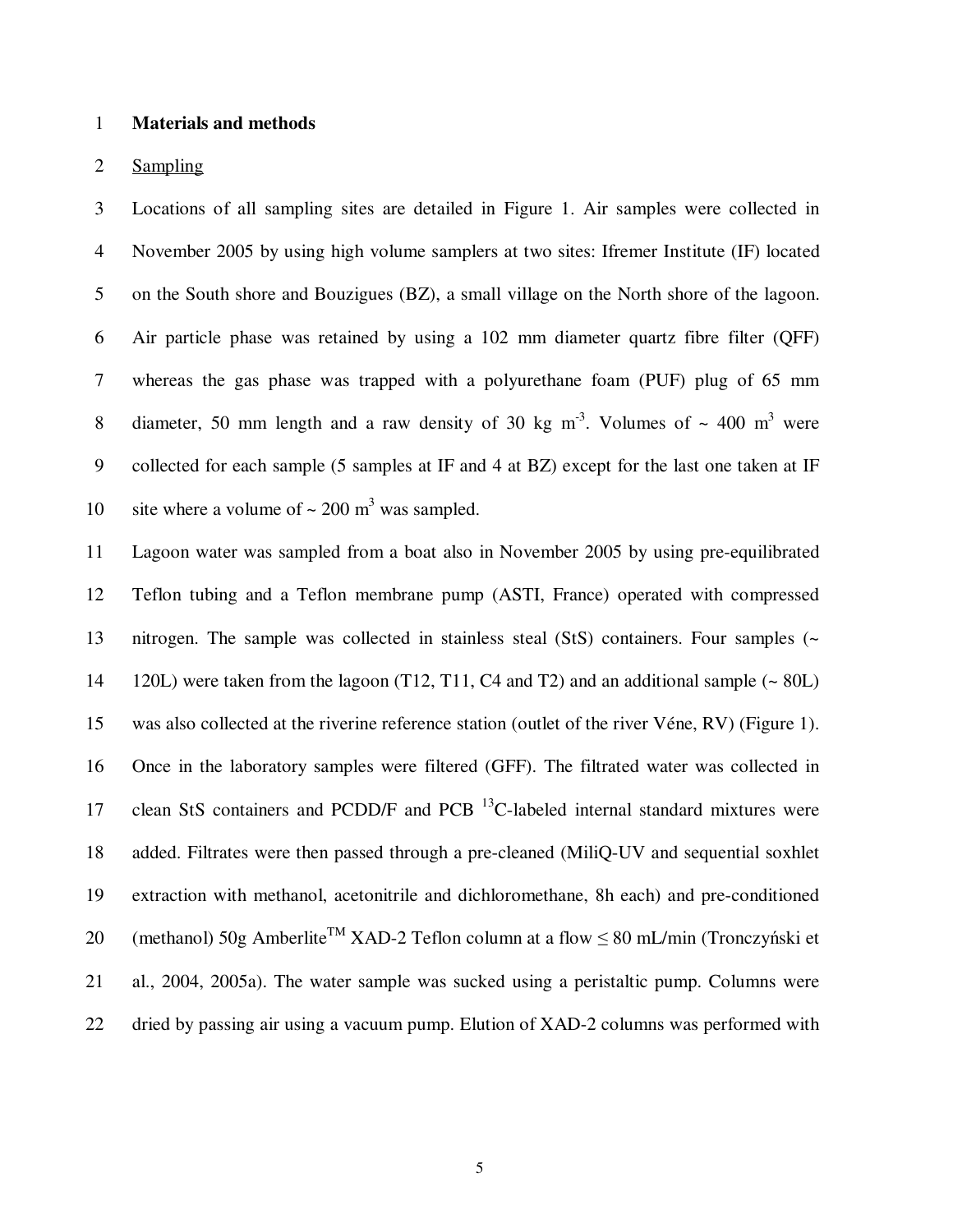- 1 dichloromethane. Na<sub>2</sub>SO<sub>4</sub> anhydrous (baked at 450  $\degree$ C / 8h) was added, the samples were 2 placed in the freezer for transport and then stored until further processing at the laboratory.
- 3

4 Both surface sediments and mussels were collected in May 2004. Surface sediment samples 5 were collected by divers at three sites along the lagoon (West, medium and East areas of 6 the lagoon) using Teflon sediment corers. The results presented in this study were obtained 7 from the analysis of the first centimeter of the sediment core. Before analysis, sediments 8 were homogenized, freeze-dried and sieved (<2mm) (Tronczyński et al.*,* 2005b).

9 A minimum of 50 mussels (Mytilus galloprovincialis) of homogeneous size were collected 10 by hand from each of the three shellfish areas along the lagoon (Figure 1) and depurated in 11 decanted water from the site for 24 h. The mussels were further shucked, homogenized and 12 stored at –20°C before freeze-drying. Both freeze-dried sediment and mussel samples were 13 stored in the dark at room temperature until analysis (Munschy et al., 2005a).

14

### 15 Analytical determinations

16 PCDD/Fs considered in this work were the 2,3,7,8 congeners since they have been 17 described as the most toxic ones (Van den Berg et al., 1998), whereas PCBs were 28, 52, 18 101, 118, 153, 138 and 180 congeners also referred in the text as the 7 ICES (International 19 Council for the Exploration of the Sea). Air and water samples were analyzed at the Joint 20 Research Centre laboratories whereas sediment and mussels sample analyses were carried 21 out at Ifremer laboratories.

22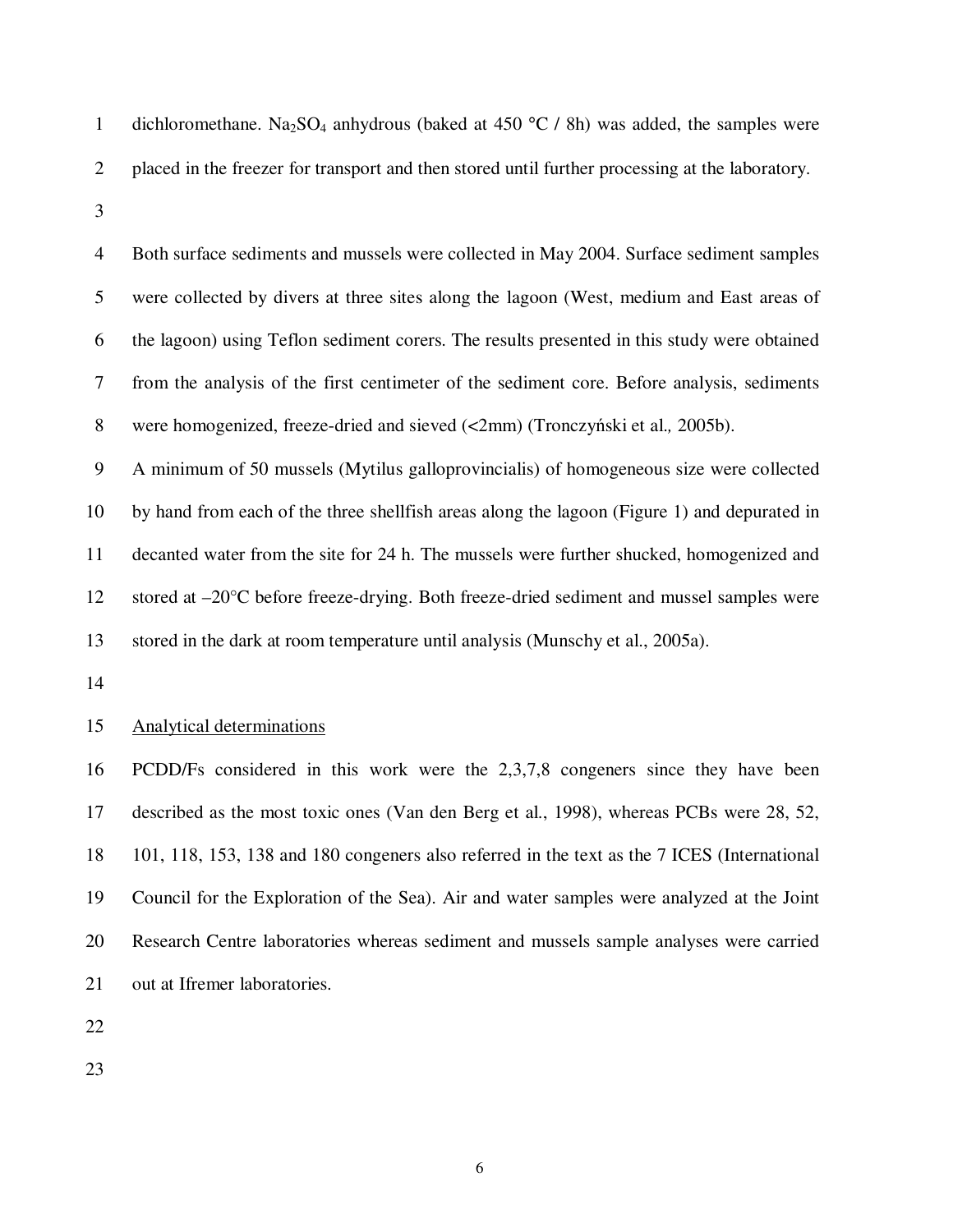1 *Air and water samples* 

2 QFFs and PUFs were Soxhlet extracted separately with n-hexane/acetone (220:30 v/v) for 48 h after being spiked with internal standards  $(16^{13}C$ -labelled 2,3,7,8-chlorine-substituted 4 congeners with 400 pg each, except OCDD with 800 pg). Extract purification was executed 5 with an automated clean-up system (Power-Prep P6, from Fluid Management Systems, 6 Inc., Watertown, MA, USA). The purification method was previously described by Abad et 7 al. (2000). Prior to injection, syringe  $^{13}$ C-labelled standards were added to the extracts to 8 determine the recoveries of the internal standards.

9 Regarding water samples, dichloromethane extracts were filtered with pre-cleaned glass 10 wool, concentrated, treated with concentrated  $H_2SO_4$  and cleaned up as indicated for air 11 samples. GFF were thawed, cut into small pieces and transferred into 33mL ASE  $12$  (Dionex) cartridges. <sup>13</sup>C-labelled PCDD/F and PCBs internal standard mixtures were 13 added. The filters were extracted using the Dionex ASE $\otimes$  300 applying in a 1<sup>st</sup> extraction 14 methanol (3 cycles each with a static time of 5 min at 75 °C, heat-up time of 5 min, a flush 15 volume of 100%, a purging time of 60s and a pressure of 1500 psi) and in a  $2<sup>nd</sup>$  extraction 16 hexane (same parameters as for methanol), respectively. The methanol and hexane phases 17 were combined in a separatory funnel. The methanol phase was extracted three more times 18 with ~ 20 mL of hexane and all hexane phases were combined and concentrated to 10 mL. 19 From this point on samples were treated as indicated above for the XAD extracts. 20 Quantification of PCDD/Fs and PCBs was based on isotope dilution using a high resolution 21 gas chromatography – high resolution mass spectrometry (HRGC-HRMS). The method has 22 been previously described (Castro-Jiménez et al., 2008).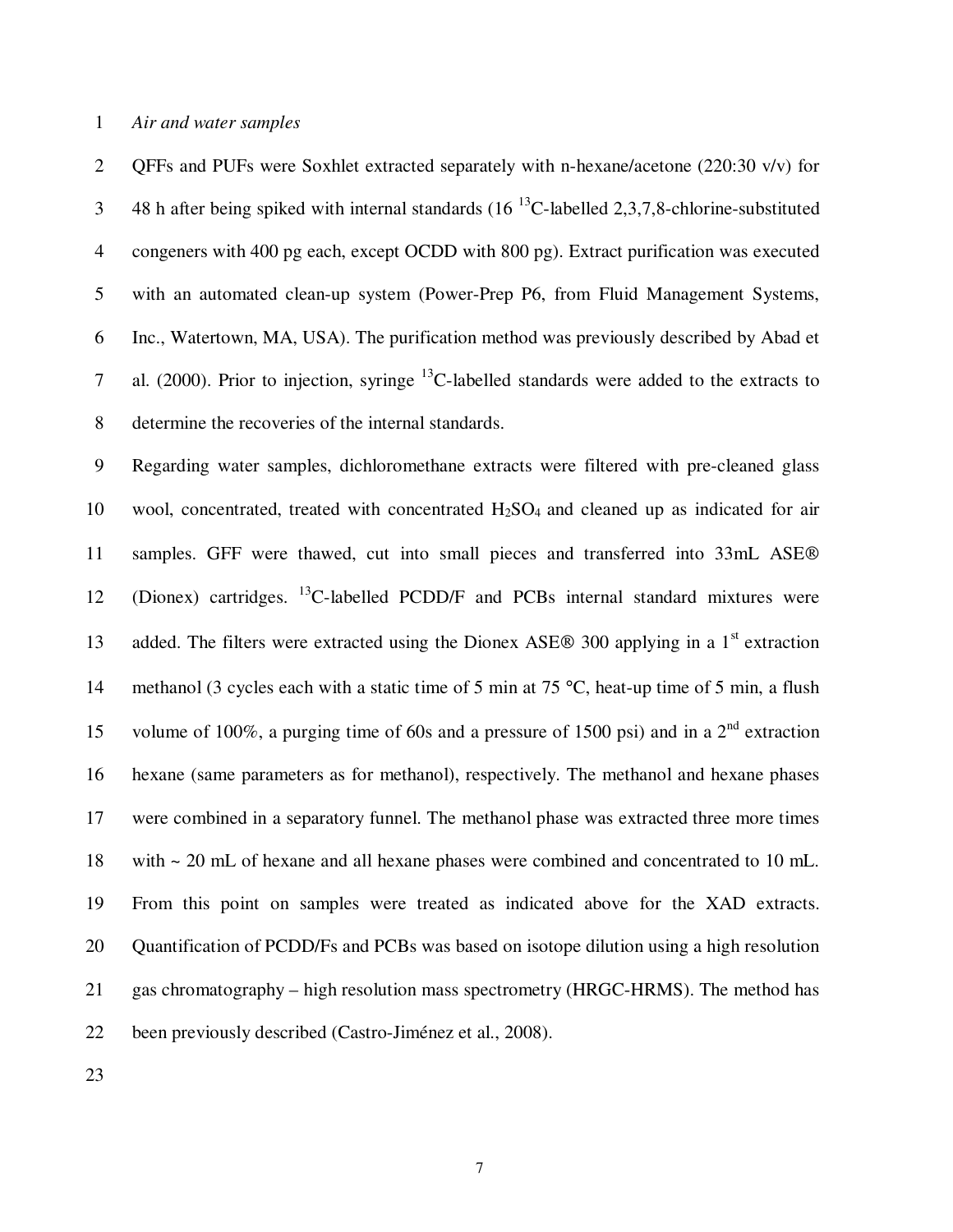#### 1 *Mussels and sediment samples*

2 The analytical protocols for extraction, cleanup and analysis have been previously 3 described (Munschy et al., 2005a, 2005b; Tronczyński et al., 2005b; Johansson et al., 4 2006). Briefly, approximately 5 g (dry weight, d.w.) of mussel sample or 7 g d.w. of 5 sediment were extracted by pressurised solvent extraction (ASE, Dionex Corp., CA) with 6 dichloromethane. For mussel samples, the separation of co-extracted lipids was performed 7 by gel permeation chromatography (GPC). The purified mussel and sediment extracts were 8 concentrated and then further purified and fractionated on a two layer silica/alumina 9 column. Quantification of PCDD/Fs was performed by isotopic dilution using HRGC-10 HRMS whereas PCBs were analysed by HRGC fitted with two electron capture detectors 11 using two columns.

12

### 13 Quality assurance/Quality control

14 OFF were baked at 450 °C for 6 h whereas PUFs were soxhlet extracted during at least 24 h 15 with acetone and then dried in a dissicator under vacuum before use. Both cleaned QFF and 16 PUF were wrapped in n-hexane rinsed aluminum foil and placed in a Teflon sealed metallic 17 transport container. Transport (clean filters and PUFs), field, and procedural blanks were 18 collected and processed together with the samples. Field and transport blank values were 19 below the limits of detection (LODs) or at least three times lower than the analyte value for 20 all compound studied, except for PCB-118 that exceeded this QA/QC threshold in some of 21 the air samples. A breakthrough test was performed by placing a smaller PUF plug in series 22 separated ~1 cm from the main PUF in the sampling head. Breakthrough rates for PCDD/Fs 23 were not possible to be calculated due to the fact that the concentrations found in the gas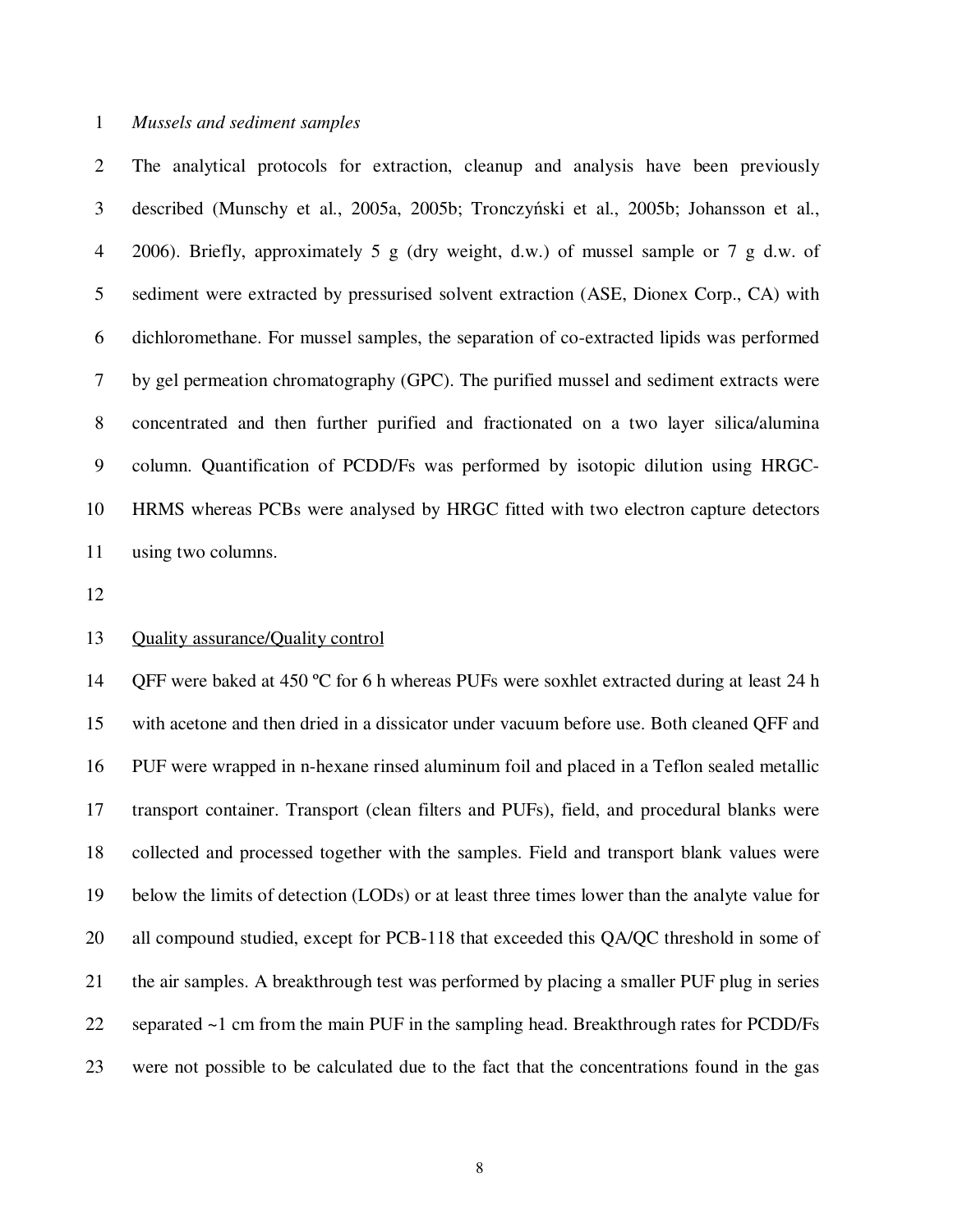phase (PUFs) both for the sample and the breakthrough PUFs were under the LOD (1 fg m-1 2  $\frac{3}{2}$  ) whereas the breakthrough rate for  $\Sigma$ PCB in the condition of the sampling period was 3 estimated to be less than 10%. Extraction blanks (QFF and PUFs) were processed for each 4 batch of samples.

5 Regarding water samples, extraction and clean-up analytical blanks were carried out to 6 check background levels. PCDD/F and PCB recoveries for the air gas and particular phases 7 (PUFs and QFF) and for the water particulate phase (GFF) were in compliance with the 8 specifications of EPA 1613 and EPA 1668 methods, respectively (U.S. EPA., 1994, 1999). 9 However, PCDD/Fs recoveries in the water dissolved phase (XAD) were very low not 10 allowing quality congener quantifications except for the river water sample (RV) where 11 recoveries were sufficient to calculate a LOD. Therefore, PCDD/Fs dissolved water phase 12 concentrations were not taken into account in the present work except for the RV sample. 13 LOD for PCDD/Fs in water samples varied from 1-5 fg  $I<sup>-1</sup>$ .

14 PCB recoveries in the dissolved phase were also low ranging from 16 – 53% except in only 15 one sample (T2) where HxCB and HpCB internal standards were less than 10%. Even if the 16 signal to noise ratio and the low blank levels found in all samples were enough to allow 17 quality quantification of the studied PCB congeners, a limited used of those data was 18 decided being mainly relegated to generation of congener fingerprints (relative 19 composition) in the dissolved water phase and subsequent discussion. Total concentrations 20 (dissolved + particulate phase) were only considered to compare levels with literature.

21 In order to calculate PCB recoveries in mussel and sediment samples, recovery surrogates 22 (CB 30, CB 198, CB 209, TCN) were added to each sample before extraction and were 23 used to control the recovery efficiency of the overall process. However, results were not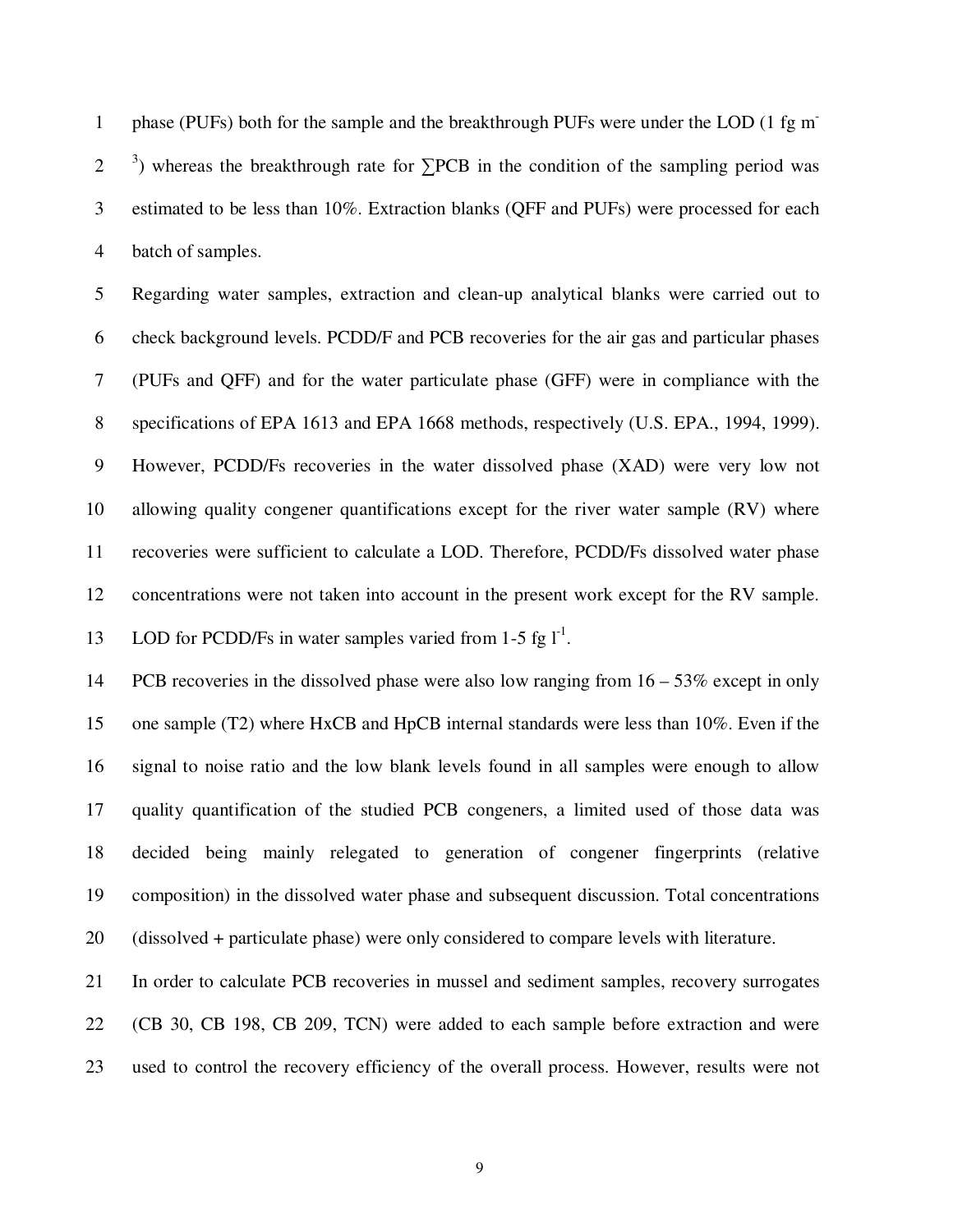1 corrected for recoveries (Johansson et al., 2006). In our laboratory, the average recoveries 2 of internal standards in biota are: CB30 78%, TCN 80%, CB198 97% and CB209 98% 3 (n=65) and in sediments are: CB30 81%, TCN 84%, CB198 80% and CB209 78% (n=25). 4 For PCDD/Fs,  $^{13}$ C labelled congeners were added before extraction and calculations were 5 made by isotopic dilution method (Munschy et al., 2005b). Blanks and certified material 6 analyses were included within every batch of six to eight samples. The laboratory routinely 7 participates in the QUASIMEME (Quality Assurance of Information for Marine 8 Environmental Monitoring in Europe) intercomparison exercises for all analysed 9 contaminants.

10

11 Materials

12 TE-1000BL PUF high volume samplers were employed (Tisch Environmental, Inc. USA). 13 PUF plugs were obtained from Klaus Ziemer GmbH (Langerwehe, Germany), QFF (QMA-14 4 type) and GFF were from Whatman International Ltd (Brentford, Middlesex, UK). 15 Amberlite<sup>TM</sup> XAD-2 was from Supelco (Bellefonte, Pennsylvania, USA). Teflon columns 16 used for water sampling were SeaStar Ltd type (37 cm length x 19 mm i.d.). All organic 17 solvents were dioxin analysis grade from Sigma-Aldrich (Buchs SG, Switzerland). All 18 gases (Alpha gaz, Italy) used were ultra pure grade suitable for PCDD/Fs analysis. Pre-19 packed multi-layer silica, basic alumina, and carbon columns were obtained from Fluid 20 Management Systems (FMS) Inc. (Watertown, MA, USA). The standard mixture of native 21 7 ICES PCB used was PCB mix3 (Dr. Ehrenstorfer GmgH, Augsburg, Germany) and for  $13$ <sup>13</sup> C-labelled congeners, 68-LCS from Wellington Laboratories (Guelph, Ontario, Canada). 23 EPA-1613CVS, EPA1613LCS+MDF-12346789 and EPA-1613ISS were native, <sup>13</sup>C-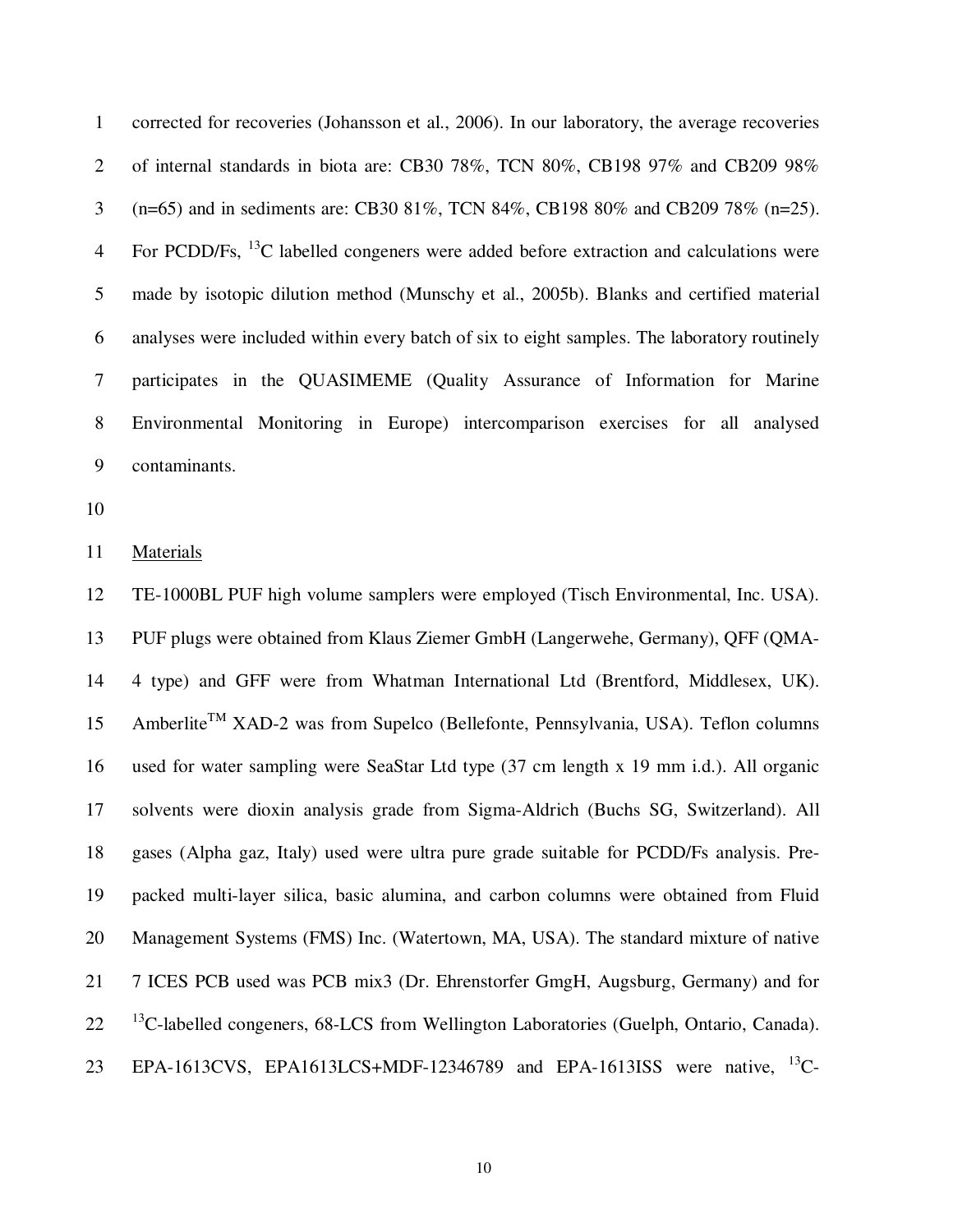| $\mathbf{1}$   | labelled internal and recovery standards, respectively for 17 PCDD/Fs also obtained from                                      |
|----------------|-------------------------------------------------------------------------------------------------------------------------------|
| $\overline{2}$ | Wellington Laboratories.                                                                                                      |
| 3              |                                                                                                                               |
| $\overline{4}$ | <b>Results and discussion</b>                                                                                                 |
| 5              |                                                                                                                               |
| 6              | Results on PCDD/Fs and PCBs in the studied matrixes from Thau lagoon are presented in                                         |
| $\tau$         | Tables 1 and 2, respectively whereas values extracted from the literature for comparison are                                  |
| $8\,$          | compiled in TS1 and TS2 in supporting information.                                                                            |
| 9              |                                                                                                                               |
| 10             | Ambient concentrations                                                                                                        |
| 11             | Air                                                                                                                           |
| 12             | 2,3,7,8-PCDD/Fs air concentrations (particle $+$ gas phase) at IF site ranged from 0.3 to 1.4                                 |
| 13             | pg m <sup>-3</sup> (16 to 26 WHO-TEQ fg m <sup>-3</sup> ) whereas for BZ site varied from 0.2 to 0.8 pg m <sup>-3</sup> (7 to |
| 14             | 23 WHO-TEQ fg m <sup>-3</sup> ). PCDD/Fs were almost exclusively found to be associated to the air                            |
| 15             | particulate phase. Concentrations observed at both locations were low, typical of those                                       |
| 16             | reported for rural areas in Europe, and North America (Lohmann and Jones, 1998; Cleverly                                      |
| 17             | et al., 2007). Values found in other aquatic environments such as the Lake Maggiore                                           |
| 18             | (located in a semi-rural area) in Northern Italy and from rural areas in Catalonia (Spain) are                                |
| 19             | also within the same range (Abad et al., 2004; Castro-Jiménez et al., 2005, 2008) (Table S1,                                  |
| 20             | supporting information).                                                                                                      |
| 21             |                                                                                                                               |
| 22             | $\Sigma$ PCBs air concentrations reported in this study does not include the congener 118 (see                                |

23 QA/QC section). ∑PCB air concentrations (particulate + gas phase) found at IF site ranged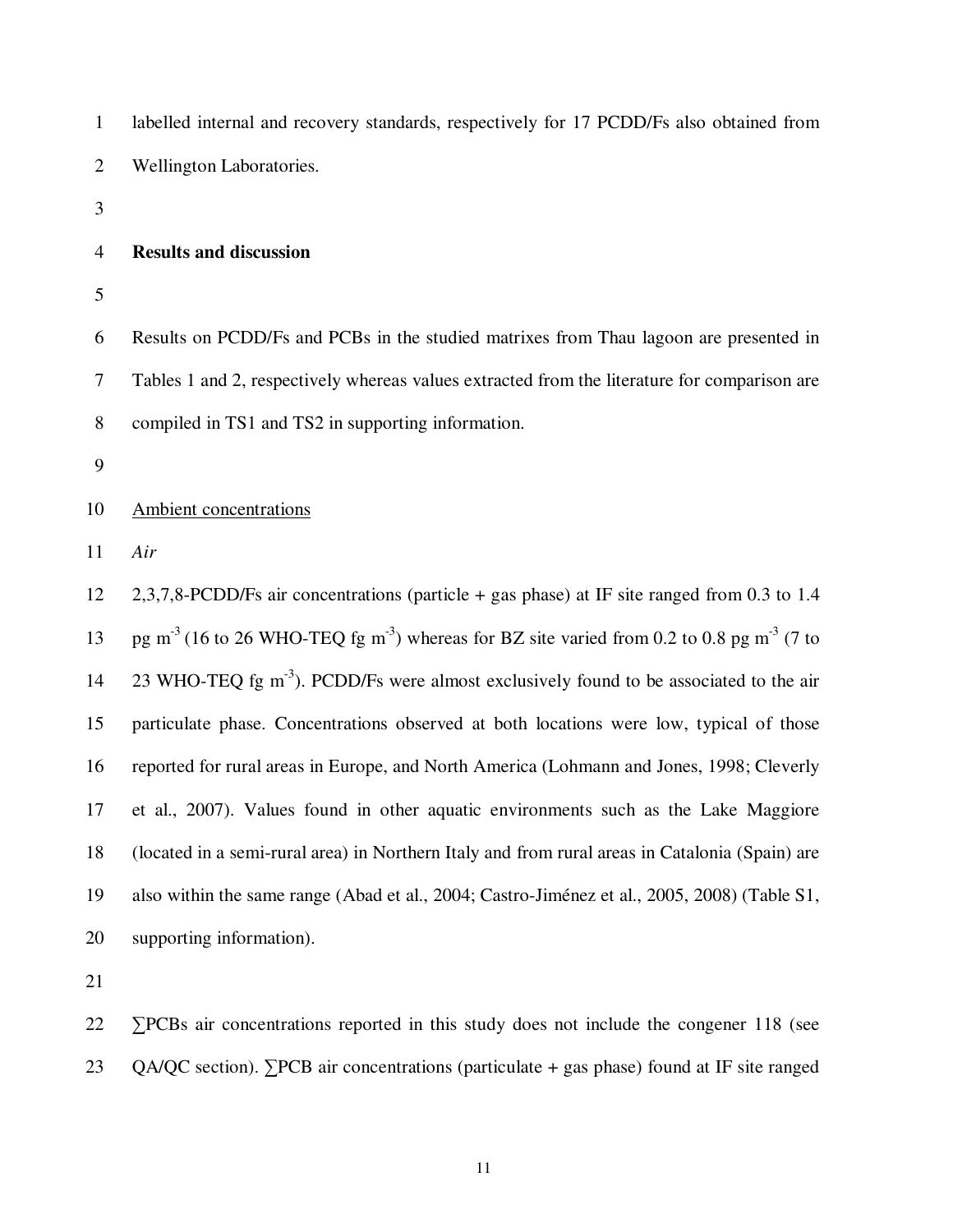from 31 to 48 pg m<sup>-3</sup> whereas in site BZ varied from 31 to 57 pg m<sup>-3</sup> (Table 2). PCBs were 2 predominately in the gas phase. This fact has been previously reported (Mandalakis et al., 3 2002; Totten et al., 2004; Hornbuckle et al., 2006). Concentrations within the same order of 4 magnitude were found in Venice lagoon, in air masses coming from the sea, in Lake 5 Maggiore and in a background/rural site in Crete, Greece (Mandalakis et al., 2001; 6 Gambaro et al., 2004; Manodori et al., 2006; Vives et al., 2007) (Table S2 supporting 7 information).

8

9 PCDD/Fs and PCBs concentrations at both sampling sites were within the same order of 10 magnitude, indicating a homogeneous situation at both shores of the lagoon along the 11 North-South axis. Indeed a Student's t test  $(\alpha=0.05)$  confirmed that there were no 12 significant differences between the two sites for the air concentrations of PCDD/Fs 13 (P=0.33) and PCBs (P=0.79).

14

# 15 *Meteorological variables influence*

16 The weather conditions during the sampling week, where precipitation (on  $14<sup>th</sup>$  and  $15<sup>th</sup>$ 17 November) and wind peaks up to 9 m  $s^{-1}$  were registered (Météo France, station from Sète), 18 might have favored the low concentrations found in the area, specifically for some days. 19 Higher wind speeds are associated with greater height of the mixed boundary layer (more 20 turbulent sampling conditions) and therefore an effect of pollutant dilution may occur under 21 these conditions (Lohmann et al., 1999; 2003). Wind blew predominantly from North/West 22 (NW) during the sampling period except for a short gap (in the beginning and the end of the 23 period) where it blew from North-North/East (N-NE) (Figure 2).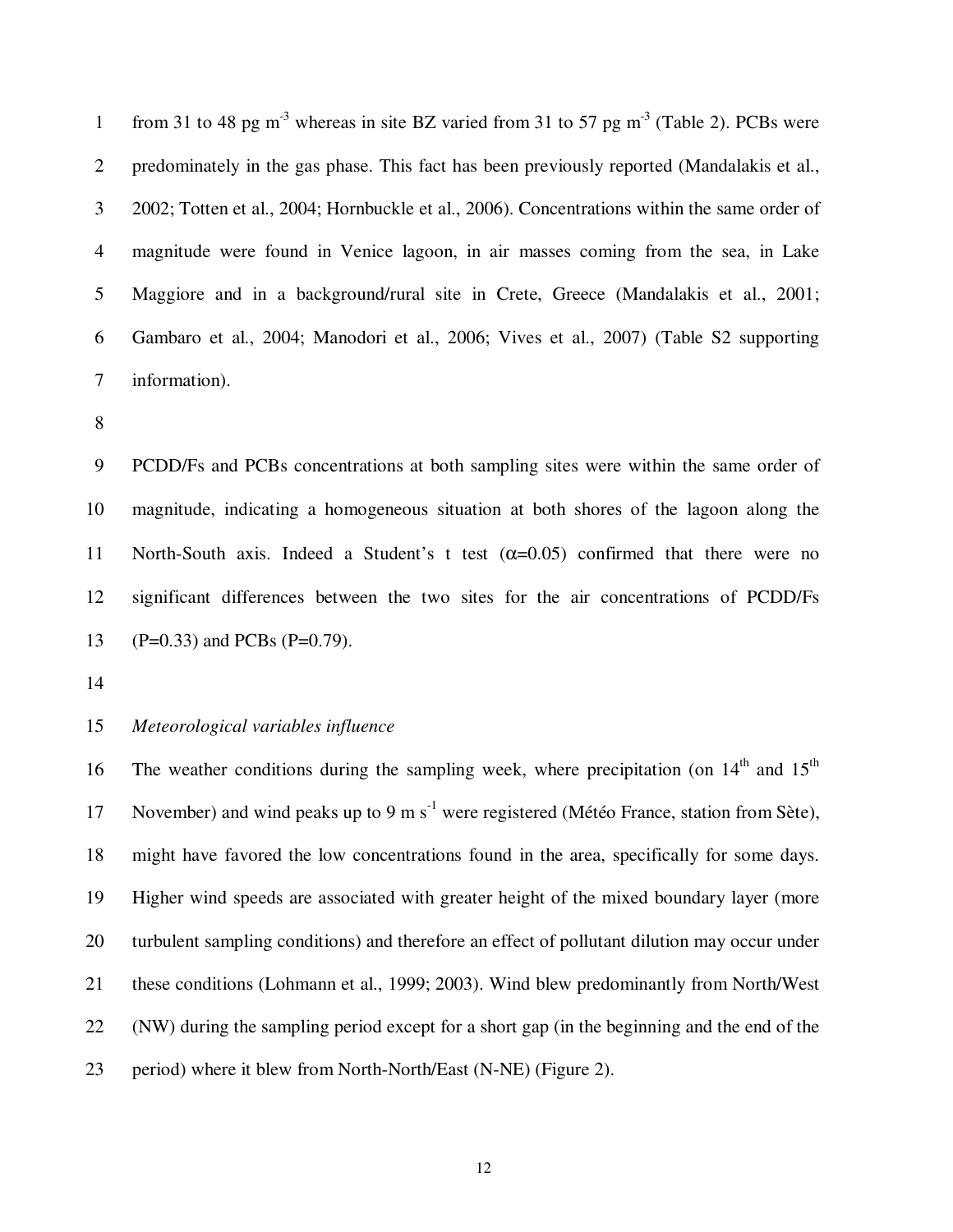1 Principal components analysis (PCA) was applied to identify the main relationships among 2 meteorological variables and ∑PCDD/Fs and ∑PCBs air concentrations. As measurement 3 units of the different variables studied were not homogeneous, the principal components 4 were extracted from the correlation matrix (Legendre and Legendre, 1998). The first two 5 principal components explained 67 % of the total variance (PC1=49%; PC2=18%). The 6 main relationships among variables are shown in the factor loading plot (Figure 3). 7 PCDD/Fs air concentrations were not correlated with local atmospheric conditions whereas 8 PCBs air concentrations during the sampling week were clearly linked to air temperature, 9 humidity and nebulosity (Figure 3). This observation is in agreement to other results 10 reported in the literature where air temperature has been identified as an important variable 11 affecting PCB atmospheric concentrations (Wania et al., 1998; Simcik et al., 1999; Currado 12 and Harrad, 2000).

13 Although not statistically relevant, the wind speed seemed to have an influence on the 14 pollutant concentrations in air. Thus, the lowest PCDD/Fs and PCBs concentration at IF 15 and BZ sites were found in general during the intervals of higher wind speeds, especially 16 for IF site (Figure 2 and Table 1). However, in spite of some wind peaks observed the 17 average wind speed during the sampling period was  $\sim$  5 m s<sup>-1</sup>. Harrad and Mao (2004) 18 reported that PCB air concentrations were negatively correlated to wind speed only when 19 wind speeds were higher than 4.4 m  $s^{-1}$ . This value is very close to the one observed in 20 Thau lagoon and the phenomenon described may explain our observations.

21

22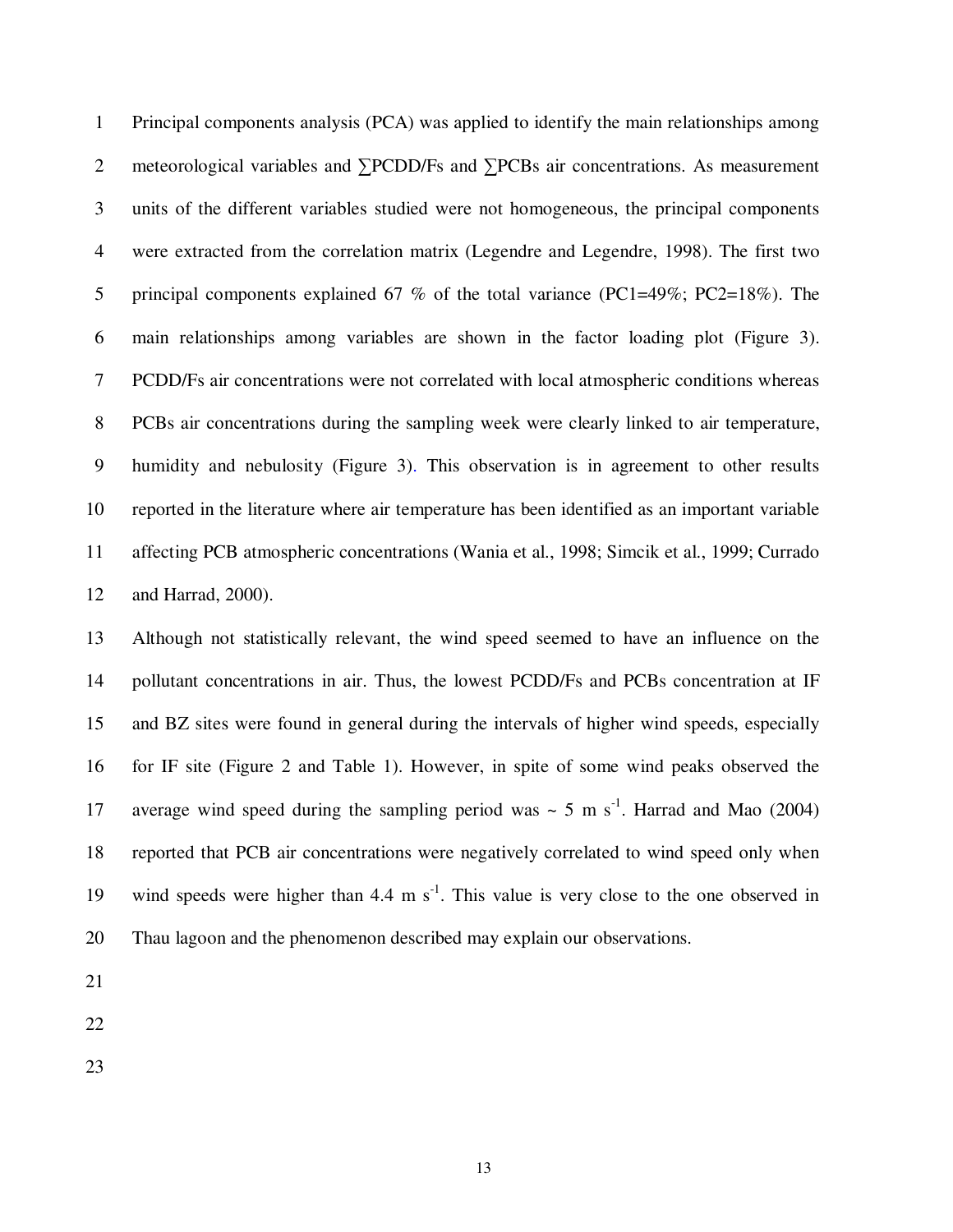1 *Water* 

2 Concentrations were reported only for the particulate phase except for the RV sample (see 3 QA/QC section) where total concentration (dissolved + particulate) is reported. 2,3,7,8- 4 PCDD/Fs concentrations in the water column from Thau Lagoon (Table 1) varied from 163 5 to 476 fg  $I^1$  (4 to 9 WHO-TEQ fg  $I^1$ ). PCDD/Fs measured in RV were predominantly 6 found in the particulate phase and exhibited a concentration of 2770 fg  $I^1$  (53 WHO-TEO 7  $\{fg\}$ . The higher concentration observed in RV can be explained by the higher suspended 8 particulate mater (SPM) load in the waters from the river than in the lagoon waters. In fact, 9 when normalizing the PCDD/F concentration by the SPM content, concentrations of 247 10 and 223 pg  $g^{-1}$  d.w. were obtained for RV and T12, respectively. Lower values were 11 obtained in the central and western parts of the lagoon (89, 82 and 52 pg  $g^{-1}$  d.w. at T11, C4 12 and T2, respectively).

13 Few data are available in the literature on PCDD/Fs measurements in water. For instance, 14 levels found in Thau lagoon were lower than those reported for various aquatic systems 15 such as, non anthropogenic impacted Japanese coastal areas, the central part of Venice 16 Lagoon, Italy or the Raritan Bay/Hudson River Estuary, USA (Hashimoto et al., 1995; 17 Lohmann et al., 2000; Dalla Valle et al., 2003) (Table S1, supporting information).

18

19 ∑7 ICES PCBs (dissolved + particulate phase) concentrations determined in the water 20 column from Thau Lagoon ranged from 138 to 708 pg  $I<sup>-1</sup>$ , whereas a value of 390 pg  $I<sup>-1</sup>$  was 21 found in the RV sample (Table 2). PCBs were found predominantly associated to the 22 dissolved water phase, especially the lower congeners  $(80 - 95\%)$ . This fact has already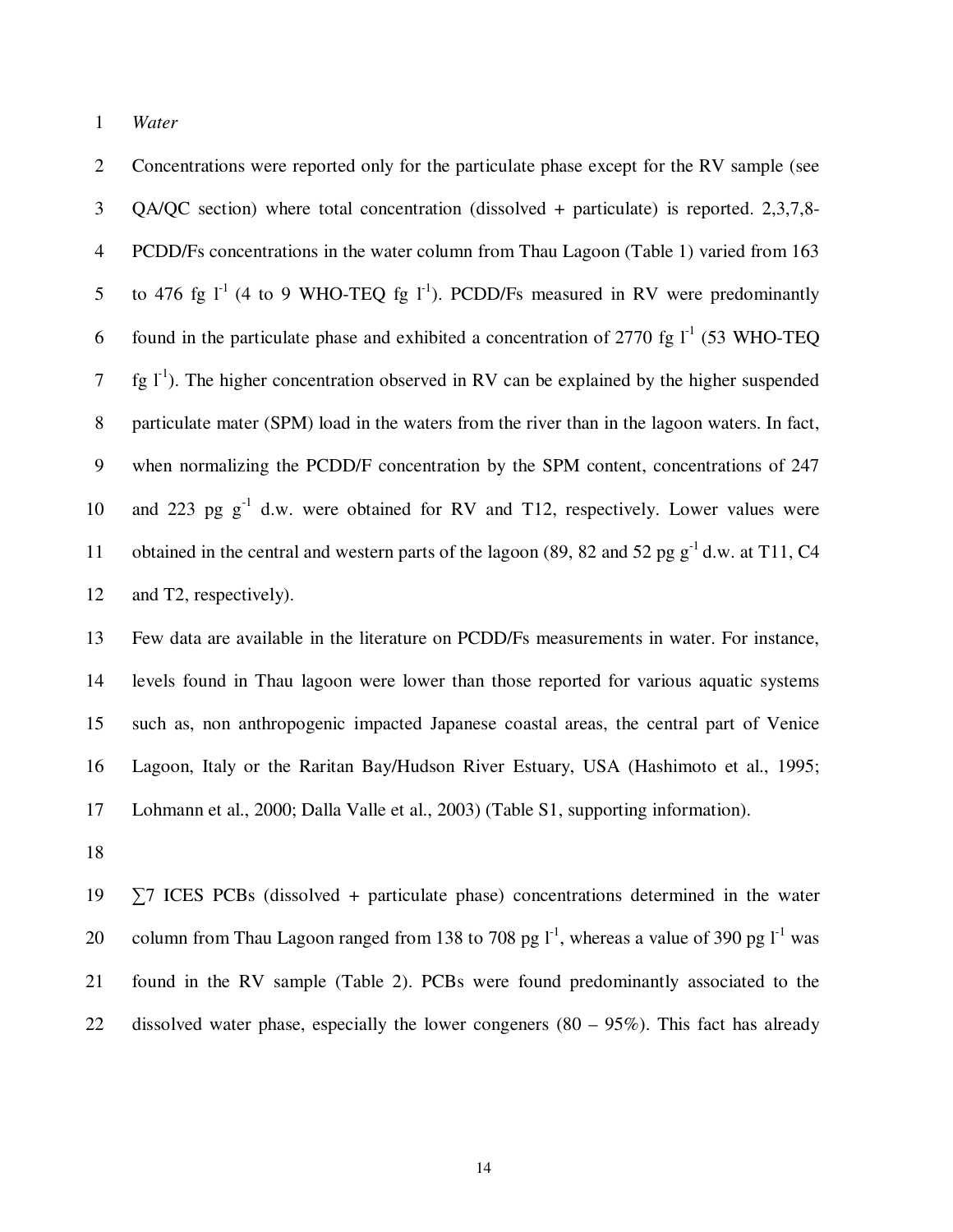1 been described in the literature for other aquatic systems (Zeng et al., 2002; Maldonado and 2 Bayona, 2002).

3 Concentrations within the same order of magnitude were found for a larger set of PCB 4 congeners in the waters of San Diego Bay, California (Zeng et al., 2002) and in Lake 5 Michigan, in USA (Pearson et al., 1996). Much higher concentrations were found for the 7 6 ICES PCBs in the Daya Bay, a semi-enclosed and anthropogenic impacted bay located in 7 Southern China, (Zhou et al., 2001). Lower PCB concentrations have been reported for 8 other coastal areas or open seas such as, the Black and Baltic seas (Bruhn and McLachlan, 9 2002; Maldonado and Bayona, 2002; Wodarg et al., 2004) (Table S2, supporting 10 information).

11

# 12 *Sediments*

13 Results on PCDD/Fs were available for sediments at sampling sites T10 and T12 where 14 concentrations of 150 pg  $g^{-1}$ d.w. (3 WHO-TEQ pg  $g^{-1}$ d.w.) and 1660 pg  $g^{-1}$ d.w. (14 WHO-TEQ pg  $g^{-1}$  d.w.) for the sum of the 17 congeners were found, respectively. This higher 16 concentration observed at the Eastern part can not be attributed to a higher sediment 17 organic carbon (OC) content at T12, since values were 4.2% at T12 site, and 5.1% at T10.

18

19 PCDD/F sediment concentrations within the same order of magnitude were measured in 20 fresh water locations in the UK, where the main sources of PCDD/Fs were thought to be 21 atmospheric (Rose and McKay, 1996). Levels reported for Lake Maggiore sediments where 22 atmospheric inputs have also been identified as major source of PCDD/Fs to the lake were 23 as well within the same order of magnitude (Castro-Jiménez et al., 2005, 2008). Higher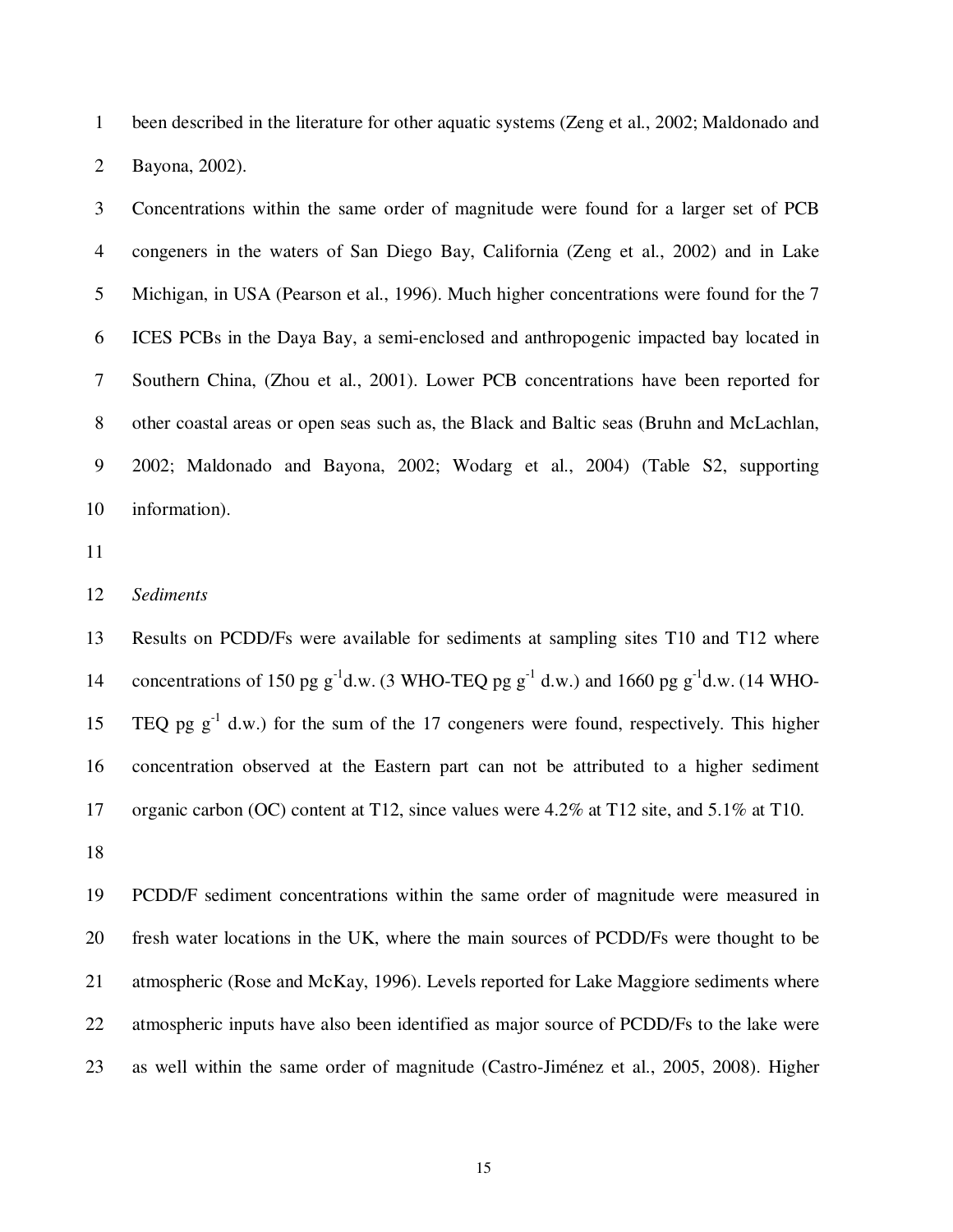1 PCDD/F levels were reported for an impacted estuarine system (Houston ship Channel, 2 USA) or for sediments from industrially influenced coastal areas in Southern and Easter 3 Spain (Eljarrat et al., 2005; Suarez et al., 2006). Comparing to another coastal lagoon, 4 levels at T12 were slightly higher than PCDD/F concentrations found in sediments from 5 different parts of Venice Lagoon, except for the industrial channels where a much higher 6 concentration was reported (Dalla Valle et al., 2003) (Table S1, supporting information).

 $7\qquad$   $\blacktriangleright$  PCB concentrations in sediments from the lagoon ranged from 2.5 to 33 ng g<sup>-1</sup> d.w. 8 (Table 2). Lower values were measured at the western (T3) and middle (T10) part of the 9 lagoon (Figure 1) whereas the highest concentration was found at the eastern part (T12) as 10 occurred with PCDD/Fs. Again, the spatial variability observed for the contaminant 11 concentrations could not be solely attributed to different sediment OC contents (9.2, 5.1, 12 and 4.2 % at T3, T10 and T12, respectively).

13 PCB concentrations in Thau were comparable with values reported in the literature for 14 various fresh and coastal water ecosystems (Table S2, supporting information) such as, 15 various Mediterranean coastal lagoons, the Lake Maggiore, the Daya Bay, the Lake Taihu 16 (China) and the Quingdao coastal sea also located in China (Moret et al., 2001; Zhou et al., 17 2001; Zhang and Jiang, 2005; Gómez-Gutiérrez et al., 2007; Pan et al., 2007; Vives et al., 18 2007).

19

20 *Mussels* 

2,3,7,8-PCDD/F concentrations ranging from 13 to 21 pg  $g^{-1}$  d.w. (0.7 to 1 WHO-TEQ pg  $22 \text{ g}^{-1}$  d.w.) were found for the analyzed mussels in the lagoon. The highest value was 23 observed in the western part of the lagoon (M1) although only a slight difference in the 24 concentrations along the lagoon was found (Table 1). PCDD/Fs concentrations in mussels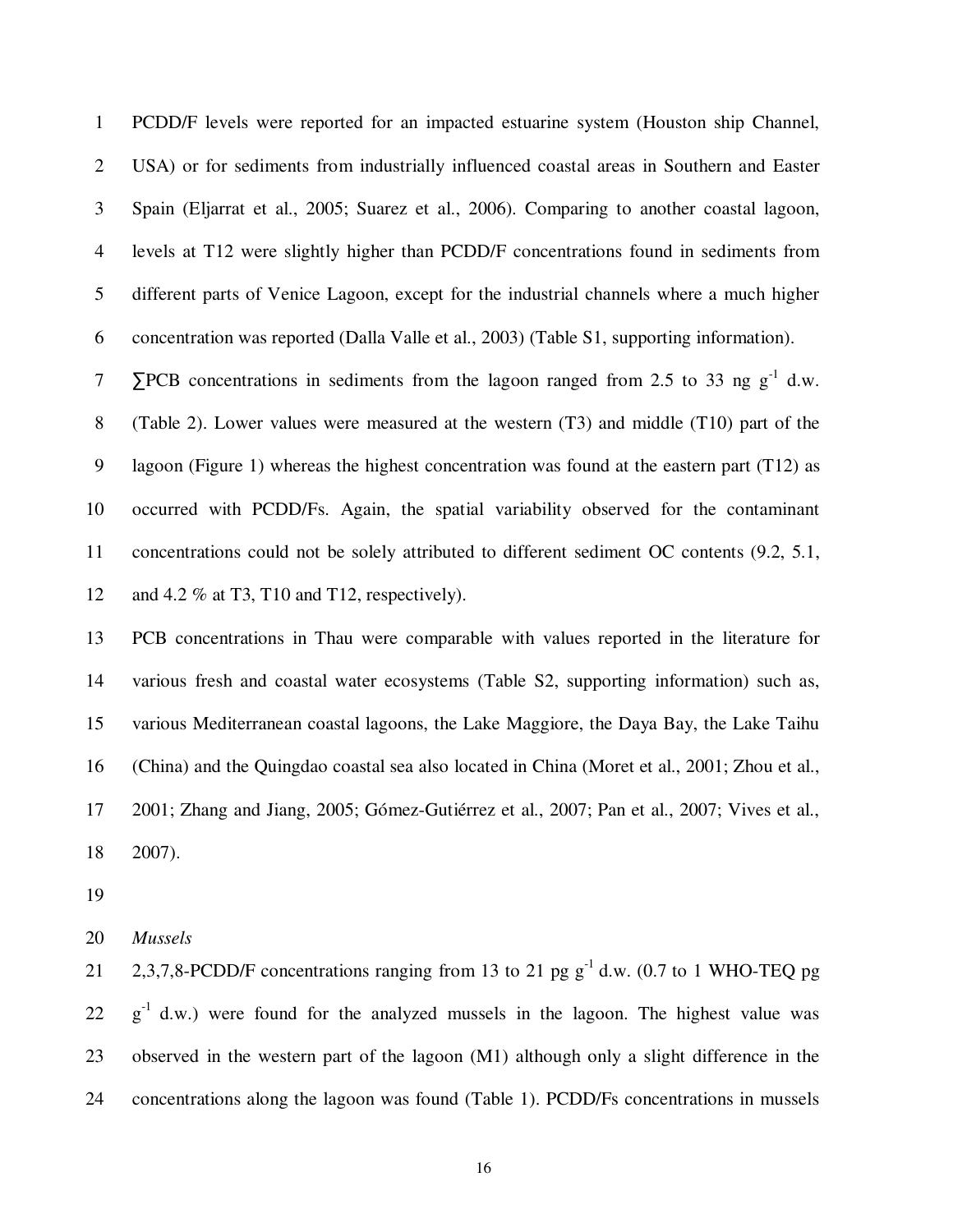1 reported for the English Channel and the Atlantic French coast (Vilaine river bay) are in the 2 same range (Munschy et al., 2005b). The observed values in Thau lagoon were below the threshold of 4 WHO-TEQ pg  $g^{-1}$  w.w. (wet weight) set by the European Commission for 4 fishery products for human consumption (European Commission, 2006).

5 Data on PCDD/Fs in shellfish are quite numerous. However, different ways of data 6 reporting and different studied species make data comparison difficult. Moreover, results 7 are rarely associated with the sampling period, despite a significant influence of shellfish 8 sexual maturity (spawning season and lipid content) on the contamination levels. Therefore, 9 the ranges reported for mussels are usually broad. PCDD/Fs concentration in various types 10 of mussel reported for different aquatic systems are slightly higher than those found in 11 Thau lagoon (Petreas et al., 1992; Bayarri et al., 2001; Abad et al., 2002, 2003; Knutzen et 12 al., 2003) (Table S1, supporting information).

13 ∑PCB exhibited concentrations in mussels ranged from 10 to 39 ng  $g^{-1}$  d.w. Lower values 14 were observed at the western (M1) and middle (M4) part of the lagoon and the highest at 15 the eastern part (M2). This distribution was also observed in sediments. On the other hand, 16 the PCB concentration distribution appears to be the opposite than the one observed for 17 PCDD/Fs in mussels where the highest concentration was found in the western part of the 18 lagoon as indicated above. Concentrations within the same order of magnitude were found 19 in mussels from various spots in different marine locations (Porte and Albaigés 1993; Lee 20 et al., 1996; Bayarri et al., 2001; Piersanti et al., 2006) (Table S2, supporting information).

21

22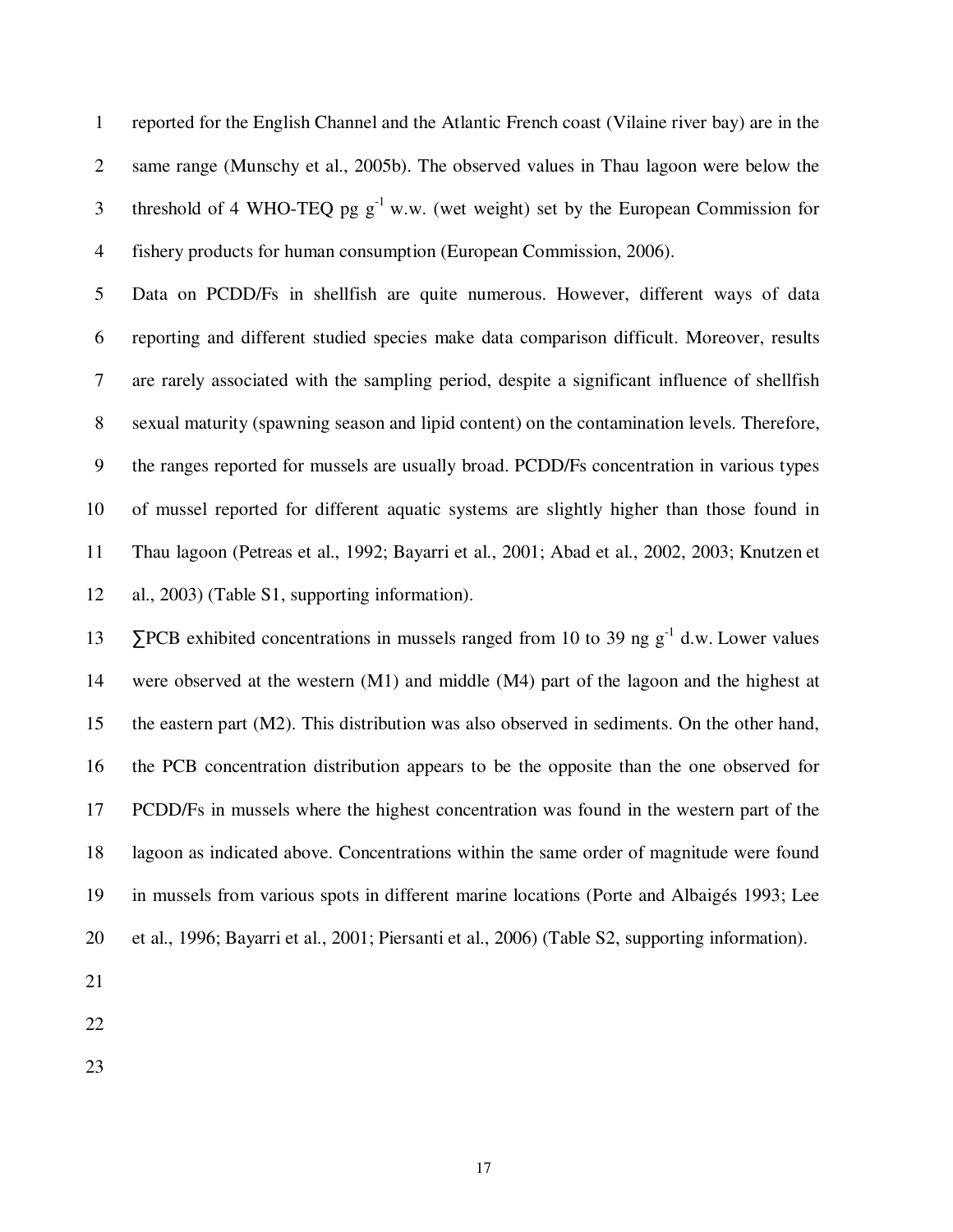### 1 Congener patterns

2

## 3 *PCDD/Fs*

4 PCDD/F congener patterns in the environmental compartments studied are presented in 5 Figure 4. Air samples for the different days of the studied period at both sites exhibited 6 very similar PCDD/F congener patterns indicating a homogeneous situation in both shores 7 of the lagoon. OCDD and HpCDD predominated in the pattern, followed at a lower 8 percentage, by HpCDF and OCDF. This congener distribution ("sink" profile) has been 9 described in the literature as the resultant patter from combustion sources after preferential 10 removal of lower chlorinated dioxins and furans by atmospheric processes (Brubaker and 11 Hites, 1997). Air patterns found in Thau lagoon were in agreement with those reported for 12 various rural areas influenced by deposition of these pollutants after long range transport 13 (Tysklind et al., 1993; Lohmann and Jones., 1998; Castro-Jiménez et al., 2005, 2008; 14 Cleverly et al., 2007).

15

16 Particulate water phase and surface sediment patterns were also dominated by HpCDD and 17 OCDD and were similar in all sampling sites suggesting a homogeneous situation in the 18 lagoon and a direct coupling between these compartments.

19 OCDD and 2,3,7,8-TCDF dominated the distribution patterns of PCDD/Fs in mussel 20 samples and these two congeners accounted for more than 70% of the  $\Sigma$ 2,3,7,8-PCDD/Fs. 21 This profile is similar to results previously published for mussels from other marine and 22 lake waters where the clear predominance of the two mentioned congeners was also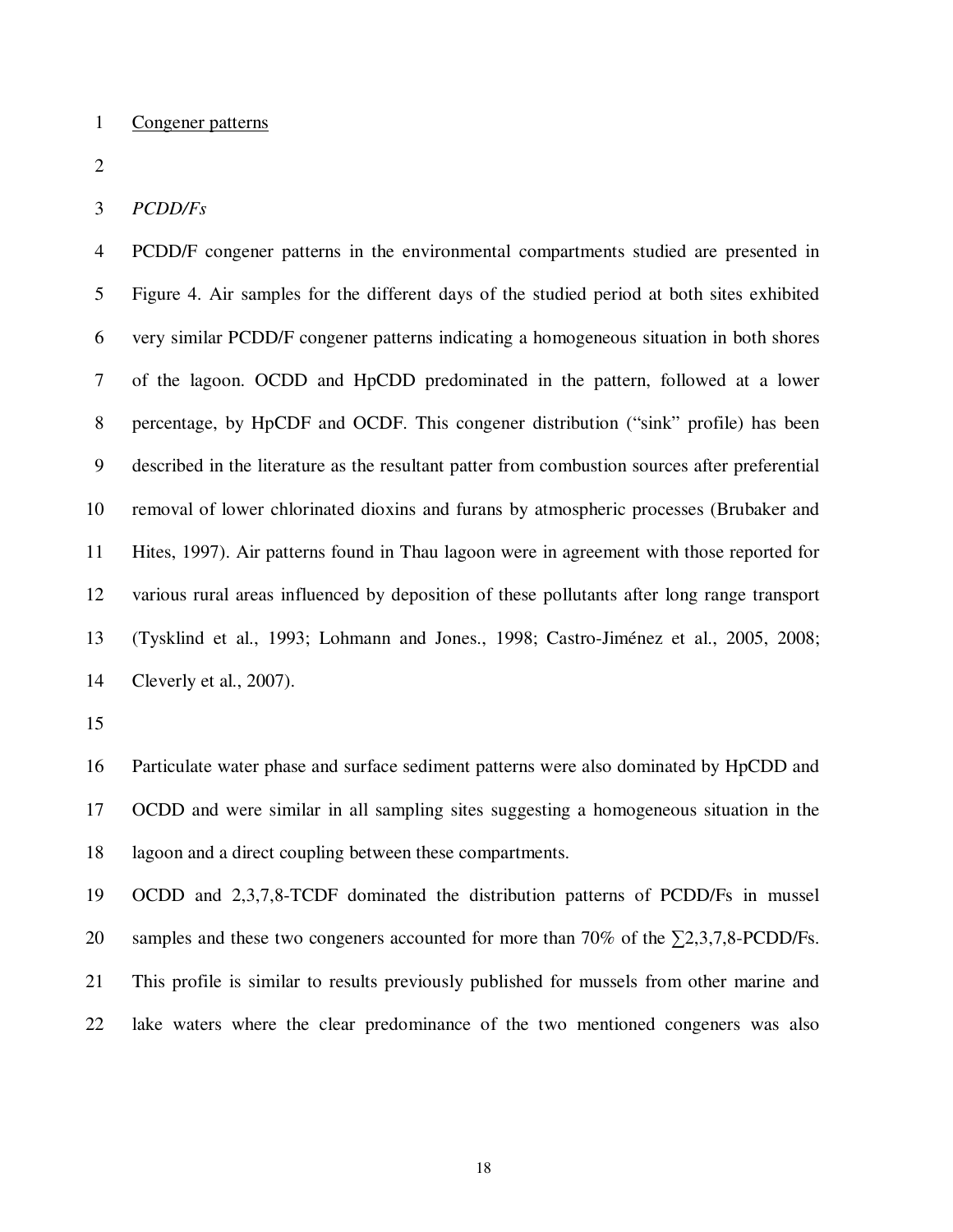1 observed (Petreas et al., 1992; Abad et al. 2003; Munschy et al., 2005b; Zhang and Jiang, 2 2005; Danis et al., 2006).

3 A very similar signal was observed when comparing the patterns from air (dominated 4 almost exclusive by the particulate phase), particle water phase and sediment. A similar 5 behavior has been observed in the sub-alpine Lake Maggiore where no local sources are 6 present and the PCDD/Fs and PCBs inputs to the water column and the sediments could be 7 attributed to long range transport and subsequence scavenging of atmospheric particulates 8 (Castro-Jiménez et al., 2005, 2008). The similar finding in Thau lagoon suggests a 9 predominant role of the atmosphere in the accumulation of PCDD/Fs in surface sediments 10 from this system.

11 The signal observed in mussels was different to the one exhibited by the other 12 compartments. Thus, whereas the signal observed for HpCDD, OCDD, HpCDF and OCDF 13 in the mussels was very similar to the one in the water and sediment (and also air), the 14 predominance of the low chlorinated PCDFs (specially the 2,3,7,8-TCDF) in mussels was 15 not observed in any of the other compartments (Figure 4). This fact could be interpreted as 16 a combined PCDD/Fs signal in mussels arriving in part from the water SPM but also from 17 the dissolved water phase, since mussels have been described to accumulate contaminants 18 both from the dissolved and particulate phases (Gossiaux et al., 1998). However, no 19 confirmation on the contribution from the dissolved water phase to this fingerprint could be 20 made with the available data, since it was only possible to determine the PCDD/Fs 21 dissolved water phase concentrations in one sample (RV) and most of the congeners were 22 below the LOD. Broman et al. (1991) reported a predominance of TCDFs in dissolved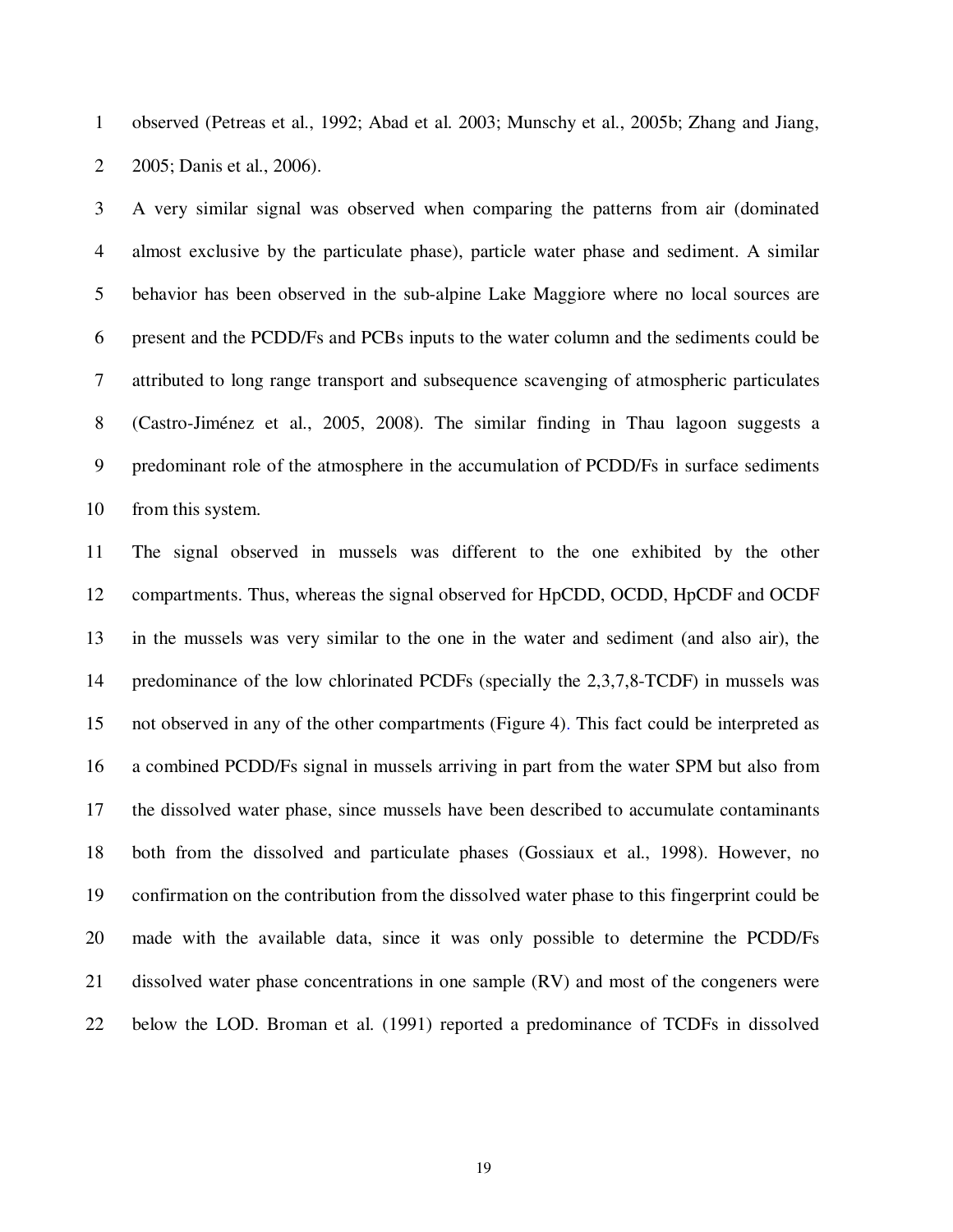1 water phase in the Baltic Sea but very few data are available in the literature on PCDD/Fs 2 in the dissolved water phase.

3

4 *PCBs* 

5 Results on PCBs patterns are presented in Figure 5. As observed for PCDD/Fs, PCB air 6 patterns at both sites of the lagoon were very similar suggesting also a homogeneous 7 situation at both shores for this chemical group. When examining the patterns of the air gas 8 and particulate phases, low chlorinated congeners were predominant in the air gas phase 9 pattern, whereas higher chlorinated PCB were more abundant in the particulate air phase 10 pattern. Regarding PCB-118, although not reported (see QA/QC section) no predominance 11 for the samples in which this congener was measured was observed in the congener pattern. 12 The PCB pattern found in water showed a predominance of PCB-101 followed by PCB-52 13 in the dissolved water phase, whereas in the SPM phase, PCB-153 followed by PCB-138 14 were found predominant. Regarding surface sediment and mussel patterns, both matrixes 15 exhibited a predominance of PCB-153 followed by PCB-138. The fact that the pattern 16 found in all sampling location for each compartment (water, mussels and sediments) was 17 very similar suggests a homogeneous situation throughout the lagoon.

18 The predominance of hexachlorinated PCBs in mussels, especially PCB-153 and PCB-138, 19 has been reported in the literature for different coastal locations along the western 20 Mediterranean (Porte and Albaigés, 1993) and the Adriatic Sea (Bayarri et al., 2001; 21 Piersanti et al., 2006). Predominance of PCB-153 was reported from industrial and urban 22 impacted site sediments from Venice lagoon whereas for the less contaminated areas of the 23 lagoon, PCB-28 seemed to be predominant (Moret et al., 2001). Conversely, PCB-28 was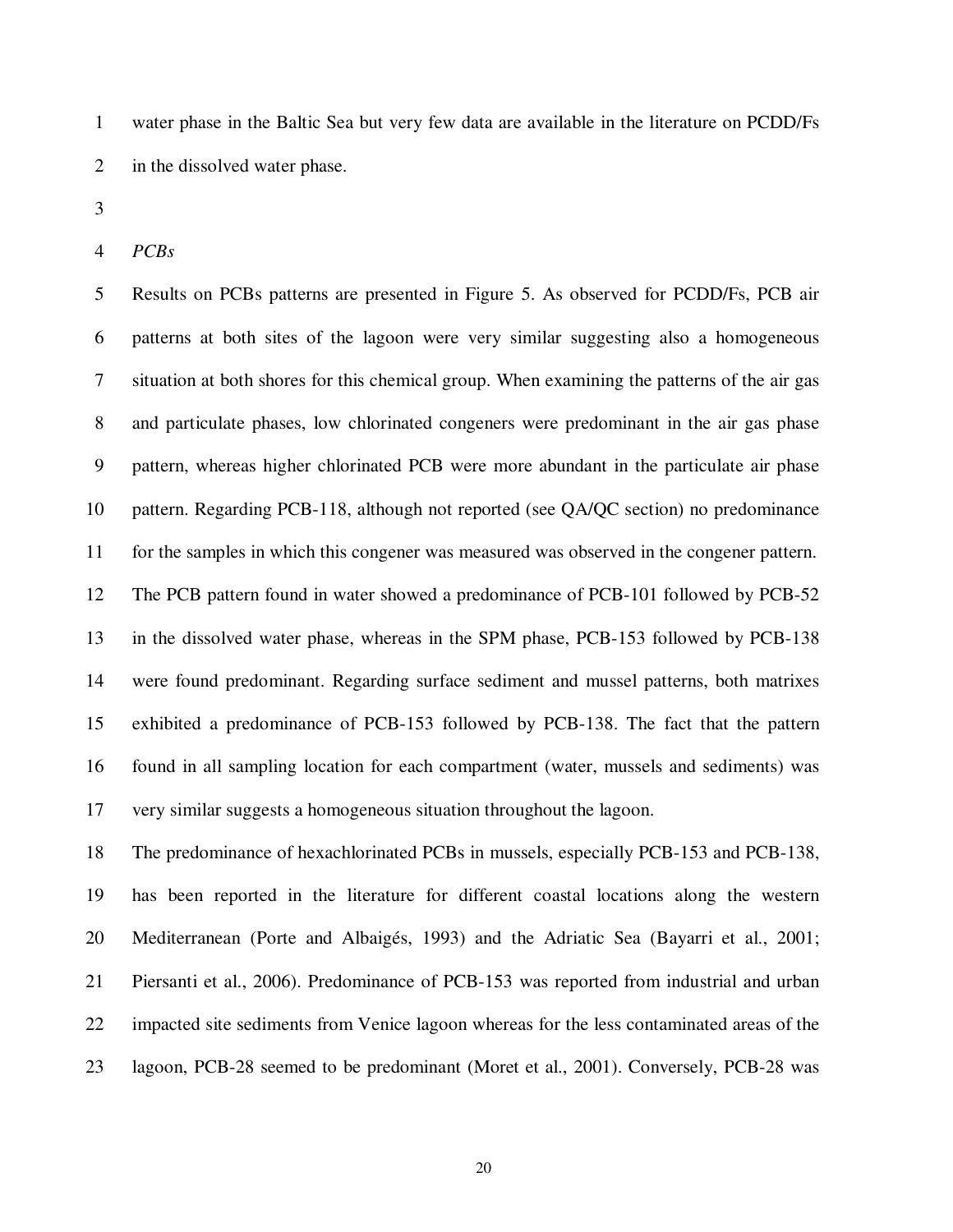1 found predominant in sediments from Taihu Lake in China and anthropogenic impacted site 2 (Zhang and Jiang, 2005).

3 Interestingly, when comparing the PCB pattern in the dissolved and particulate water 4 phases with the pattern exhibited in mussel and sediment, a similarity was observed only 5 with the particulate water phase (Figure 5). It seems that although the PCBs were 6 predominately found in the dissolved water phase, the resultant pattern in mussels reflected 7 better the one found in the SPM or sediments.

8 When comparing the patterns from air particulate phase, water SPM and sediments no 9 similarity was observed as occurred for PCDD/Fs. The predominance of PCB-153 observed 10 in SPM and sediment was not observed in air, where PCB-180 predominated. However, in 11 the case of PCBs, air-water exchange has been described as an important mechanism of 12 incorporation of these chemical to water bodies (Eisenreich and Looney, 1981; 13 Swackhamer et al., 1988) and this input way has not been evaluated in the present work.

14

#### 15 **Conclusions**

16 PCDD/F and PCB air concentrations in Thau lagoon are typical of those reported for rural 17 or semi-rural sites in spite of this area has been described as an anthropogenic impacted 18 zone. Most probably the local meteorological conditions such as the strong wind regimes 19 affecting the lagoon area during the whole year (except summer months) favor these low air 20 concentrations. PCDD/F and PCB concentrations in the lagoon waters are low, especially 21 those for dioxins. PCDD/F and PCB sediment concentrations are in the range of those from 22 moderate urban/anthropogenic impacted areas, especially at the Eastern part of the lagoon. 23 Concentrations of PCDD/F, in all cases below the threshold set by the European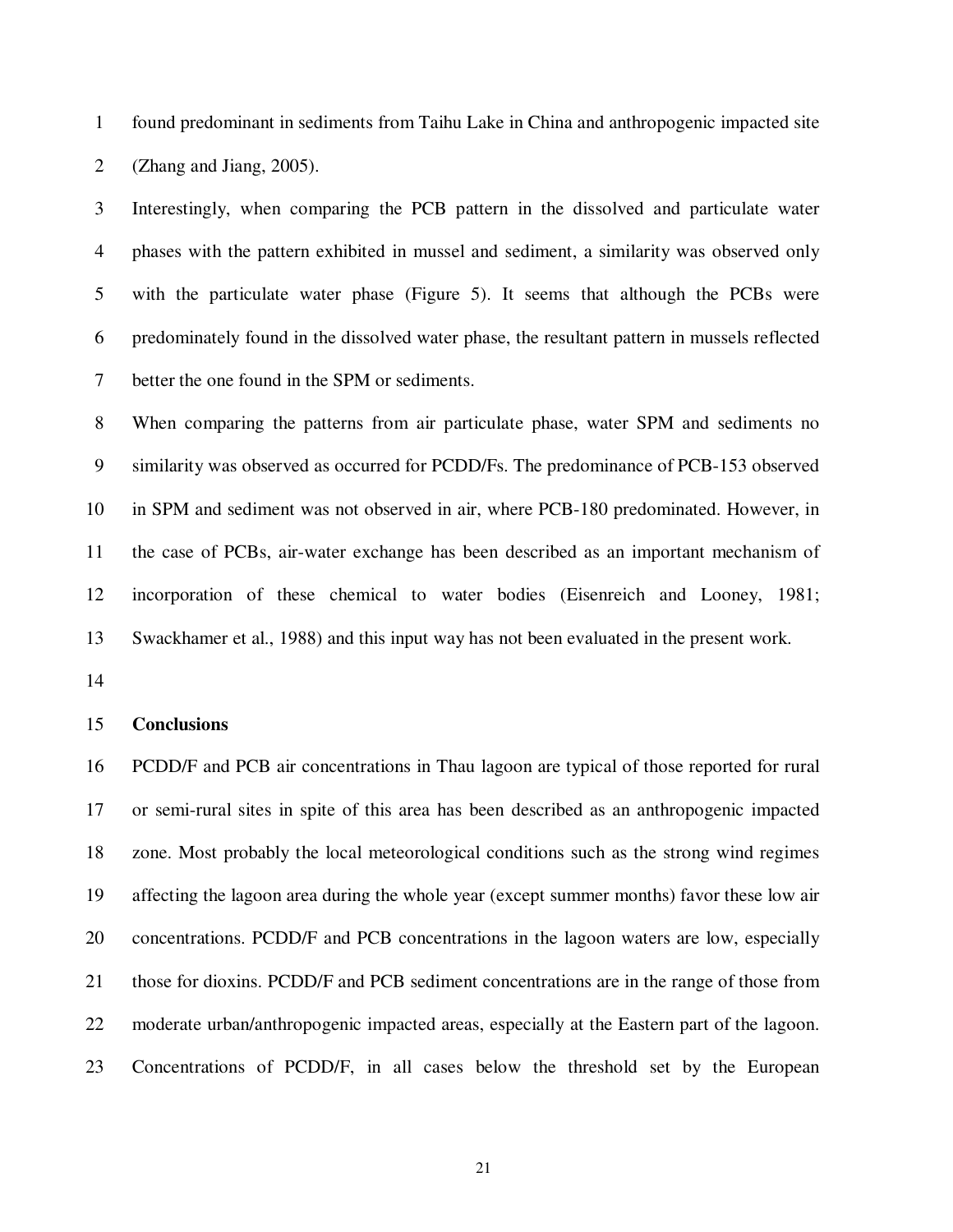1 Commission for fishery products for human consumption, and PCB in mussels point again 2 to a medium/moderate level situation.

3 The congener patterns of the studied POPs in the different environmental compartments 4 provide insight into the multi-media contamination distribution in a marine lagoon. The 5 patterns of PCDD/F congeners in air, water particulate phase and sediments are very similar 6 suggesting direct coupling between these compartments. Therefore, PCDD/F atmospheric 7 inputs mainly associated to the air particle phase are expected to contribute to the total load 8 of PCDD/Fs in this aquatic system. However, for the same set of samples and available 9 data, no similarity is found for PCB congener patterns in air particulate phase relative to 10 those obtained in water phase (particulate and dissolved) and sediment. Further 11 investigation of other input mechanisms such as air-water exchange is needed to elucidate 12 the role of the atmosphere in the input of PCBs in this aquatic system.

13 The similarity of patterns observed in all sampling sites for each compartment (spatial 14 distribution) indicates a homogeneous situation in the lagoon and same type of source (s) 15 can be expected to affect the whole aquatic system. A complete year of air sampling, 16 including summer months and back trajectories analyses of air masses arriving to the area 17 are undergoing and will allow to more precisely evaluate the occurrence of airborne 18 PCDD/Fs and PCBs in this coastal lagoon.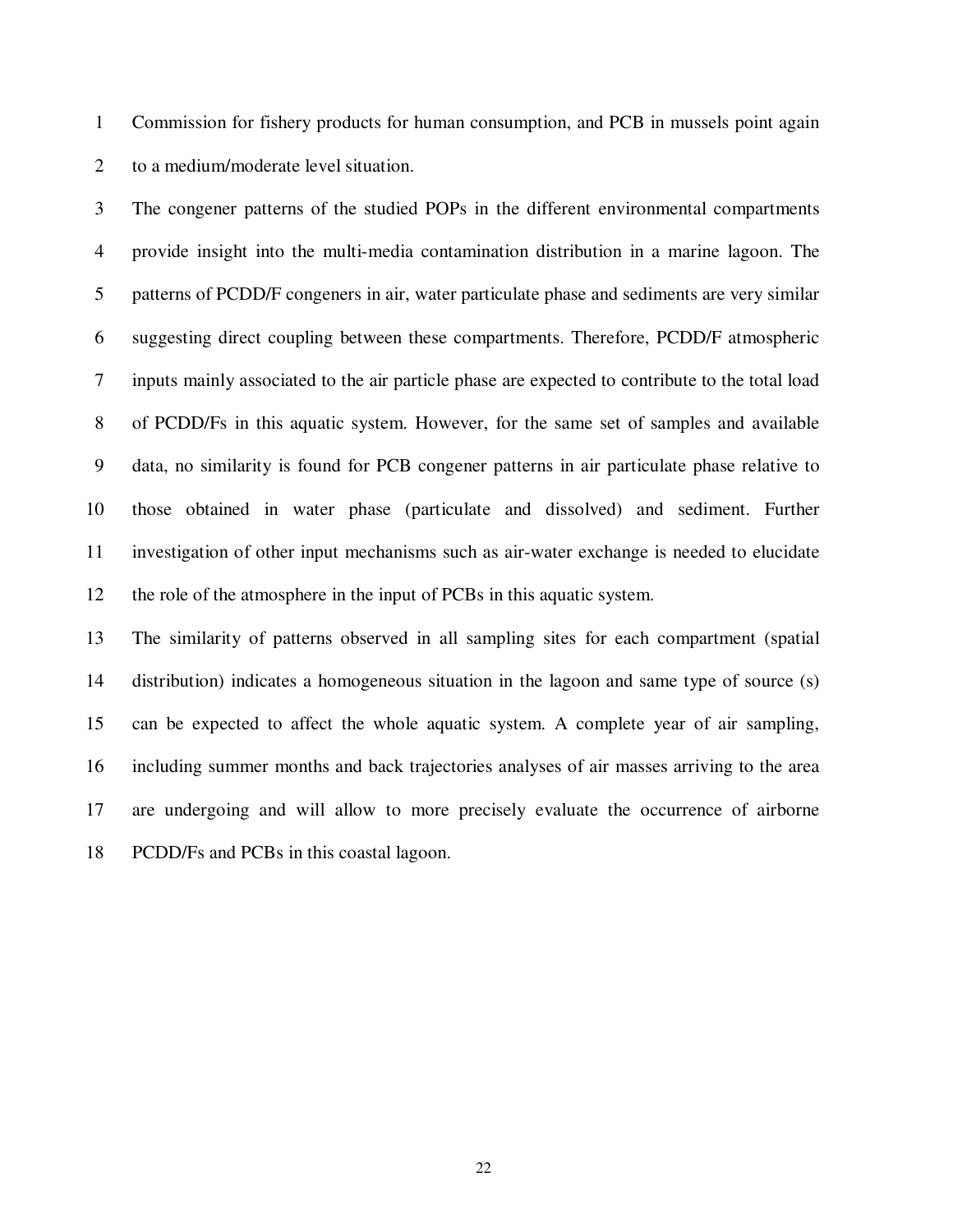## 1 **Acknowledgments**

2 This work was supported by Ifremer, by the Thresholds of Environmental Sustainability 3 Project (European Commission FP6, SUST-DEV, IP Project 003933-2) and the Agence de 4 l'eau Rhône-Méditerrannée-Corse. We thank all colleagues from Ifremer laboratory 5 LER/LR for their support with the sampling campaigns. We acknowledge our colleagues 6 from JRC-IES: Angelo Solimini from for his contribution regarding statistical data 7 analyses, Tania Huber for her assistant in the water samples analyses and Ingrid Vives for 8 her contribution reviewing the manuscript. We also thank Steven J. Eisenreich from JRC-9 IHCP for his advice in the air sampling campaign design.

10

11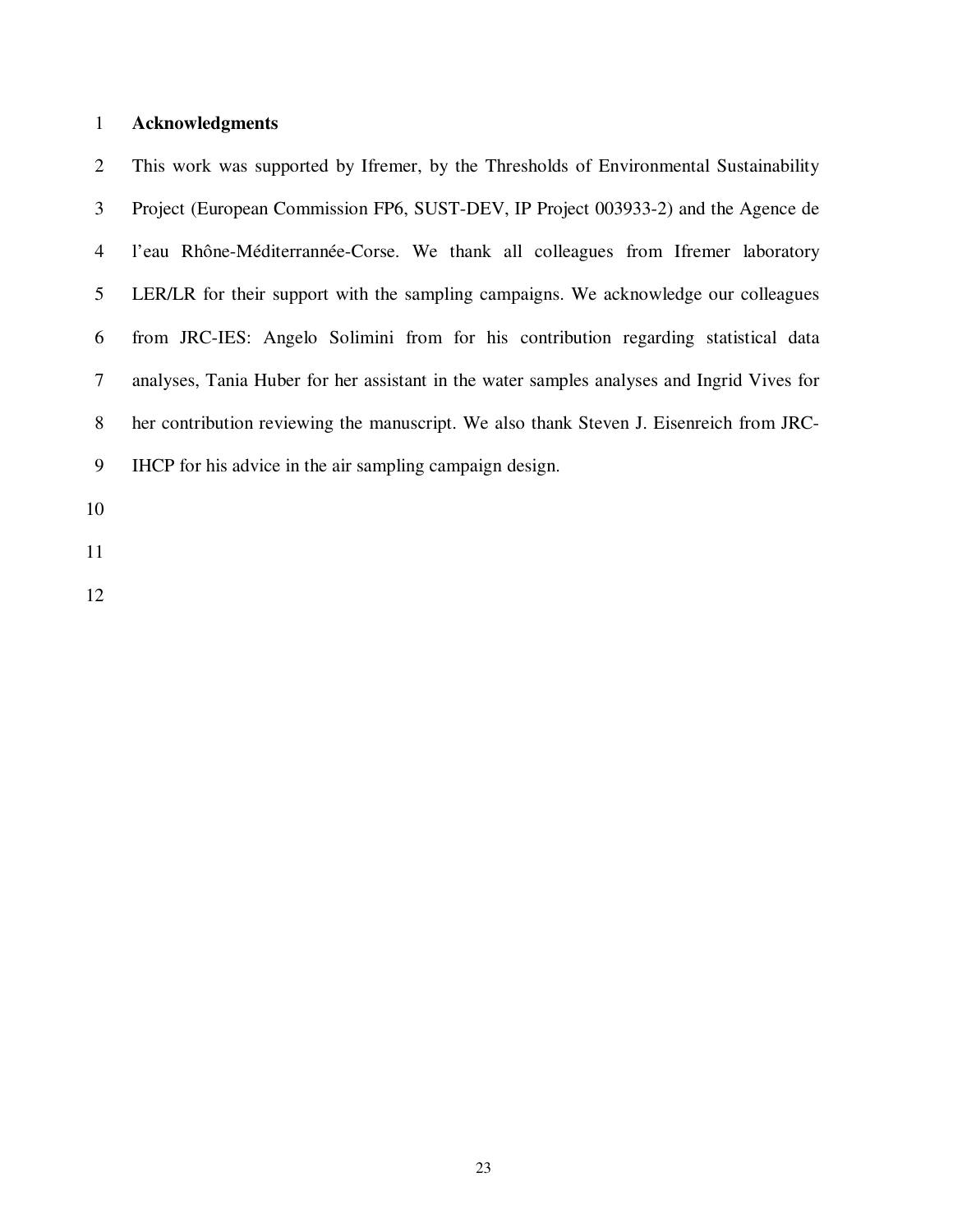- 1 **References**
- 2

3 Abad E., Pérez F., Llerena J.J., Saulo J., Caixach J., Rivera J., 2002. Study on 4 PCDDs/PCDFs and co-PCBs content in food samples from Catalonia (Spain). 5 Chemosphere, 46, 1435-1441.

6

7 Abad E, Pérez F, Llerena J J, Caixach J, Rivera J. 2003. Evidence for a specific pattern of 8 polychlorinated dibenzo-p dioxins and dibenzofurans in bivalves. Environmental Science 9 and Technology 37, 5090-5096.

10

11 Abad E., Caixach J., Rivera J., gustems L., Massagué G., Puig O. 2004. Temporal trends of 12 PCDDs/PCDFs in ambient air in Catalonia (Spain). Science of the Total Environment 334- 13 335, 279-285.

14

15 Abad E., Saulo J., Caixach J. and Rivera J., 2000. Evaluation of a new automated cleanup 16 system for the analysis of polychlorinated dibenzo-*p*-dioxins and dibenzofurans in 17 environmental samples. J. Chromatography A 893, 383-391.

18

19 Bayarri S., Baldassarri L.T., Iacovella N., Ferrara F., di Domenico A., 2001. PCDDs, 20 PCDFs, PCBs and DDE in edible marine species from the Adriatic Sea. Chemosphere, 43, 21 601-610.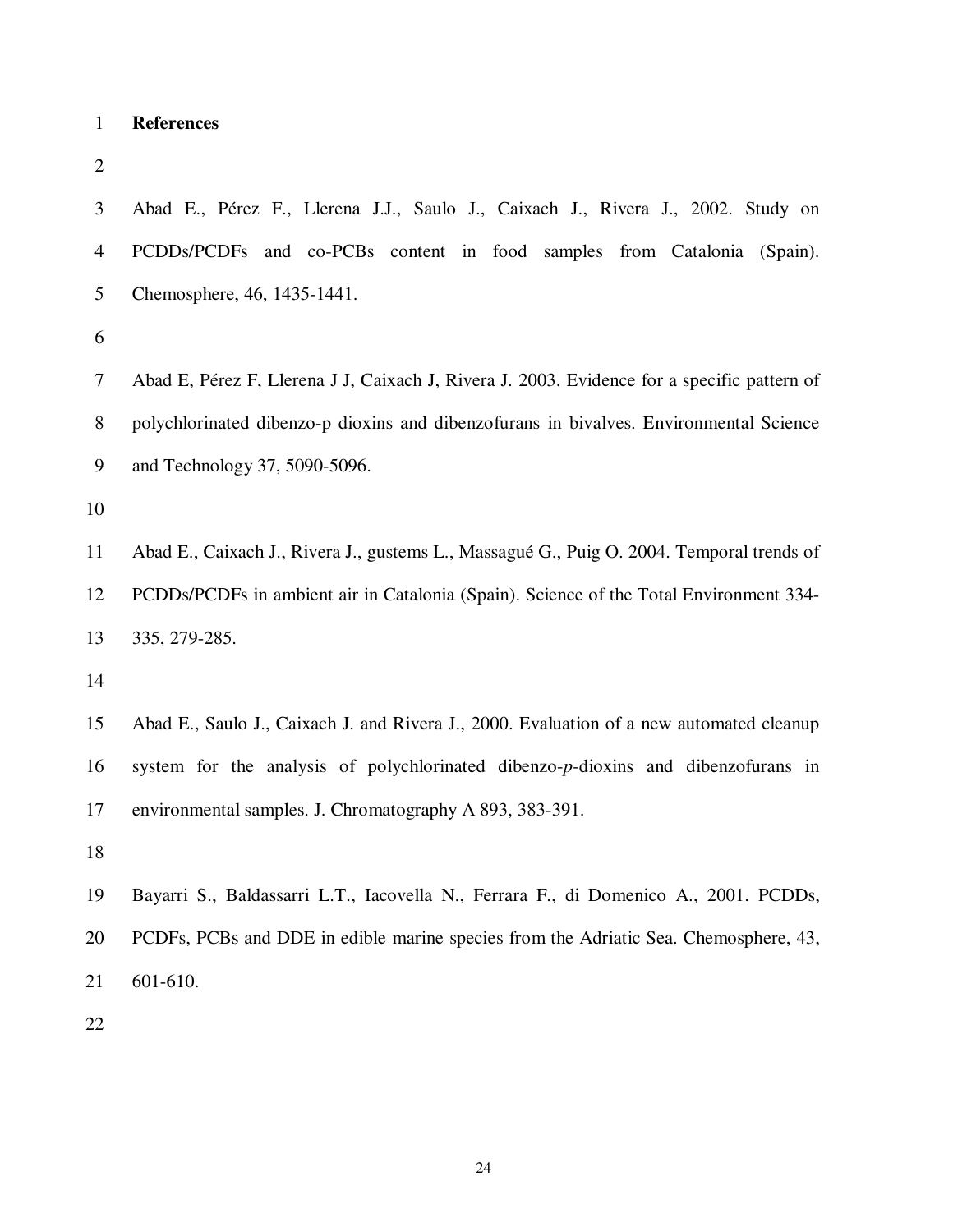| $\mathbf{1}$             | Breivik, K., Sweetman, A., Pacyna, J.M., and Jones, K.C., 2002. Towards a global             |
|--------------------------|----------------------------------------------------------------------------------------------|
| $\overline{2}$           | historical emission inventory for selected PCB congeners-a mass balance approach 2.          |
| 3                        | Emissions. The Science of the Total Environment 290, 199-224.                                |
| $\overline{\mathcal{A}}$ |                                                                                              |
| 5                        | Broman D., Näf c., Rolff C., Zebühr Y., 1991. Occurrence and dynamics of polychlorinated     |
| 6                        | dibenzo-p-dioxins and dibenzofurans and polycyclic aromatic hydrocarbons in the mixed        |
| $\tau$                   | surface layer of remote coastal and offshore waters of the Baltic. Environmental Science     |
| $8\,$                    | and Technology 25, 1850-1864.                                                                |
| 9                        |                                                                                              |
| 10                       | Brubaker W.W. JR. and Hites R.A., 1997. Polychlorinated dibenzo-p-dioxins and                |
| 11                       | dibenzofurans: gas-phase hydroxyl radical reactions and related atmospheric removal.         |
| 12                       | Environmental Science and Technology 31, 1805-1810.                                          |
| 13                       |                                                                                              |
| 14                       | Bruzy L.P. and Hites, R.A., 1996. Global mass balance for polychlorinated dibenzo-p-         |
| 15                       | dioxins and dibenzofurans. Environmental Science and Technology 30, 1797-1804.               |
| 16                       |                                                                                              |
| 17                       | Bruhn R., and McLachlan M.S., 2002. Seasonal variation of polychlorinated biphenyl           |
| 18                       | concentrations in the souther part of the Baltic Sea. Marine Pollution Bulletin 44, 156-163. |
| 19                       |                                                                                              |
| 20                       | Castro-Jiménez, J., Canuti, E., Christoph, E.H., Eisenreich, S.J., Hanke, G., Mariani, G.,   |
| 21                       | Skejo, H., Umlauf, G., 2005. Tracing atmospheric deposition of PCDD/Fs in Lake               |
| 22                       | Maggiore (Italy): Preliminary results on settling material and sediments. Organohalogen      |
| 23                       | Compounds 67, 1209-1215.                                                                     |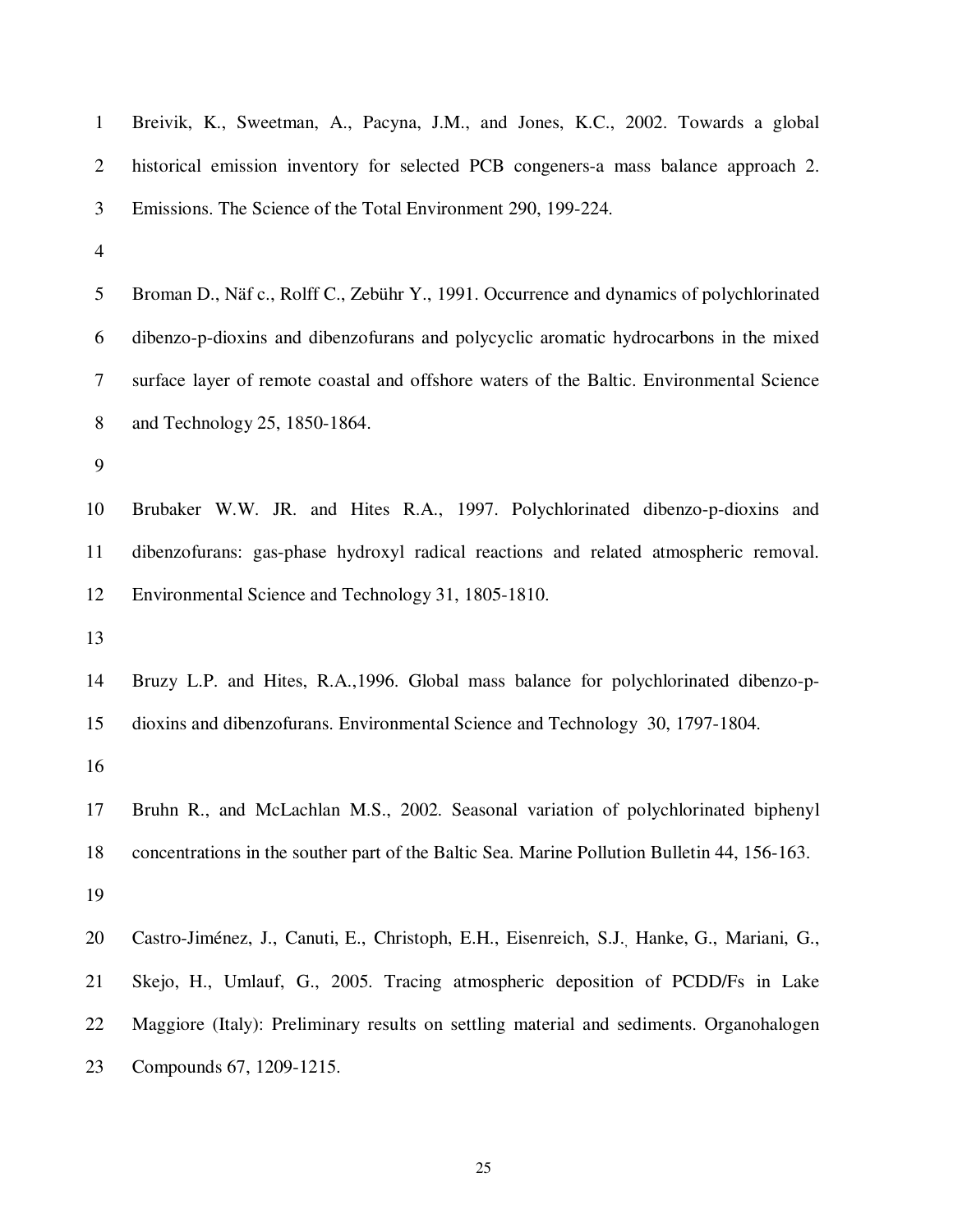| $\mathbf{1}$   | Castro-Jiménez, J., Mariani, G., Eisenreich, S.J. Christoph, E.H., Hanke, G., Canuti, E., |
|----------------|-------------------------------------------------------------------------------------------|
| $\overline{2}$ | Skejo, H. and Umlauf, G. 2008. Atmospheric input of POPs into Lake Maggiore (Northern     |
| 3              | Italy): PCDD/Fs and dioxin-like PCBs profiles and fluxes in the atmosphere and aquatic    |
| $\overline{4}$ | system. Chemosphere 73, S122–S130.                                                        |
| 5              |                                                                                           |
| 6              | Cleverly D., Ferrario J., Byrne C., Riggs K., Joseph D., Hartford P. 2007. A general      |
| 7              | indication of the contemporary background levels of PCDDs, PCDFs and coplanar PCBs in     |
| 8              | the ambient air over rural and remote areas of the United States. Environmental Science   |
| 9              | and Technology 41, 1537-1544.                                                             |
| 10             |                                                                                           |
| 11             | Cousins, I.T., and Jones K.C., 1998. Air-soil exchange of semi-volatile organic compounds |
| 12             | (SOCs) in the UK. Environmental Pollution 102, 105-118.                                   |
| 13             |                                                                                           |
| 14             | Currado G.M. and Harrad S. 2000. Factors influencing atmospheric concentrations of        |
| 15             | polychlorinated biphenyls in Birmingham, U.K. Environmental Science and Technology        |
| 16             | 34, 78-82                                                                                 |
| 17             |                                                                                           |
| 18             | Dalla Valle M, Marcomini A, Sfriso A, Sweetman A J, and Jones K C. 2003. Estimation of    |
| 19             | PCDD/F distribution and fluxes in the Venice Lagoon, Italy: combining measurement and     |
| 20             | modeling approaches. Chemosphere 51, 603-616.                                             |
| 21             |                                                                                           |
| 22             | Danis B., Debacker V., Trujilo Miranda C., Dubois Ph. 2006. Levels and effects of         |

23 PCDD/Fs and co-PCBs in sediments, mussels, and sea stars of the intertidal zone in the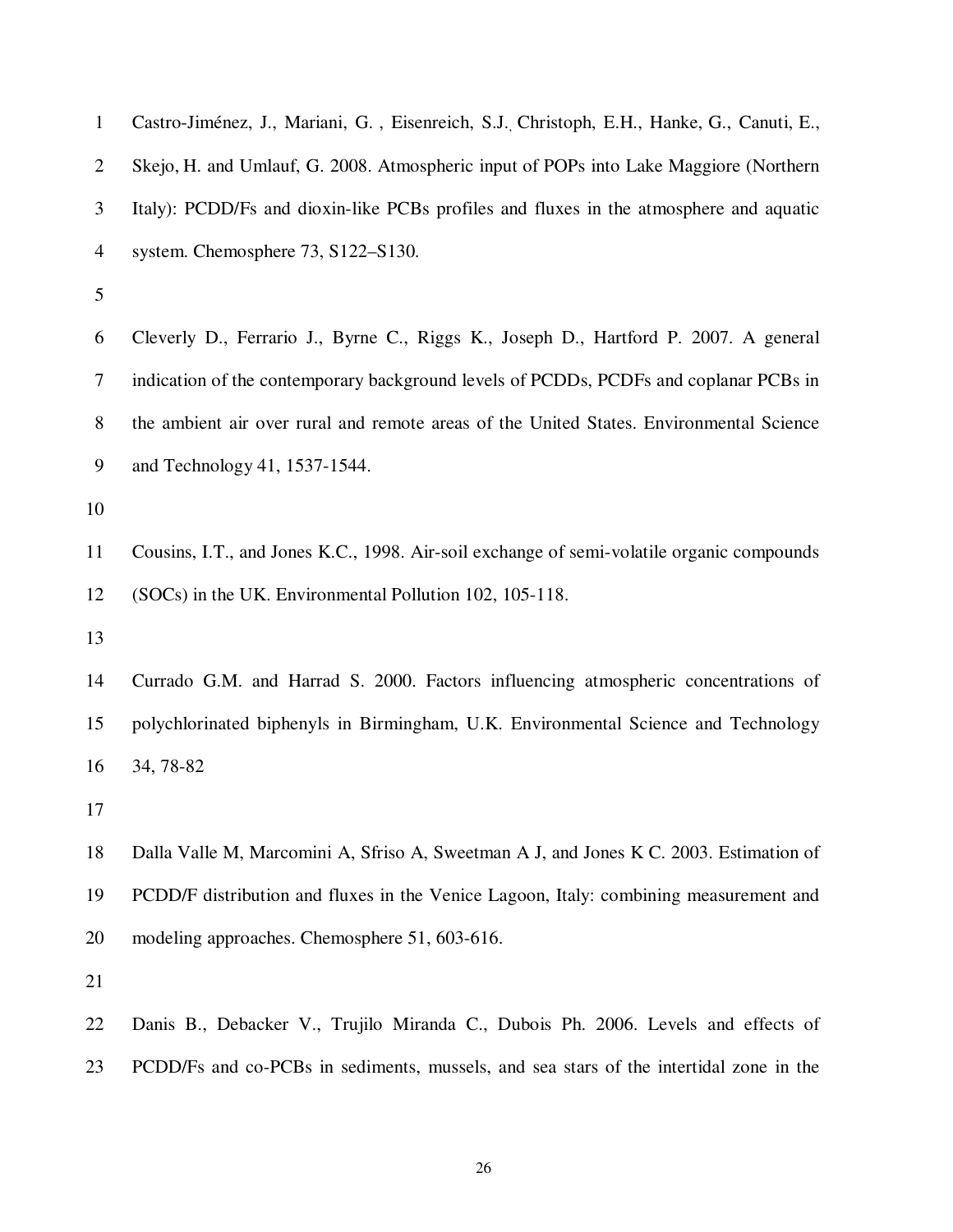1 southern North Sea and the English Channel. Ecotoxicology and Environmental Safety 65, 2 188-200.

3

4 Eisenreich S.J., and Looney B.B., 1981. Evidence for the atmospheric flux of 5 polychlorinated biphenyls to Lake Superior. In: D. Mackay, S. Peterson, S.J. Eisenreich and 6 M.S. Simmons (Eds), Physical behavior of PCBs in the Great Lakes. Ann Arbor science 7 Publishers, Ann Arbor, MI, pp 141-153.

8

9 Eljarrat E., De La Cal A., Larrazabal D., Fabrellas B., Fernandez-Alba A.R., Borrull F., 10 Marce R.M., Barcelo D., 2005. Occurrence of polybrominated diphenylethers, 11 polychlorinated dibenzo-p-dioxins, dibenzofurans and biphenyls in coastal sediments from 12 Spain. Environmental Pollution 136, 493-501.

13

14 European Commission, 2006. Commission Regulation (EC) No. 199/ 2006 of 3 February 15 2006 amending Regulation (EC) No. 466/2001 setting maximum levels for certain 16 contaminants in foodstuffs as regards dioxins and dioxin-like PCBs, Official Journal of the 17 European Communities L 32/34–38.

18

19 Gangnery A., Bacher C., Buestel D. 2001. Assessing the production and the impact of

20 cultivated oysters in the Thau lagoon (Mediterranee, France) with a population dynamics

21 model. Canadian Journal of Fisheries and Aquatic Sciences 58, 1012-1020.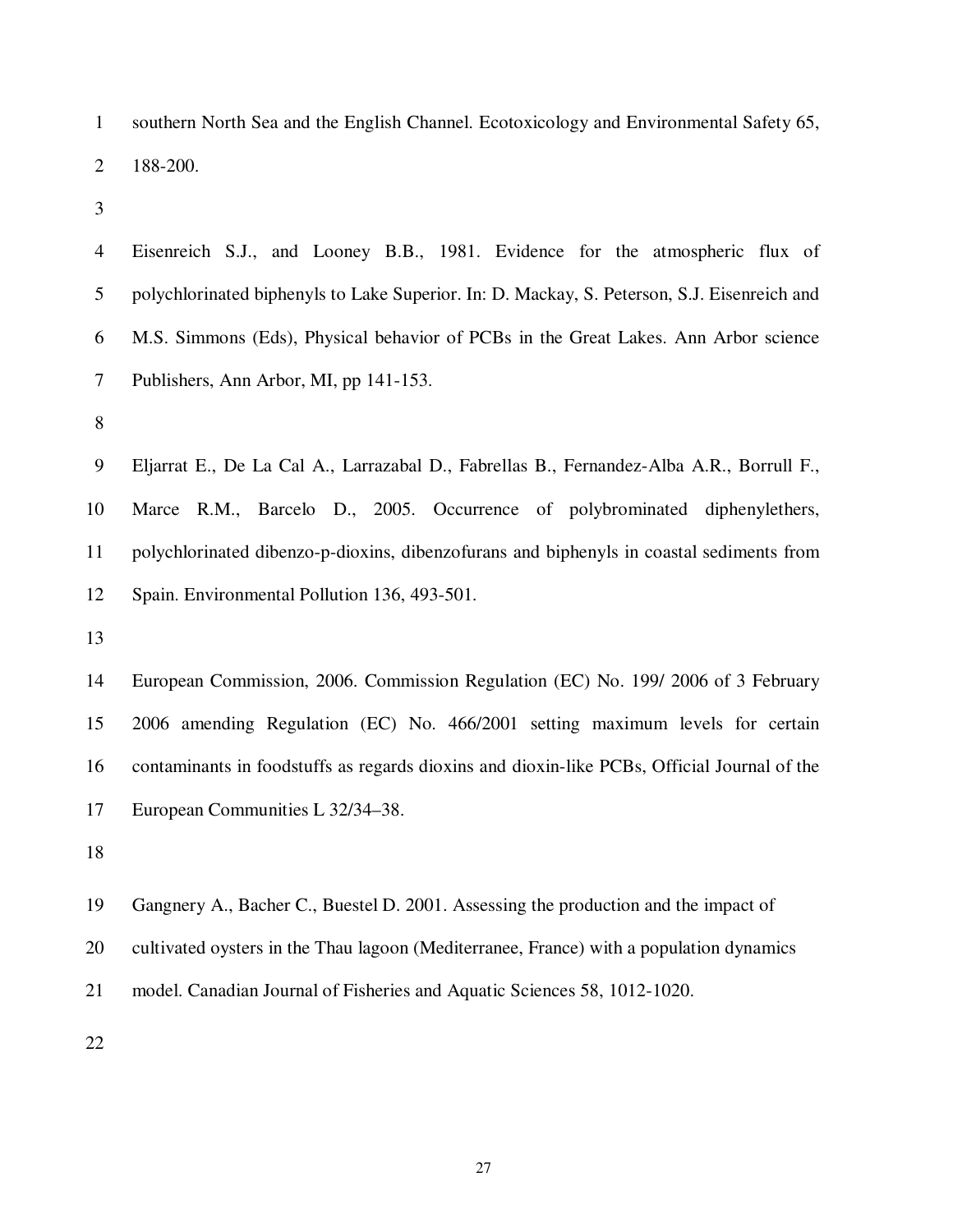| $\mathbf{1}$   | Gossiaux D.C., Landrum P.F., Fisher S.W. 1998. The assimilation of contaminants from    |
|----------------|-----------------------------------------------------------------------------------------|
| $\overline{2}$ | suspended sediment and algae by the Zebra Mussel, Dreissena polymorpha. 1998.           |
| 3              | Chemosphere 36, 3181-3197.                                                              |
| 4              |                                                                                         |
| 5              | Gambaro A., Manodori L., Moret I., Capodoglio G., Cescon P. 2004. Determination of      |
| 6              | polychlorobiphenyls and polycyclic aromatic hydrocarbons in the atmospheric aerosol of  |
| 7              | the Venice Lagoon. Analytical and Bioanalytical Chemistry 378, 1806-1814.               |
| 8              |                                                                                         |
| 9              | Gómez-Gutiérrez A., Garnacho E., Bayona J.M., Albaigés J. 2007. Assessment of the       |
| 10             | Mediterranean sediments contamination by persistent organic pollutants. Environmental   |
| 11             | Pollution 148, 396-408.                                                                 |
| 12             |                                                                                         |
| 13             | Harrad S.J. and Jones K.C., 1992. A source inventory and budget for chlorinated dioxins |
| 14             | and furans in the United Kingdom environment. The Science of the Total Environment      |
| 15             | 126, 89-107.                                                                            |
| 16             |                                                                                         |
| 17             | Harrad S. and Mao H. 2004. Atmospheric PCBs and organochlorine pesticides in            |
| 18             | Birmingham, UK: concentrations, sources, temporal and seasonal trends. Atmospheric      |
| 19             | Environment 38, 1437-1445.                                                              |
| 20             |                                                                                         |
| 21             | Hashimoto S., Matsuda M., Wakimoto T., and Tatsukawa R., 1995. Simple sampling and      |
| 22             | analysis of PCDDs and PCDFs in Japansese coastal seawater. Chemosphere 30, 1979-1986.   |
| 23             |                                                                                         |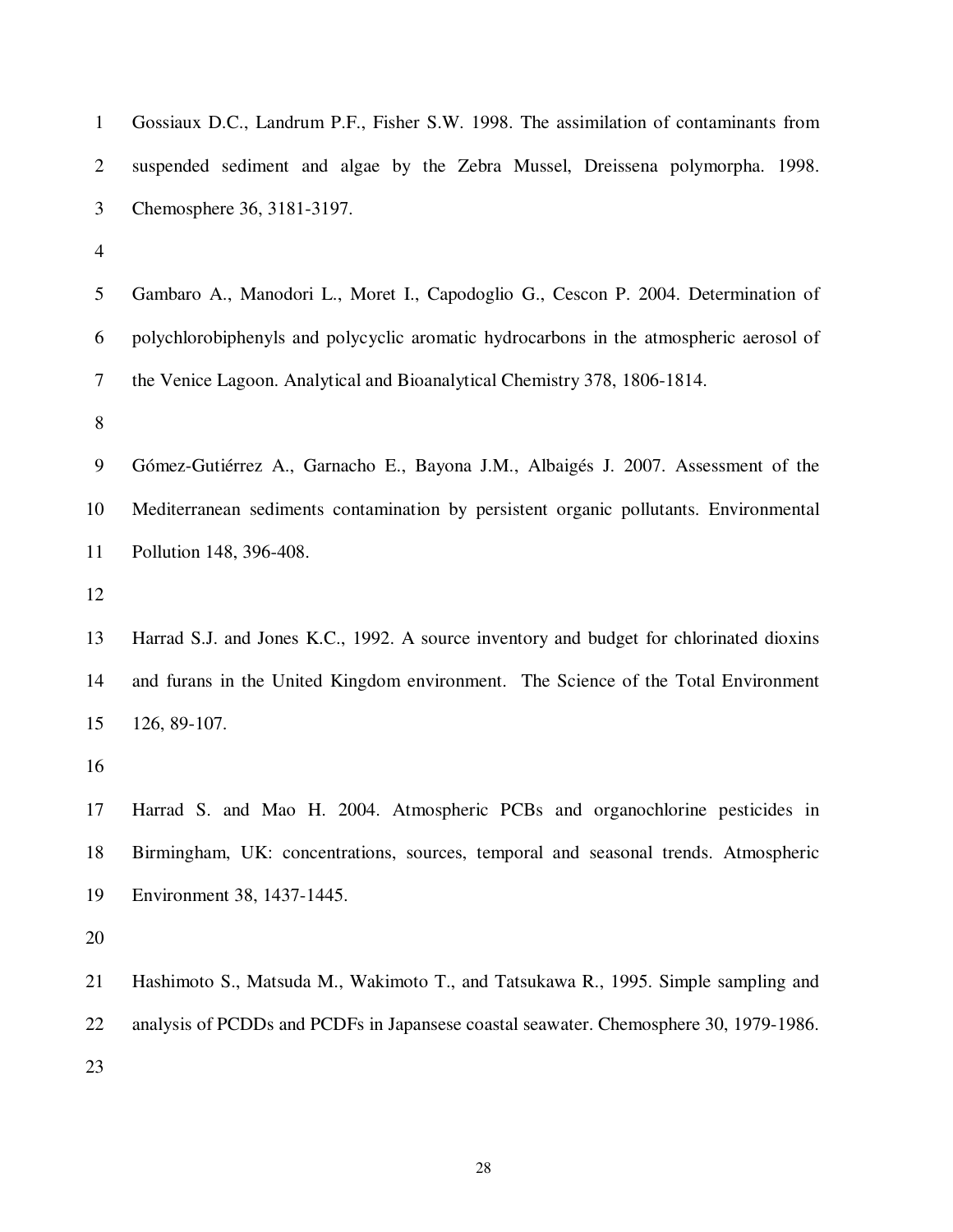1 Hornbuckle, K.C**.**, Carlson, D.; Swackhamer, D.; Baker, J. and Eisenreich, S.J., 2006. 2 Polychlorinated Biphenyls in the Great Lakes. In: Persistent Organic Pollutants in the Great 3 Lakes (ed. Hites, R. A.), Handbook in environmental Chemistry Series, Springer-Verlag, 4 Heidelberg. 5 6 Johansson I, Moisan K, Guiot N, Truquet I, Munschy C, Tronczyński J. 2006. 7 Polybrominated diphenyl ethers (PBDEs) in mussels from selected French coastal sites: 8 1981-2003. Chemosphere 64, 296-305. 9 10 Knutzen J., Bjerkeng B., Naes K., Schlabach M., 2003. Polychlorinated 11 dibenzofurans/dibenzo-p-dioxins (PCDF/PCDDs) and other dioxin-like substances in 12 marine organisms from the Grenland fjords, S. Norway, 1975–2001: present contamination 13 levels, trends and species specific accumulation of PCDF/PCDD congeners. Chemosphere, 14 52, 745-760. 15 16 Lazure P.,1992. Etude de la dynamique de l'étang de Thau par modèle numérique 17 tridimensionnel.Vieet Milieu 42,137–145. 18 19 Léauté F., Tixier C., Munschy C., Tronczyński J. (2007) Present-day distributions and 20 background concentrations of persistent organic contaminants (PAHs and PCBs) in the 21 sediments of the Mediterranean lagoon (Thau) (to be submitted to Marine Pollution 22 Bulletin). 23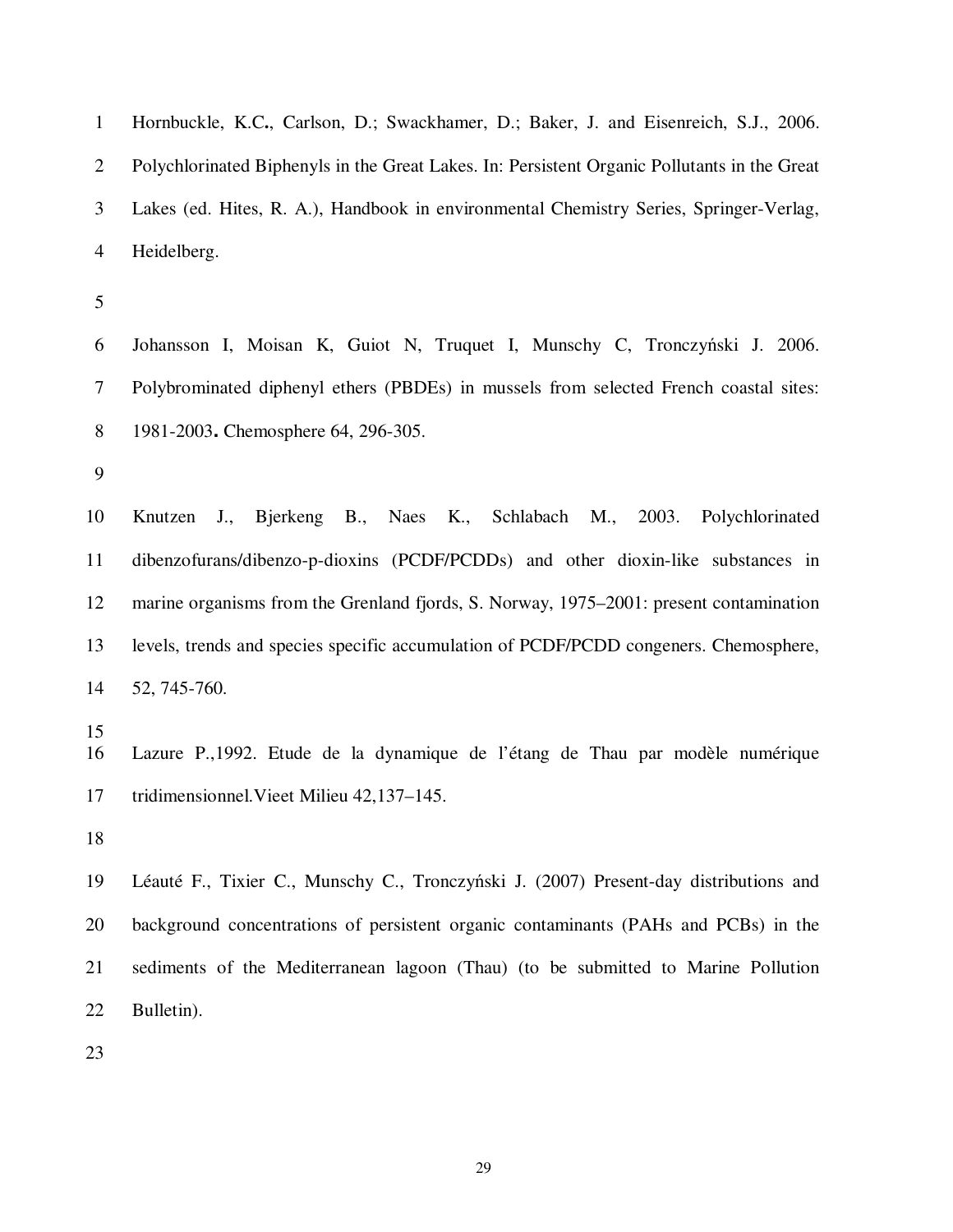| $\mathbf{1}$   | Lee K.M., Kruse H., Wassermann O., 1996. The pattern of organochlorines in Mussels                    |
|----------------|-------------------------------------------------------------------------------------------------------|
| $\overline{2}$ | Mytilus edulis L. from the South West Baltic Sea. Archives of Environmental                           |
| 3              | Contamination and .Toxicology 31, 68-76.                                                              |
| $\overline{4}$ |                                                                                                       |
| 5              | Legendre, Pierre & Louis Legendre. 1998. Numerical ecology. 2 <sup>nd</sup> English Edition. Elsevier |
| 6              | Science BV, Amsterdam. $xy + 853$ pages.                                                              |
| 7              |                                                                                                       |
| 8              | Lohmann R., Brunciak P., Dachs J., Giglioti C.L., Nelson E., Van Ry D., Glenn T.,                     |
| 9              | Eisenreich S.J., Jones J.L. and Jones K.C., 2003. Processes controlling diurnal variations of         |
| 10             | PCDD/Fs in the New Jersey coastal atmosphere. Atmospheric Environment 37, 959-969.                    |
| 11             |                                                                                                       |
| 12             | Lohmann R.; Green L.J.N., and Jones K.C., 1999. Detailed studies of the factors                       |
| 13             | controlling atmospheric PCDD/F concentrations. Environmental Science and Technology                   |
| 14             | $33,4440 - 4447.$                                                                                     |
| 15             |                                                                                                       |
| 16             | Lohmann R. and Jones K.C., 1998. Dioxins and furans in air and deposition: a review of                |
| 17             | levels, behavior and processes. The Science of the Total Environment 219, 53-81.                      |
| 18             |                                                                                                       |
| 19             | Lohmann R., Nelson E., Eisenreich S.J. and Jones K.C., 2000. Evidence of dynamic air-                 |
| 20             | water exchange of PCDD/Fs: a study in the Raritan Bay/Hudson River Estuary.                           |
| 21             | Environmental Science and Technology 34, 3086-3093.                                                   |
|                |                                                                                                       |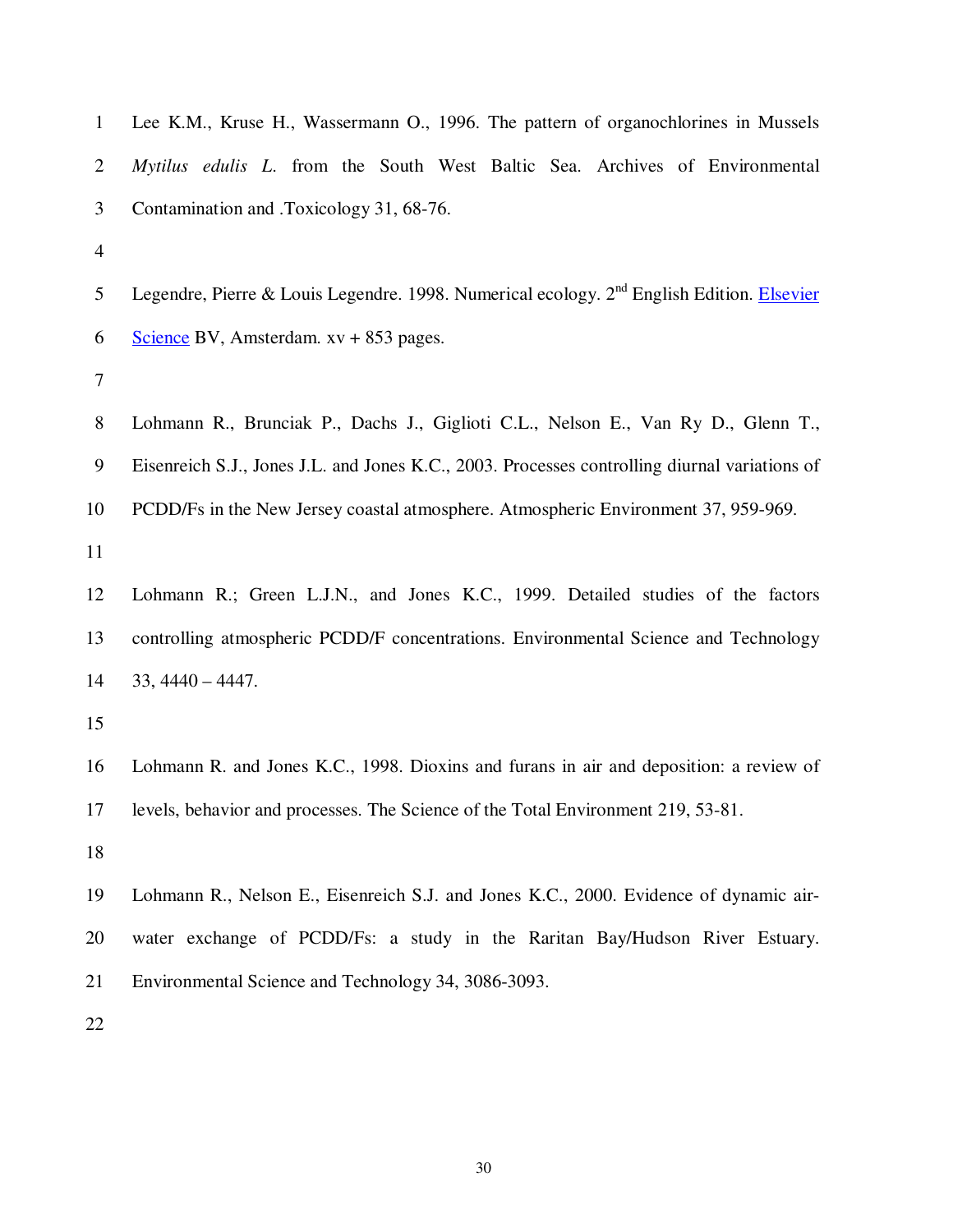| $\mathbf{1}$   | Mandalakis M., Tsapakis M., and Stephanou E.G., 2001. Optimization and application of |
|----------------|---------------------------------------------------------------------------------------|
| $\overline{2}$ | high-resolution gas chromatography with ion trap tandem mass spectrometry to the      |
| 3              | determination of polychlorinated biphenyls in atmospheric aerosols. Journal of        |
| $\overline{4}$ | Chromatography 925, 183-196.                                                          |
| 5              |                                                                                       |
| 6              | Mandalakis M., Tsapakis M., Tsoga A., and Stephanou E.G., 2002. Gas-particle          |
| $\tau$         | concentrations and distributions of aliphatic hydrocarbons, PAHs, PCBs and PCDD/Fs in |
| 8              | the Atmosphere of Athens (Greece). Atmospheric Environment 36, 4023-4035.             |
| 9              |                                                                                       |
| 10             | Manodori L., Gambaro A., Moret I., Capodoglio G., Cairns W.R.L., Cescon P. 2006.      |
| 11             | Seasonal evolution of gas-phase PCB concentrations in Venice Lagoon Area. Chemosphere |
| 12             | 62, 449-458.                                                                          |
| 13             |                                                                                       |
| 14             | Maldonado C., and Bayona J.M., 2002. Organochlorine compounds in the north-western    |
| 15             | Black Sea water: distribution and water column process. Estuarine, Coastal and Shelf  |
| 16             | Science 54, 527-540.                                                                  |
| 17             |                                                                                       |
| 18             | Moret I., Piazza R., Benedetti M., Gambero A., Barbante C., Cescon P. 2001.           |
| 19             | Determination of polychlorobiphenyls in Venice Lagoon sediments. Chemosphere 43: 559- |
| 20             | 565.                                                                                  |
| 21             |                                                                                       |
| 22             | Munschy C., Tronczyński J., Héas-Moisan K., Guiot N., Truquet I., 2005a. Analyse de   |
| 23             | contaminants organiques (PCB, OCP, HAP) dans les organismes marins. Ed. ISBN 2-       |
| 24             | 84433-144-0, Méthodes d'analyse en milieu marin, 44p.                                 |
| 25             |                                                                                       |
| 26             | Munschy C, Johansson I, Guiot N, Héas-Moisan K, Tronczyński J. 2005b. Retrospective   |
| 27             | monitoring of the contamination of marine mussels from the French Coasts by PCDD/Fs   |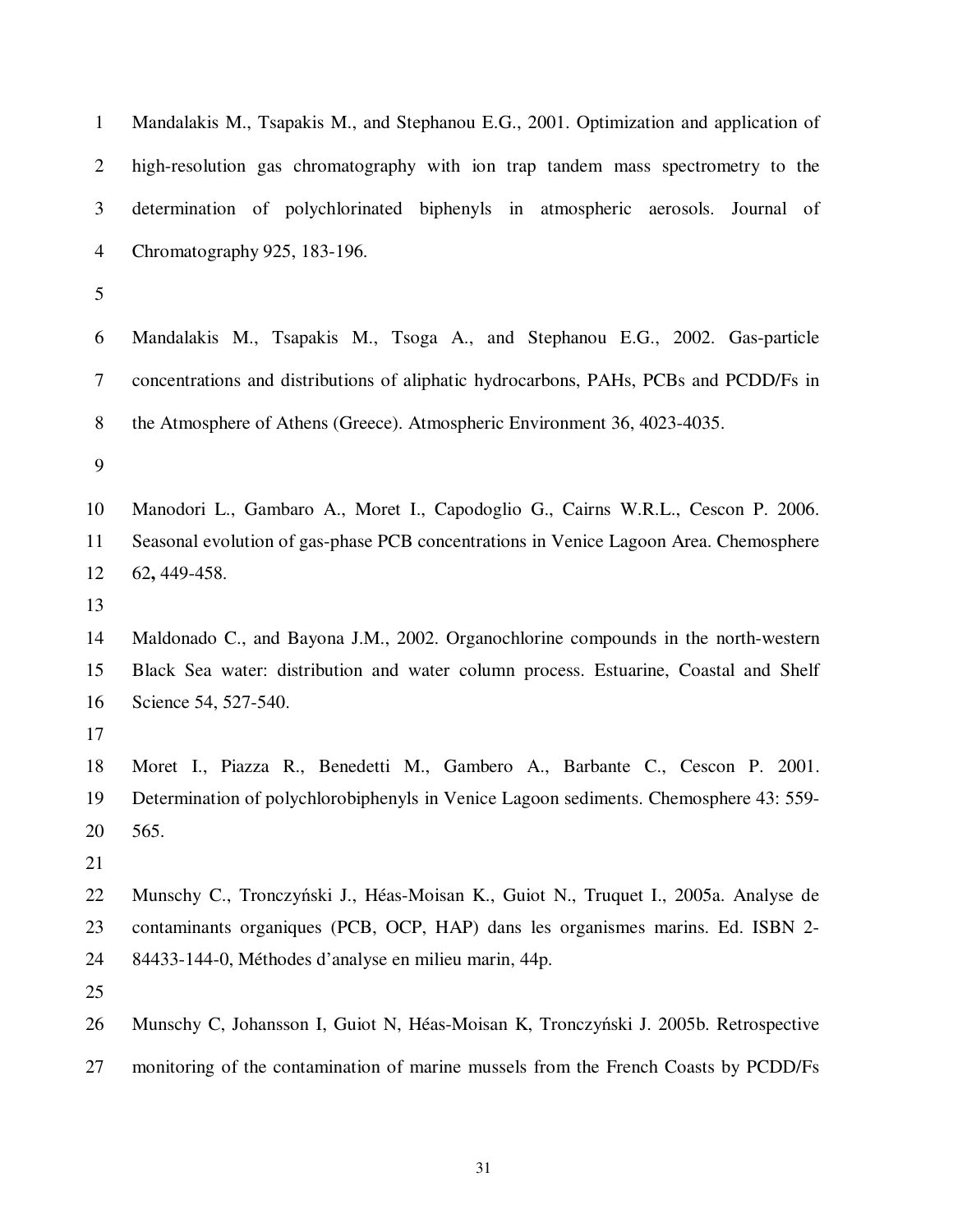1 (1981-2004). Organohalogen Compounds 67, 1243-1246.

| 3              | Nixon S.W., 1982. Nutrients, primary production, and fisheries yields in coastal lagoons.       |
|----------------|-------------------------------------------------------------------------------------------------|
| $\overline{4}$ | Oceanol. Acta 5, 357-371.                                                                       |
| $\mathfrak{S}$ |                                                                                                 |
| 6              | Pan J., Yang Y-L., Xu Q., Chen D-Z., Xi D-L. 2007. PCBs, PCNs and PBDEs in sediments            |
| $\tau$         | and mussels from Qingdao coastal sea in the frame of current circulations and influence of      |
| $8\,$          | sewage sludge. Chemosphere 66, 1971-1982.                                                       |
| 9              |                                                                                                 |
| 10             | Pearson R.F., Hornbuckle C., Eisenreich S.J., and Swackhamer D.L., 1996. PCBs in Lake           |
| 11             | Michigan water revisited. Environmental Science and Technology 30, 1429-1436.                   |
| 12             |                                                                                                 |
| 13             | Petreas M.X., Wiesmüller T., Palmer F.H., Winkler J.J. and Stephens R.D. 1992. Aquatic life     |
| 14             | as bimonitors of dioxins/furan and coplanar polychlorinated biphenyl contamination in the       |
| 15             | Sacramento-San Joaquin river delta. Chemosphere 25, 621-631.                                    |
| 16             |                                                                                                 |
| 17             | Piersanti A., Scrucca L., Galarini R., Tavolini T., 2006. Polychlorobiphenyls (18 congeners) in |
| 18             | mussels from middle Adriatic Sea. Organohalogen Compounds 68, 1951-1954.                        |
| 19             |                                                                                                 |
| 20             | Porte C., and Albaigés J. 1993. Bioaccumulation patterns of hydrocarbons and polychlorinated    |
| 21             | biphenyls in bivalves, crustaceans, and fishes. Archives of Environmental Contamination and     |
| 22             | Toxicology 26, 273-281.                                                                         |
| 23             |                                                                                                 |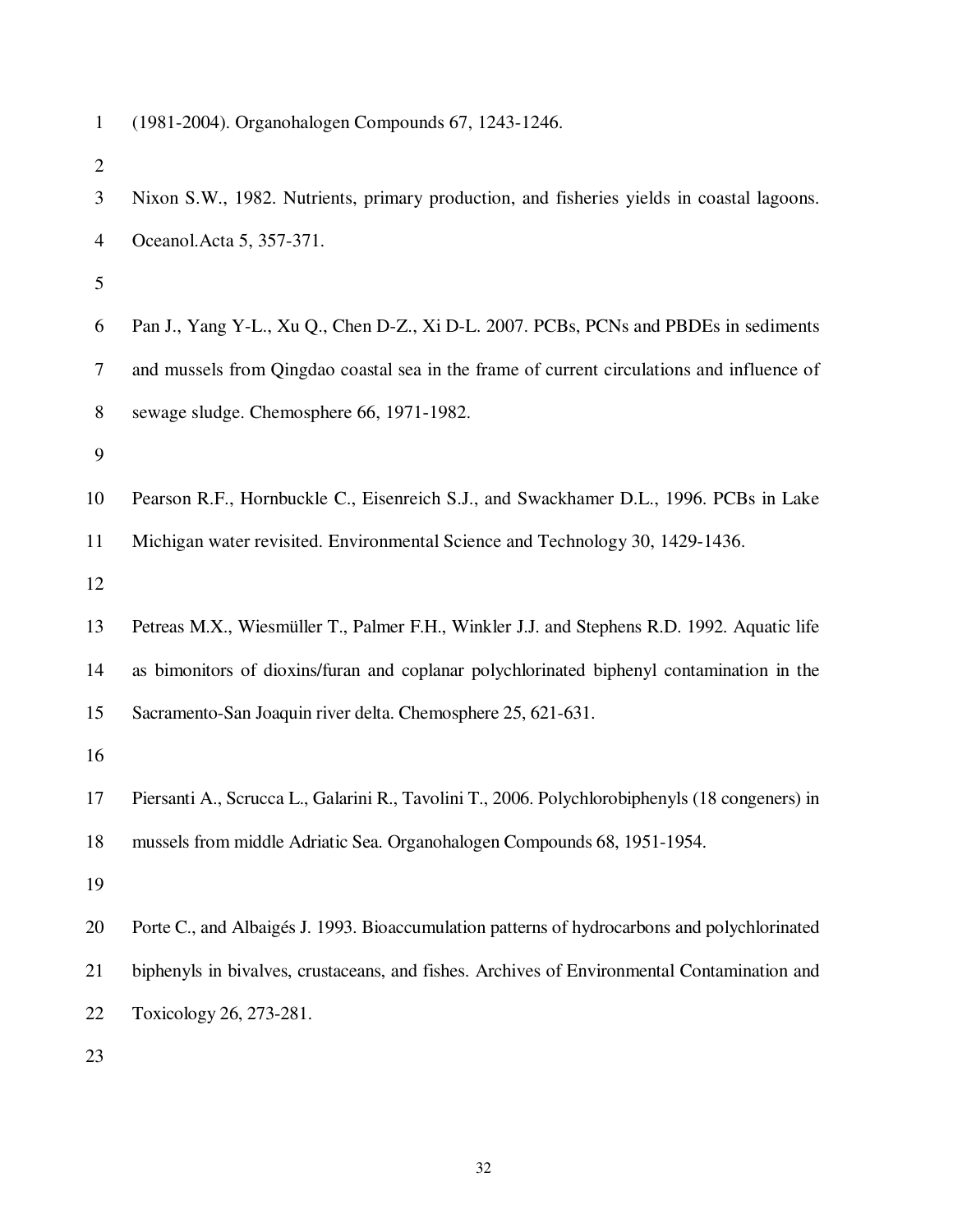| $\mathbf{1}$   | Réseau National d'Observation de la qualité du milieu marin littoral (RNO)                 |
|----------------|--------------------------------------------------------------------------------------------|
| $\overline{2}$ | (http://www.ifremer.fr/envlit/surveillance/rno.htm)                                        |
| 3              |                                                                                            |
| 4              | Rose C.L., McKay W.A., 1996. PCDDs (dioxins) and PCDFs (furans) in selected UK lake        |
| 5              | and reservoir sites-concentrations and TEQs in sediments and fish samples. The Science of  |
| 6              | the Total Environment 177, 43-56.                                                          |
| $\tau$         |                                                                                            |
| 8              | Safe S., 1984. Polychlorinated biphenyls (PCBs) and polybrominated biphenyls (PBBs):       |
| 9              | Biochemistry, toxicology and mechanism of action. Critical Reviews in Toxicology 13,       |
| 10             | 319-395.                                                                                   |
| 11             |                                                                                            |
| 12             | Safe S., 1990. Polychlorinated biphenyls (PCBs), dibdenzo-p-dioxins<br>(PCDDs),            |
| 13             | dibenzofurans (PCDFs) and related compounds: Environmental and mechanistic                 |
| 14             | considerations which support the development of toxic equivalency factors (TEFs). Critical |
| 15             | Reviews in Toxicology 21, 51-88.                                                           |
| 16             |                                                                                            |
| 17             | Schwarzenbach, R. P., Gschwend, P. M., Imboden, D. M., 2003, Environmental Organic         |
| 18             | Chemistry, 2nd Edition, Wiley Interscience, New York.                                      |
| 19             |                                                                                            |
| 20             | Simcik M.F., Basu I., Sweet C.W., Hites R.A. 1999. Temperature dependence and temporal     |
| 21             | trends of polychlorinated biphenyl congeners in the Great Lakes atmosphere.                |
| 22             | Environmental Science and Technology 33, 1991-1995.                                        |
| 23             |                                                                                            |
|                |                                                                                            |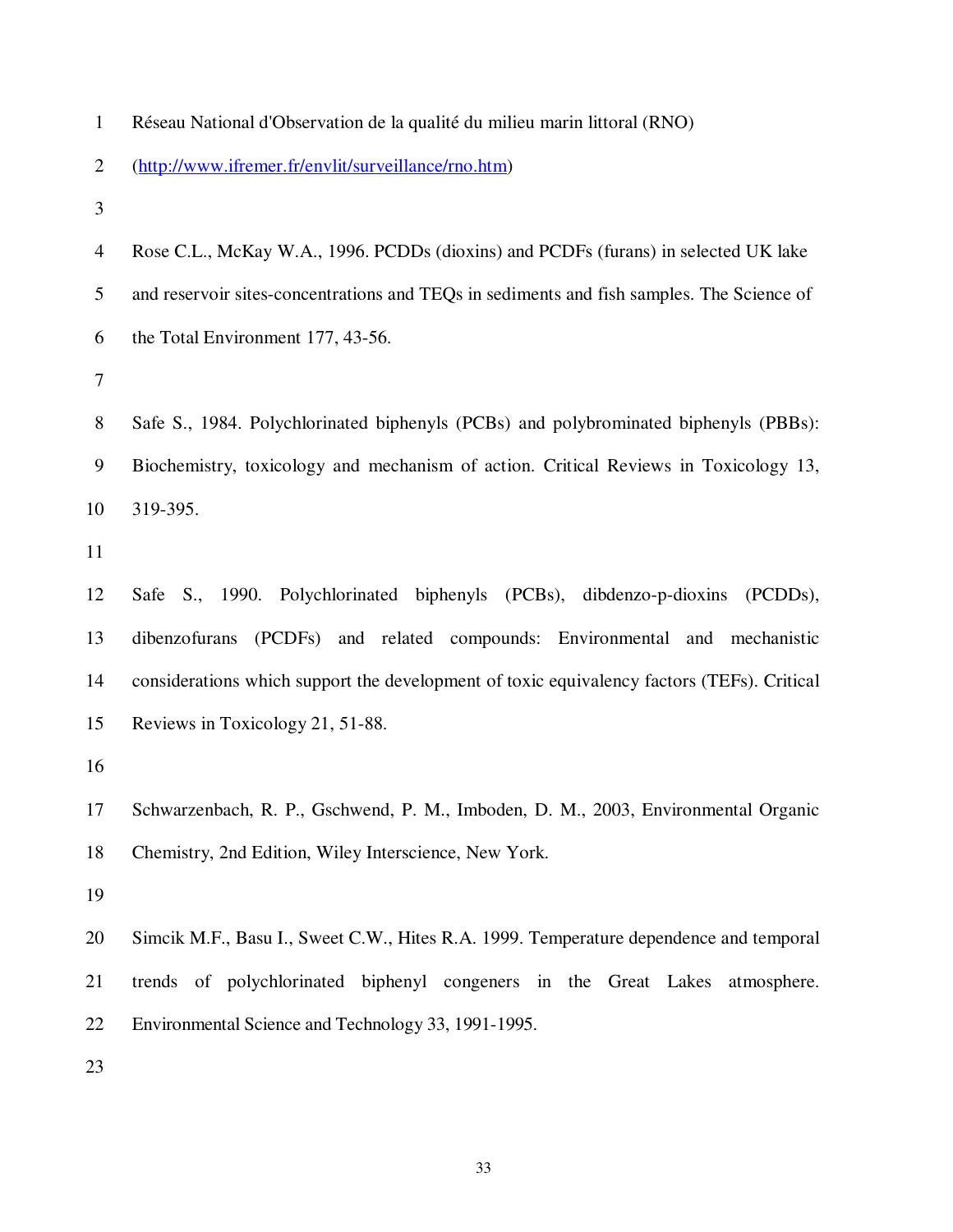| $\mathbf{1}$   | Suarez M.P., Rifai H.S., Palachek R. Dean, K., and Koening L., 2006. Distribution of       |
|----------------|--------------------------------------------------------------------------------------------|
| $\overline{2}$ | polychlorinated dibenzo-p-dioxins and dibenzofurans in suspended sediments, dissolved      |
| 3              | phase and bottom sediment in the Houston ship Channel. Chemosphere 62, 417-429.            |
| $\overline{4}$ |                                                                                            |
| 5              | Swackhamer D.L., McVeety B.D., and Hites R.A., 1988. Deposition and evaporation of         |
| 6              | polychlorinated biphenyls to and from Siskewit Lake, Isle Royale, Lake Superior.           |
| $\tau$         | Environmental Science and Technology 22, 664-672.                                          |
| 8              |                                                                                            |
| 9              | Totten L.A., Gigliotti C.L., Vanry D.A., Offenberg J.H., Nelson E.D., Dachs J., Reinfelder |
| 10             | J.R. and Eisenreich S.J., 2004. Atmospheric concentrations and deposition of               |
| 11             | polychlorinated biphenyls to the Hudson River estuary. Environmental Science and           |
| 12             | Technology 38, 2568-2573.                                                                  |
| 13             |                                                                                            |
| 14             | Tronczyński 1998 in Surveillance du milieu marin. Travaux du Réseau National               |
| 15             | d'Observation du milieu marin. Edition 1998.                                               |
| 16             |                                                                                            |
| 17             | Tronczyński J., Catherine Munschy, Karine Moisan, Nadège Guiot, Isabelle Truquet,          |
| 18             | Nathalie Olivier, Sophie Men and Audrey Furaut. 2004. Contamination of the Bay of          |
| 19             | Biscay by polycyclic aromatic hydrocarbons (PAHs) following the T/V «Erika» oil spill.     |
| 20             | Aquatic Living Resources 17, 243-259.                                                      |
| 21             |                                                                                            |
| 22             | Tronczyński J., Munschy C., Héas-Moisan K., Guiot N., Truquet I., 2005a. Analyse de        |
| 23             | contaminants organiques (herbicides, PCB, OCP, HAP) dans les eaux estuariennes et          |
| 24             | marines côtières. Ed. ISBN 2-84422-148-3, Méthodes d'analyse en milieu marin, 52p.         |
| 25             |                                                                                            |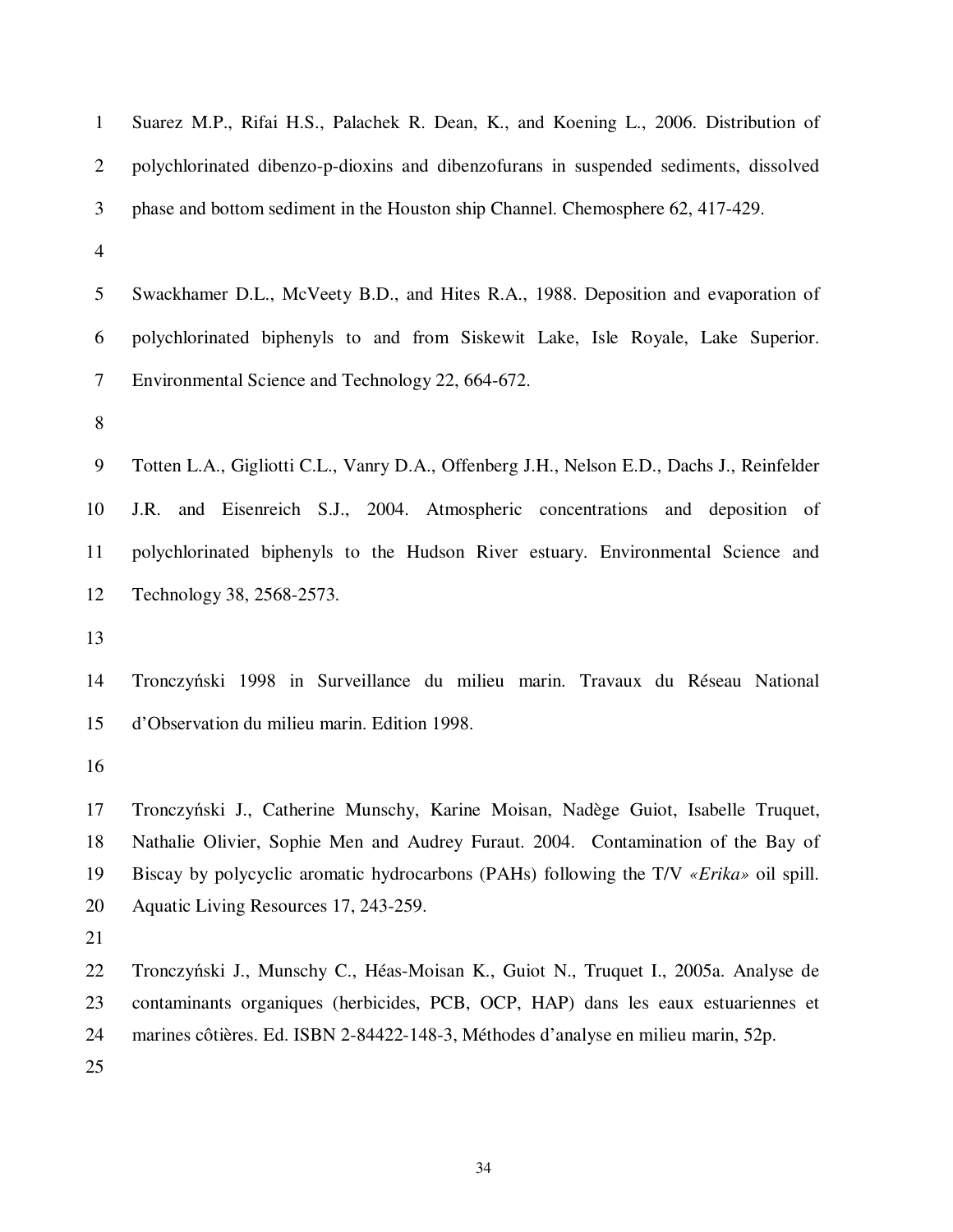| $\mathbf{1}$   | Tronczyński J., Munschy C., Héas-Moisan K., Guiot N., Truquet I., 2005b. Analyse de          |
|----------------|----------------------------------------------------------------------------------------------|
| 2              | contaminants organiques (PCB, OCP, HAP) dans les sédiments marins. Ed. ISBN 2-84433-         |
| 3              | 145-9, Méthodes d'analyse en milieu marin, 44p.                                              |
| $\overline{4}$ |                                                                                              |
| 5              | Tysklind M., Fangmark I., Marklund S., Lindskog A., Thaning L., and Rappe C., 1993.          |
| 6              | Atmospheric transport and transformation of polychlorinated dibenzo-p-dioxins and            |
| 7              | dibenzofurans. Environmental Science and Technology 27, 2190-2197.                           |
| 8              |                                                                                              |
| 9              | U.S. EPA., 1994. Method 1613: Tetra-through Octa-Chlorinated Dioxins and Furans by           |
| 10             | Isotope Dilution HRGC/HRMS.U.S. EPA., 1999. Method 1668, revision A: Chlorinated             |
| 11             | Biphenyl Congeners in Water, Soil, Sediment and Tissue by HRGC/HRMS.                         |
| 12             |                                                                                              |
| 13             | U.S. EPA., 1999. Method 1668, revision A: Chlorinated Biphenyl Congeners in Water,           |
| 14             | Soil, Sediment and Tissue by HRGC/HRMS.                                                      |
| 15             |                                                                                              |
| 16             | Van den Berg, M., Birnbaum L., Bosveld A.T.C., Brunström B., Cook P, Feeley M.,. Giesy       |
| 17             | J.P., Hanberg A., Hasegawa R., Kennedy S.W., Kubiak T., Larsen J. C., van Leeuwen            |
| 18             | R.F.X., Djien Liem A.K., Nolt C., Peterson R.E., Poellinger L., Safe S., Schrenk D., Tillitt |
| 19             | D., Tysklind M., Younes M., Wærn F., and Zacharewski T., 1998. Toxic Equivalency             |
| 20             | Factors (TEFs) for PCBs, PCDDs, PCDFs for Humans and Wildlife. Environmental Health          |
| 21             | Perspectives 106, 775-792.                                                                   |
| 22             |                                                                                              |
|                |                                                                                              |

- 23 Vives I., Canuti E., Castro-Jiménez J., Christoph E.H., Eisenreich S.J., Hanke G., Huber T.,
- 24 Mariani G., Mueller A., Skejo H. Umlauf G., Wollgast J. 2007. Occurrence of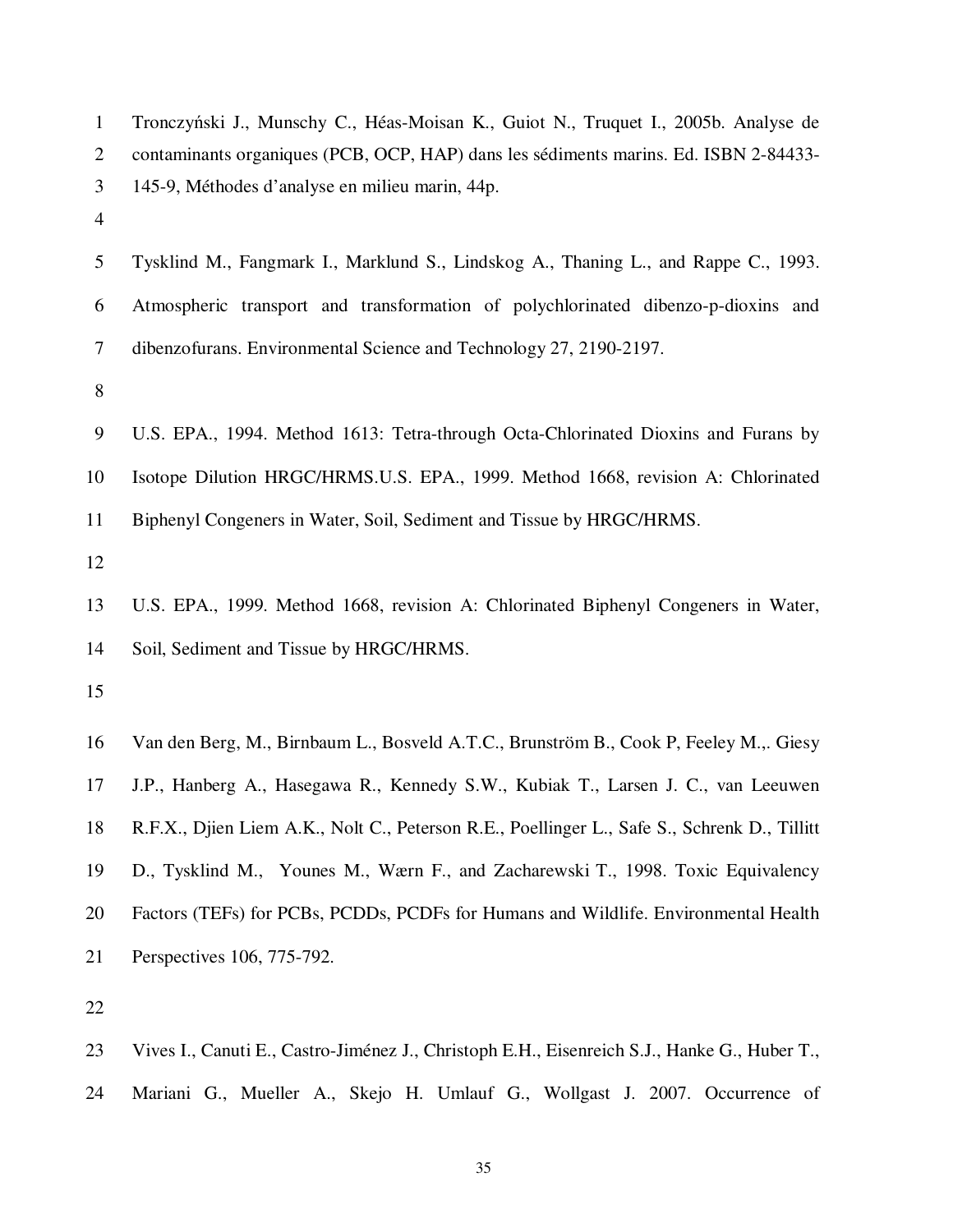| $\mathbf{1}$   | polychlorinated dibenzo-p-dioxins and dibenzofurans (PCDD/Fs), polychlorinated          |  |  |  |  |  |  |  |  |  |  |
|----------------|-----------------------------------------------------------------------------------------|--|--|--|--|--|--|--|--|--|--|
| $\mathbf{2}$   | biphenyls (PCBs) and polybrominated diphenyls ethers (PBDEs) in Lake Maggiore (Italy    |  |  |  |  |  |  |  |  |  |  |
| 3              | and Switzerland). Journal of Environmental Monitoring 9, 589-598.                       |  |  |  |  |  |  |  |  |  |  |
| $\overline{4}$ |                                                                                         |  |  |  |  |  |  |  |  |  |  |
| $\mathfrak{S}$ | Wania F., Haugen J-E., Lei Y.D., Mackay D. 1998. Temperature dependence of              |  |  |  |  |  |  |  |  |  |  |
| 6              | atmospheric concentrations of semivolatile organic compounds. Environmental Science and |  |  |  |  |  |  |  |  |  |  |
| $\tau$         | Technology 32, 1013-1021.                                                               |  |  |  |  |  |  |  |  |  |  |
| $8\,$          |                                                                                         |  |  |  |  |  |  |  |  |  |  |
| 9              | Wodarg, D., Kömp P., McLachlan M.S., 2004. A baseline study of polychlorinated          |  |  |  |  |  |  |  |  |  |  |
| 10             | biphenyl and hexachlorobenzene concentrations in the western Baltic Sea and Baltic      |  |  |  |  |  |  |  |  |  |  |
| 11             | Proper. Marine Chemistry 87, 23-36.                                                     |  |  |  |  |  |  |  |  |  |  |
| 12             |                                                                                         |  |  |  |  |  |  |  |  |  |  |
| 13             | Zeng E.Y., Peng, J., Tsukada D., and Ku T-L., 2002. In situ measurements of             |  |  |  |  |  |  |  |  |  |  |
| 14             | polychlorinated biphenyls in the waters of San Diego Bay, California. Environmental     |  |  |  |  |  |  |  |  |  |  |
| 15             | Science and Technology 36, 4975-4980.                                                   |  |  |  |  |  |  |  |  |  |  |
| 16             |                                                                                         |  |  |  |  |  |  |  |  |  |  |
| 17             | Zhang Q., Jiang G. 2005. Polychlorinated dibenzo-p-dioxins/furans and polychlorinated   |  |  |  |  |  |  |  |  |  |  |
| 18             | biphenyls in sediments and aquatic organisms from the Taihu Lake, China. Chemosphere    |  |  |  |  |  |  |  |  |  |  |
| 19             | 61, 314-322.                                                                            |  |  |  |  |  |  |  |  |  |  |
| 20             |                                                                                         |  |  |  |  |  |  |  |  |  |  |
| 21             | Zhou J.L., Maskaoui K., Qiu Y.W., Hong H.S., and Wang Z.D. 2001. Polychlorinated        |  |  |  |  |  |  |  |  |  |  |
| 22             | biphenyl congeners and organochlorine insecticides in the water column and sediments of |  |  |  |  |  |  |  |  |  |  |
| 23             | Daya Bay, China. Environmental Pollution 113, 373-384.                                  |  |  |  |  |  |  |  |  |  |  |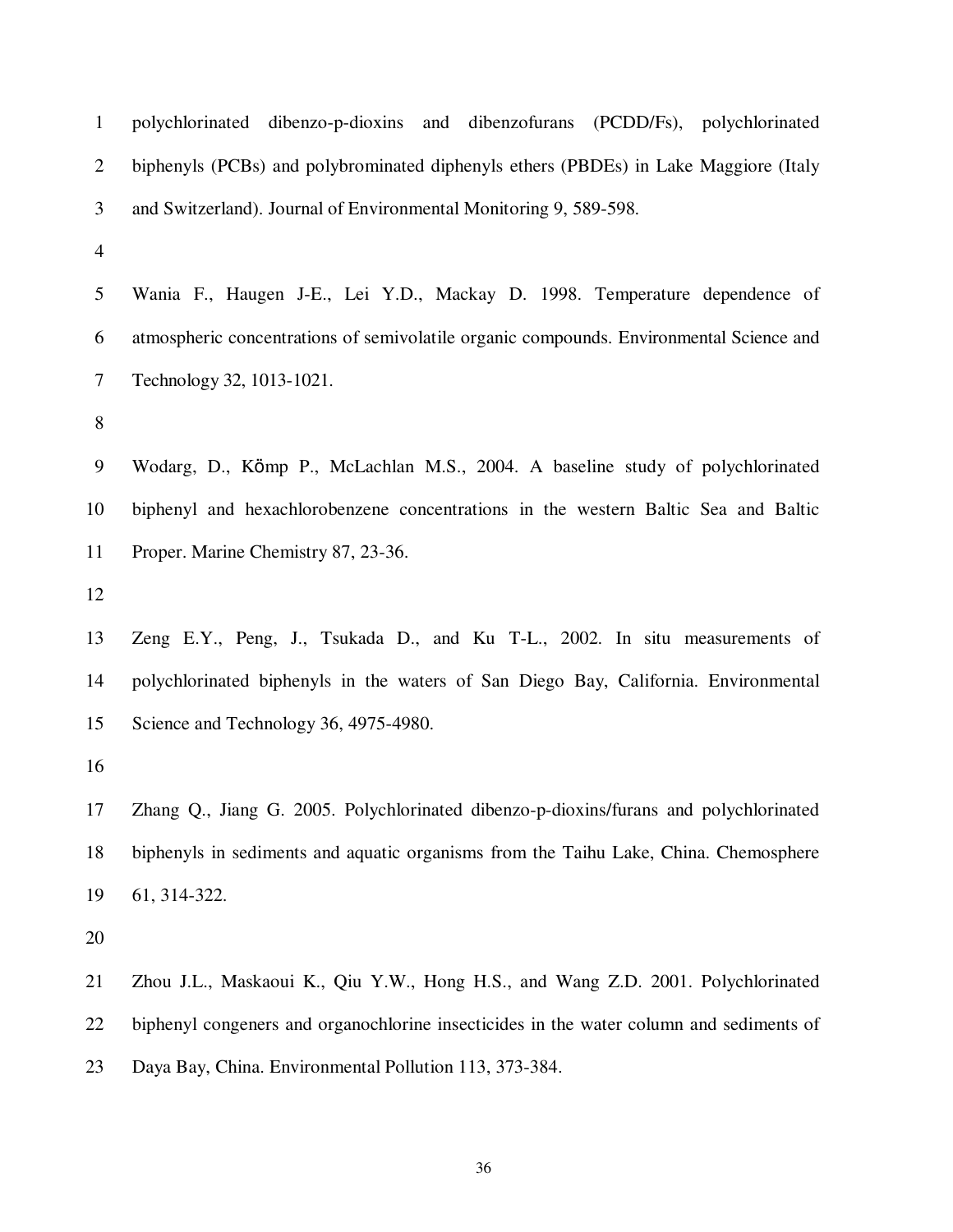|                                                                                                         | Air (gas+particle phase) fg m |            |            |            |            |                        |            |                 | Mussel ( $pg g-1 d.w.$ ) |        |                | Sediment (pg $g^{-1}$ d.w.) |                 | Surface Water (fg $l^{-1}$ )**                                                                            |                |                |                 |                 |            |
|---------------------------------------------------------------------------------------------------------|-------------------------------|------------|------------|------------|------------|------------------------|------------|-----------------|--------------------------|--------|----------------|-----------------------------|-----------------|-----------------------------------------------------------------------------------------------------------|----------------|----------------|-----------------|-----------------|------------|
| Compounds                                                                                               | Site IF $(14-18$ Nov<br>(0.5) |            |            |            |            | Site BZ (15-18 Nov 05) |            |                 |                          | May 04 |                |                             | May 04          |                                                                                                           | Nov $05$       |                |                 |                 |            |
|                                                                                                         | $IF-1$                        | $IF-2$     | $IF-3$     | $IF-4$     | $IF-5$     | $BZ-1$                 | $BZ-2$     | $BZ-3$          | $BZ-4$                   | M1     | M <sub>4</sub> | M <sub>2</sub>              | T <sub>10</sub> | T <sub>12</sub>                                                                                           | T <sub>2</sub> | C <sub>4</sub> | T11             | T <sub>12</sub> | RV         |
| 2,3,7,8-TCDD                                                                                            | $\leq 1.0*$                   | $\leq 1.0$ | $\leq 1.0$ | $\leq 1.0$ | $\leq 1.0$ | $\leq 1.0$             | $\leq 1.0$ | $\leq 1.0$      | 1.4                      | nd     | 0.1            | n.d.                        | 0.1             | 1.1                                                                                                       | $\leq 1.0$     | $\leq 0.7$     | $\leq 1.0$      | $\leq 1.0$      | $\leq 2.0$ |
| 1,2,3,7,8-PeCDD                                                                                         | 6.0                           | 5.7        | 2.3        | 5.7        | 5.4        | 1.6                    | 3.5        | 1.3             | 5.5                      | 0.24   | nd             | n.d.                        | 0.5             | 2.3                                                                                                       | $\leq 1.0$     | 2.8            | ${}_{\leq 1.0}$ | $\leq 1.0$      | 4.0        |
| 1,2,3,4,7,8-HxCDD                                                                                       | 8.5                           | 8.3        | 2.8        | 4.9        | 6.8        | 3.5                    | 6.1        | 1.7             | 6.8                      | 0.26   | < 0.07         | n.d.                        | 0.4             | 2.1                                                                                                       | 3.5            | 2.8            | $\leq 2.0$      | $\leq 2.0$      | 9.6        |
| 1.2.3.6.7.8-HxCDD                                                                                       | 24.8                          | 19.1       | 7.2        | 12.3       | 28.0       | 9.1                    | 14.5       | 2.1             | 18.9                     | 0.37   | < 0.06         | 0.2                         | 1.1             | 7.5                                                                                                       | 7.3            | 6.0            | $\leq 2.0$      | 4.3             | 24.1       |
| 1,2,3,7,8,9-HxCDD                                                                                       | 17.7                          | 16.6       | 6.1        | 11.8       | 16.7       | 6.7                    | 10.9       | 5.2             | 17.2                     | 0.53   | 0.1            | 0.2                         | 1.1             | 5.5                                                                                                       | 5.8            | 5.6            | $\leq 2.0$      | 2.8             | 21.6       |
| 1,2,3,4,6,7,8-HpCDD                                                                                     | 247.7                         | 276.4      | 59.2       | 132.5      | 262.3      | 121.1                  | 162.5      | 55.3            | 175.2                    | 2.91   | 1.6            | 1.6                         | 16.2            | 162.2                                                                                                     | 74.4           | 67.6           | 21.2            | 49.7            | 321.7      |
| <b>OCDD</b>                                                                                             | 379.2                         | 917.9      | 132.0      | 273.2      | 576.7      | 310.2                  | 340.8      | 95.4            | 406.1                    | 10.44  | 5.4            | 6.4                         | 107.0           | 1270.1                                                                                                    | 266.6          | 320.1          | 114.1           | 350.4           | 1841.7     |
| 2,3,7,8-TCDF                                                                                            | 6.7                           | 7.1        | 2.4        | 4.9        | 6.0        | 2.5                    | 1.6        | 1.2             | 2.3                      | 2.7    | 3.5            | 4.0                         | 2.9             | 12.6                                                                                                      | $\leq 1.0$     | $\leq 1.0$     | $\leq 1.0$      | $\leq 1.0$      | 40.0       |
| 1,2,3,7,8-PeCDF                                                                                         | 5.7                           | 6.5        | 5.9        | 4.5        | 4.5        | 1.5                    | 1.7        | 1.6             | 6.1                      | 0.4    | 0.3            | 0.3                         | 1.3             | 5.1                                                                                                       | $\leq 1.0$     | $\leq 1.0$     | $\leq 1.0$      | $\leq 1.0$      | 25.4       |
| 2,3,4,7,8-PeCDF                                                                                         | 7.0                           | 11.1       | 10.9       | 8.0        | 7.7        | 4.6                    | 7.1        | 4.1             | 8.5                      | 0.6    | 0.4            | 0.6                         | 1.8             | 6.2                                                                                                       | $\leq 1.0$     | $\leq 1.0$     | $\leq 1.0$      | $\leq 1.0$      | 33.9       |
| 1,2,3,4,7,8-HxCDF                                                                                       | 8.9                           | 11.1       | 10.0       | 6.9        | 7.9        | 5.3                    | 18.2       | 3.2             | 11.8                     | nd     | 0.1            | 0.1                         | 1.5             | 6.6                                                                                                       | $\leq 2.0$     | $\leq 2.0$     | $\leq 2.0$      | $\leq 2.0$      | 41.7       |
| 1,2,3,6,7,8-HxCDF                                                                                       | 5.5                           | 6.6        | 9.9        | 6.3        | 4.8        | 4.0                    | 7.6        |                 | 10.5                     | nd     | 0.2            |                             | 1.3             | 4.5                                                                                                       | 6.2            | 8.2            |                 |                 | 32.2       |
|                                                                                                         |                               |            |            |            |            |                        |            | $\leq 1.0$      |                          |        |                | n.d.                        |                 |                                                                                                           |                |                | $\leq 2.0$      | $\leq 2.0$      |            |
| 2,3,4,6,7,8-HxCDF                                                                                       | 8.9                           | 19.6       | 13.6       | 9.5        | 9.1        | 5.9                    | 18.9       | $\leq 1.0$      | 13.2                     | 0.4    | 0.2            | 0.2                         | 2.0             | 6.2                                                                                                       | 10.9           | 8.3            | $\leq 2.0$      | 4.3             | 55.1       |
| 1,2,3,7,8,9-HxCDF                                                                                       | 2.8                           | 6.5        | 4.2        | 2.4        | 3.4        | 2.1                    | 4.2        | $\leq 1.0$      | 7.9                      | 0.2    | < 0.06         | n.d.                        | 0.3             | 1.4                                                                                                       | $\leq 2.0$     | $\leq 2.0$     | $\leq 2.0$      | $\leq 2.0$      | 14.3       |
| 1,2,3,4,6,7,8-HpCDF                                                                                     | 36.4                          | 59.5       | 31.2       | 26.6       | 28.4       | 18.1                   | 52.4       | 6.0             | 45.9                     | 1.0    | 0.5            | 0.4                         | 8.4             | 60.0                                                                                                      | 35.6           | 28.3           | $\leq 2.0$      | 10.9            | 175.0      |
| 1,2,3,4,7,8,9-HpCDF                                                                                     | 4.7                           | 12.3       | 4.5        | 3.4        | 5.0        | 3.0                    | 5.1        | ${}_{\leq 1.0}$ | 4.8                      | 0.3    | < 0.07         | n.d.                        | 0.5             | 4.0                                                                                                       | 4.5            | 3.7            | $\leq 2.0$      | $\leq 2.0$      | 12.3       |
| <b>OCDF</b>                                                                                             | 14.9                          | 57.0       | 14.0       | 15.0       | 20.9       | 18.5                   | 21.6       | 4.0             | 70.7                     | 1.2    | 0.4            | 0.4                         | 6.9             | 98.9                                                                                                      | 11.4           | 14.9           | $\leq 5.0$      | 15.4            | 118.9      |
| $\Sigma$ 2,3,7,8-PCDDs                                                                                  | 684.9                         | 1245.1     | 210.6      | 441.1      | 896.9      | 453.1                  | 539.4      | 162.1           | 631.1                    | 14.7   | 7.2            | 8.3                         | 26.9            | 1450.7                                                                                                    | 359.6          | 405.7          | 143.3           | 411.2           | 2224.7     |
| $\Sigma$ 2,3,7,8-PCDFs                                                                                  | 101.5                         | 197.2      | 106.5      | 87.3       | 97.7       | 65.6                   | 138.5      | 24.2            | 181.7                    | 6.7    | 5.6            | 5.9                         | 126.4           | 205.4                                                                                                     | 75.6           | 70.4           | 20.0            | 41.6            | 548.8      |
| $\Sigma$ 2,3,7,8-PCDD/Fs                                                                                | 786.4                         | 1442.4     | 317.1      | 528.8      | 994.6      | 518.7                  | 677.8      | 186.4           | 812.8                    | 21.4   | 12.8           | 14.3                        | 153.3           | 1656.1                                                                                                    | 435.2          | 476.1          | 163.3           | 452.8           | 2773.5     |
| WHO $_{98}$ , TEO***                                                                                    | 22.1                          | 25.7       | 15.8       | 18.4       | 21.7       | 10.4                   | 18.6       | 6.9             | 22.6                     | 1.0    | 0.7            | 0.8                         | 2.89            | 13.8                                                                                                      | 7.6            | 8.7            | 4.3             | 5.3             | 53.4       |
| * Limits of detection are (<) values and were calculated on the bases of a signal to noise ratio of 3/1 |                               |            |            |            |            |                        |            |                 |                          |        |                |                             |                 | ** Values are particle phase concentrations except for RV sample that is total (dissolved+particle phase) |                |                |                 |                 |            |

**Table 1**. Concentrations of PCDD/Fs in air (fg m<sup>-3</sup>), water column (fg  $I<sup>-1</sup>$ ), surface sediments and mussels (pg  $g<sup>-1</sup>$  dry weight) found in Thau lagoon.

\*\*\* TEQ concentations were calculated as upperbound

nd= not detected due to a bad isotopic ratio

2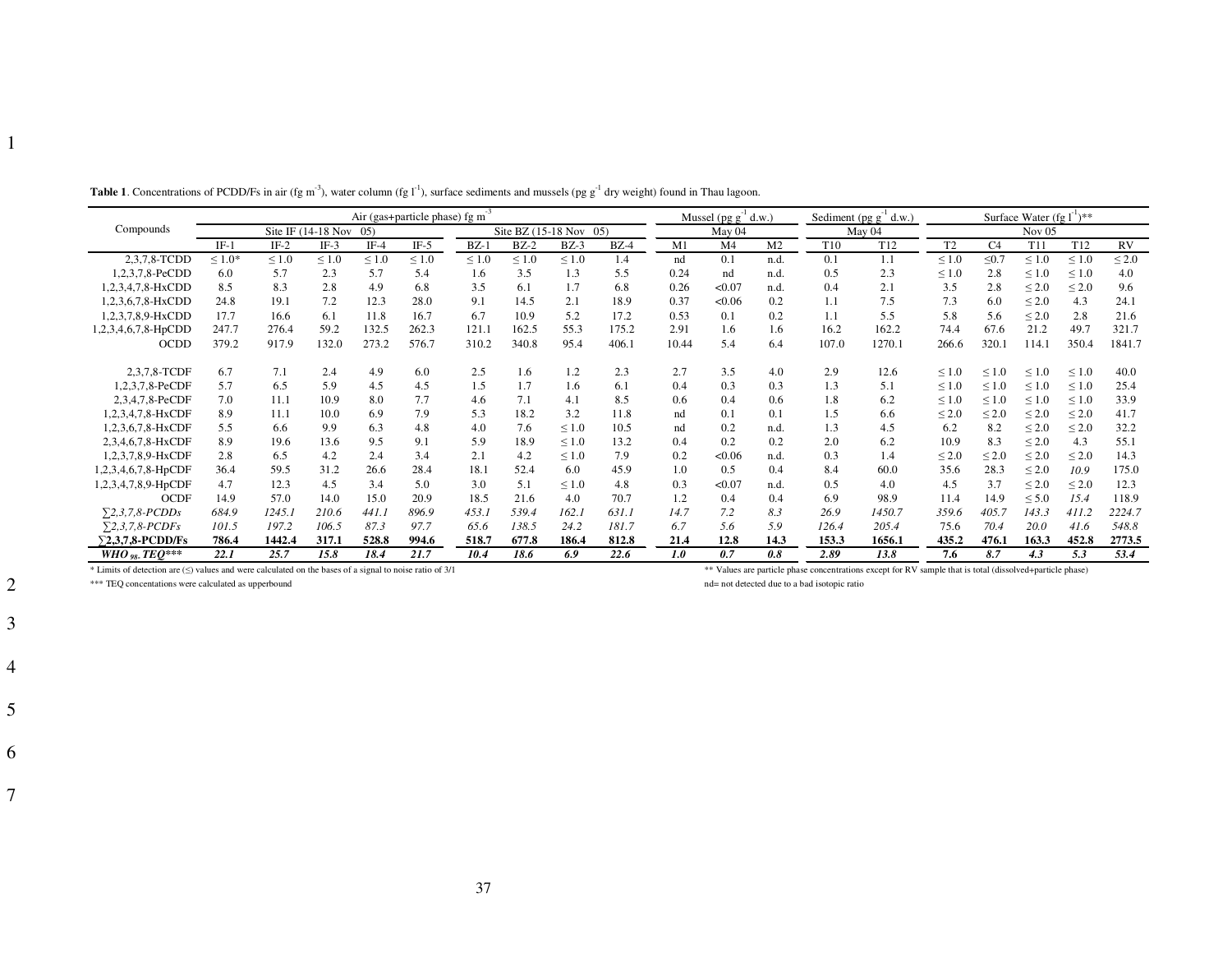|                    | Air (gas+particle phase) pg m <sup>-1</sup> |        |       |             |                                   |       |        | Mussel $(pg g-1 d.w.)$ |        | Sediment $(pg g-1 d.w.)$ |       | Surface Water $(pg1^{\text{T}})$ |          |      |                 |                |            |       |                 |           |
|--------------------|---------------------------------------------|--------|-------|-------------|-----------------------------------|-------|--------|------------------------|--------|--------------------------|-------|----------------------------------|----------|------|-----------------|----------------|------------|-------|-----------------|-----------|
| Compounds          | Site IF $(14-18$ Nov<br>$05^\circ$          |        |       |             | Site BZ $(15-18 \text{ Nov } 05)$ |       |        | May 04                 |        | May 04                   |       |                                  | Nov $05$ |      |                 |                |            |       |                 |           |
|                    | IF-1                                        | $IF-2$ | IF-3  | IF-4        | IF-5                              | $BZ-$ | $BZ-2$ | $BZ-3$                 | $BZ-4$ | M1                       | M4    | M2                               |          | T10  | T <sub>12</sub> | T <sub>2</sub> | C4         | T11   | T <sub>12</sub> | <b>RV</b> |
| TrCB <sub>28</sub> | 8.4                                         | 6.4    | 4.4   | 4.9         | 4.5                               | 1.3   |        | 6.5                    | 3.9    | 118                      | 146   | 173                              | 158      | 158  | 647             | 0.9            | $\cdot$ .2 | 3.0   | 3.4             |           |
| $TeCB-52$          | 8.9                                         | 7.8    | 5.0   | 5.3         | 4.9                               | 11.2  | 6.0    | 5.3                    | 4.1    | 92                       | 209   | 254                              | n.rs     | 434  | 855             | 1.0            | 53.6       | 90.6  | 155.7           | 55.3      |
| $PeCB-101$         | 8.3                                         |        |       | 51          | 6.9                               | 10.3  | 5.9    | 5.3                    | 4.5    | 955                      | 1972  | 3543                             | 252      | 299  | 5580            | 78.6           | 550.9      | 230.1 | 389.5           | 236.7     |
| $PeCB-118$         | n.rp.                                       | n.rp.  | n.rp. | n.rp.       | n.rp.                             | n.rp. | n.rp.  | n.rp.                  | n.rp.  | 802                      | 1554  | 3327                             | 347      | 479  | 5103            | 15.9           | 21.7       | 14.4  | 14.0            | 19.9      |
| $HxCB-153$         | 10.0                                        | 10.3   |       | 6.5         | l 1. 1                            | 11.8  |        | 6.3                    | 5.8    | 5242                     | 11107 | 18670                            | 1115     | 1848 | 1346            | 18.8           | 36.6       | 30.7  | 37.3            | 31.1      |
| $HxCB-138$         | 7.1                                         |        | 4.9   | 5.0         | 8.5                               |       | 5.6    | 4.7                    | 4.0    | 2305                     | 6261  | 12229                            | $441*$   | 908* | 7724*           | 15.8           | 24.8       | 20.1  | 22.0            | 28.2      |
| $HpCB-180$         | 5.3                                         | 5.3    | 4.2   | 4.2         | 8.0                               | 5.2   | 4.9    | 32                     | 3.1    | 322                      | 388   | 503                              | 215      | 317  | 2064            | 6.6            | 19.8       | 13.1  | 13.8            | 16.8      |
| <b>PCBs</b>        | 48.1                                        | 45.0   | 31.2  | <b>31.0</b> | 43.9                              | 56.9  | 37.6   | 31.3                   | 25.4   | 9836                     | 21637 | 38699                            | 2528     | 4443 | 33319           | 137.6          | 708.5      | 402.2 | 635.6           | 389.7     |

**Table 2**. Concentrations of the 7 ICES PCBs in air (pg m<sup>-3</sup>), water colum (pg  $1<sup>-1</sup>$ ), surface sediments and mussels (pg  $g<sup>-1</sup>$  dry weight) found in Thau lagoon.

n.rp.= not reported; n.rs = not well resolved; \*CB138 quantified on DB5 column is not resolved with CB163/164

\*\* Values are the sum of particulate and dissolved phase concentrations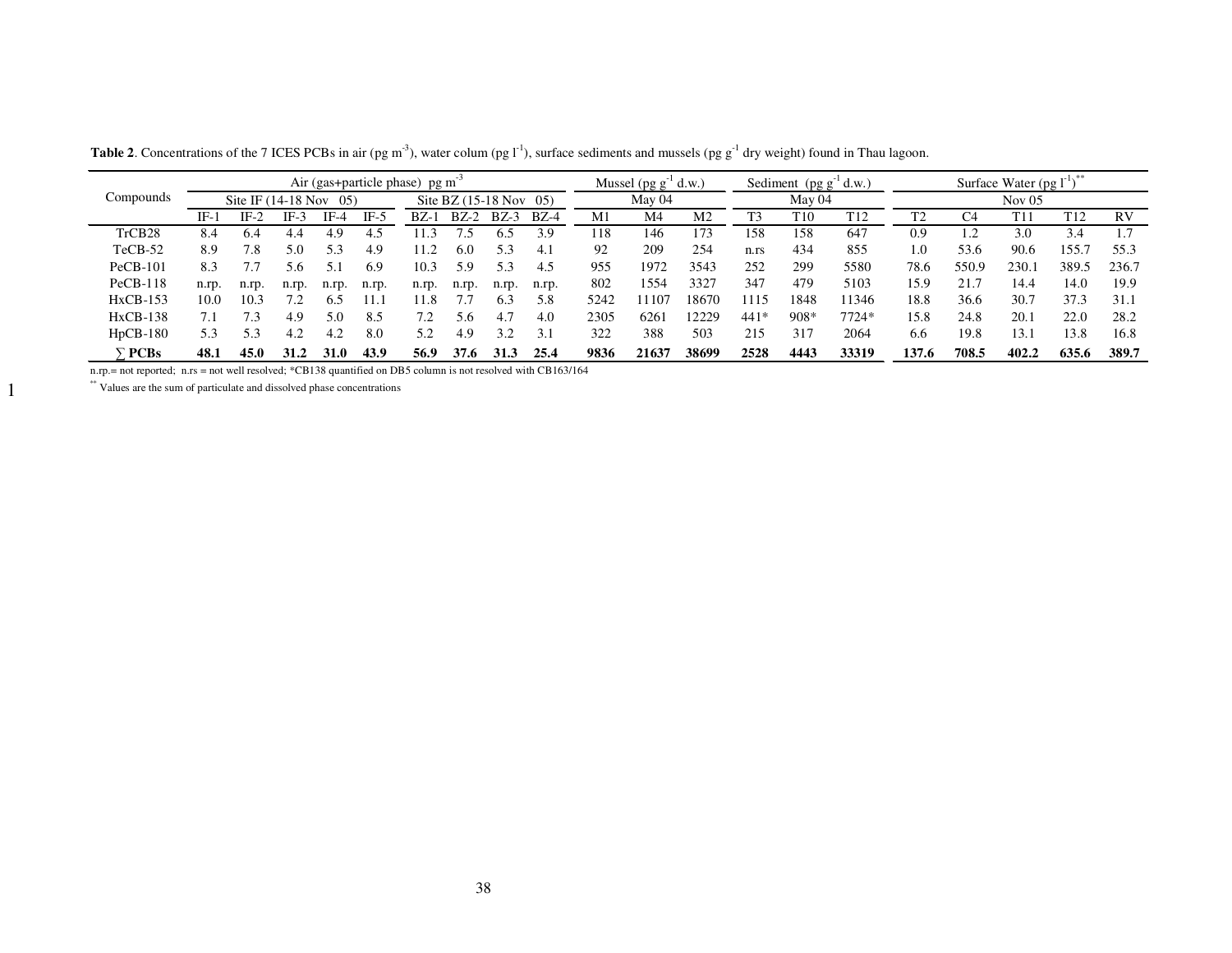- 
- 2

# 3 **FIGURE LEGENDS**

4

5 **Figure 1.** Location of Thau Lagoon (France) and air, water, sediments and mussels 6 sampling sites. Surface sediments and mussels were collected in May 2004 whereas air and 7 water samples were collected in November 2005. Locations in the map are approximated 8 (see coordinates for exact location).

9

**Figure 2.** Wind directions and wind speeds registered during the sampling period  $(14<sup>th</sup> - 19<sup>th</sup>)$ 11 November 2005) together with the daily sampled intervals for both sites. Temperature 12 varied from 5 to 16<sup> $0$ </sup>C during that period. Precipitation was registered on days  $14<sup>th</sup>$  and  $15<sup>th</sup>$ . 13 Data are from Météo France, station from Sète.

14

15

16 **Figure 3**. Principal components loading plot and correlation matrix among atmospheric 17 variables and ∑PCBs and ∑PCDD/Fs air concentrations during the sampling week. Values 18 were expressed as mean over the 24h period. Numbers are Pearson  $R^2$  (\* p<0.05).

19

20 **Figure 4**. Distribution pattern of PCDD/F congeners in air (sum of particuale + gas phases) 21 in both sampling sites, particulate water phase (East, middle, mid-East and West sites), 22 sediment (middle and East sites) and mussels samples (East, middle and West sites) from 23 Thau lagoon.

24

25

26 **Figure 5.** Distribution pattern of PCB congeners in air gas phase (G), particuale phase (P), 27 and total (G+P) in both air sampling sites, water dissolved phase (D), particulte phase (SPM) and whole water (D+SPM), sediment and mussels samples (East, middle and West 28 (SPM) and whole water (D+SPM), sediment and mussels samples (East, middle and West 29 sites) from Thau lagoon. G and P patters presented correspond to a selection of IF and BZ 30 samples.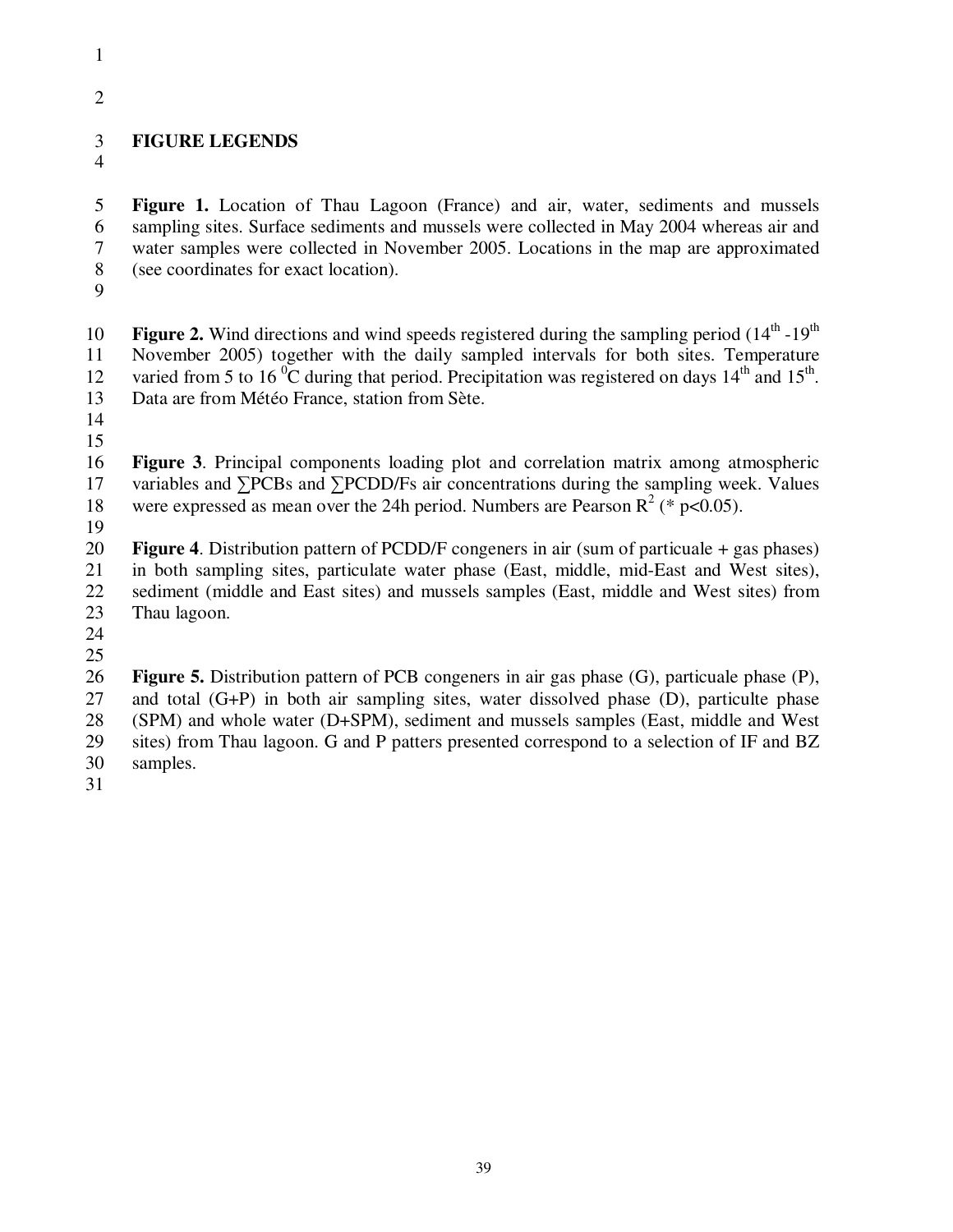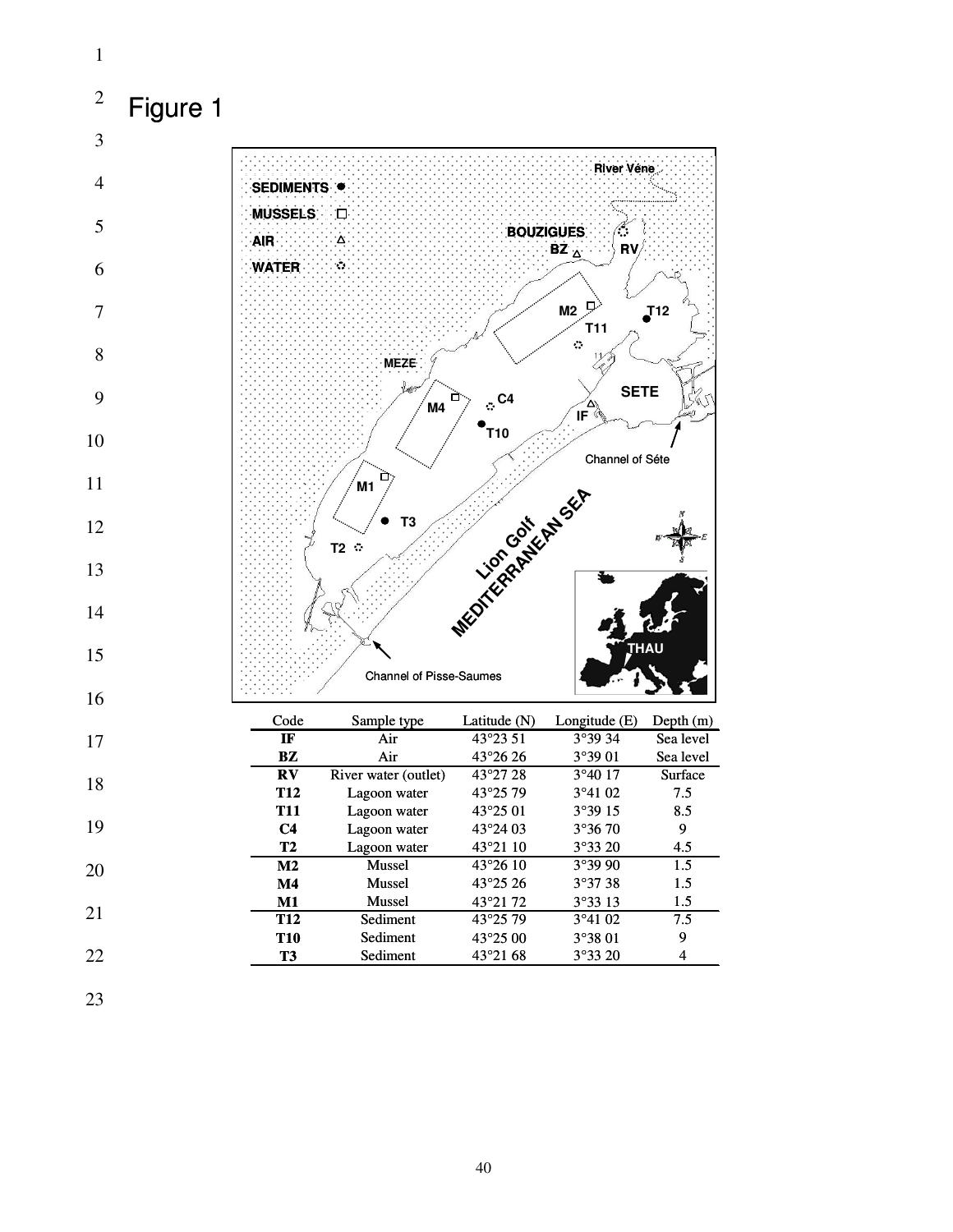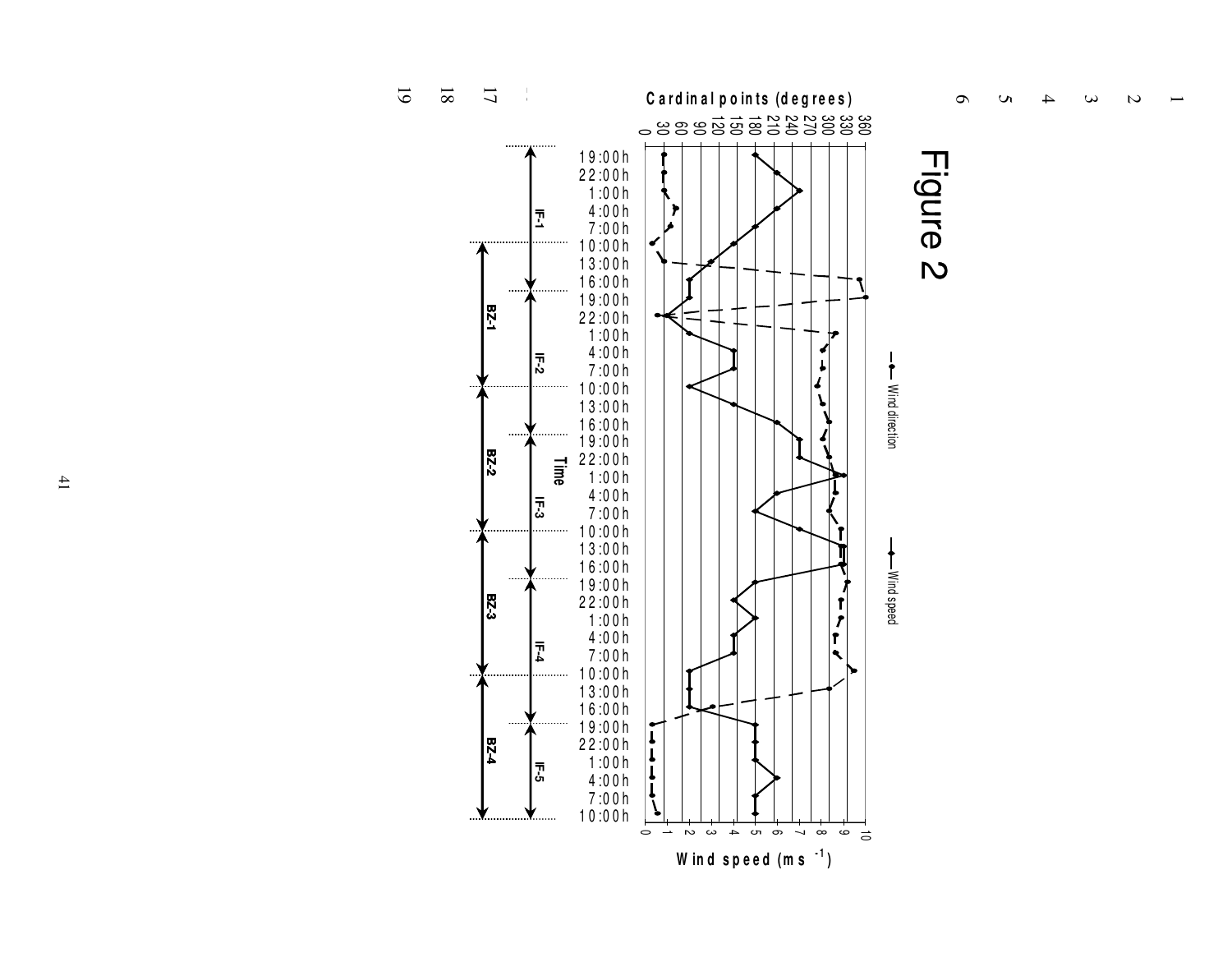

|                   |         |         |         |        | Temperature Nebulosity Humidity Atm. Press Wind direction Wind Speed >PCDDs >PCBs |        |        |        |
|-------------------|---------|---------|---------|--------|-----------------------------------------------------------------------------------|--------|--------|--------|
| <b>Nebulosity</b> | $0.9*$  |         |         |        |                                                                                   |        |        |        |
| Humidity          | $0.9*$  | $0.9*$  |         |        |                                                                                   |        |        |        |
| Atm.Press         | $-0.9*$ | $-0.6*$ | $-0.8*$ |        |                                                                                   |        |        |        |
| Wind direction    | $-0.3$  | $-0.6*$ | $-0.5*$ | 0.1    |                                                                                   |        |        |        |
| Wind Speed        | $-0.1$  | $-0.1$  | $-0.3$  | $-0.1$ | 0                                                                                 |        |        |        |
| $\sum$ PCDDs      | 0.2     | 0.4     | 0.2     | $-0.1$ | 0                                                                                 | $-0.3$ |        |        |
| $\sum$ PCBs       | $0.6*$  | $0.8*$  | $0.7*$  | $-0.4$ | $-0.3$                                                                            | $-0.5$ | 0.4    |        |
| $\sum$ PCDFs      | 0.3     | 0.2     | 0.1     | $-0.2$ | 0.1                                                                               | 0      | $0.7*$ | $-0.1$ |
|                   |         |         |         |        |                                                                                   |        |        |        |

2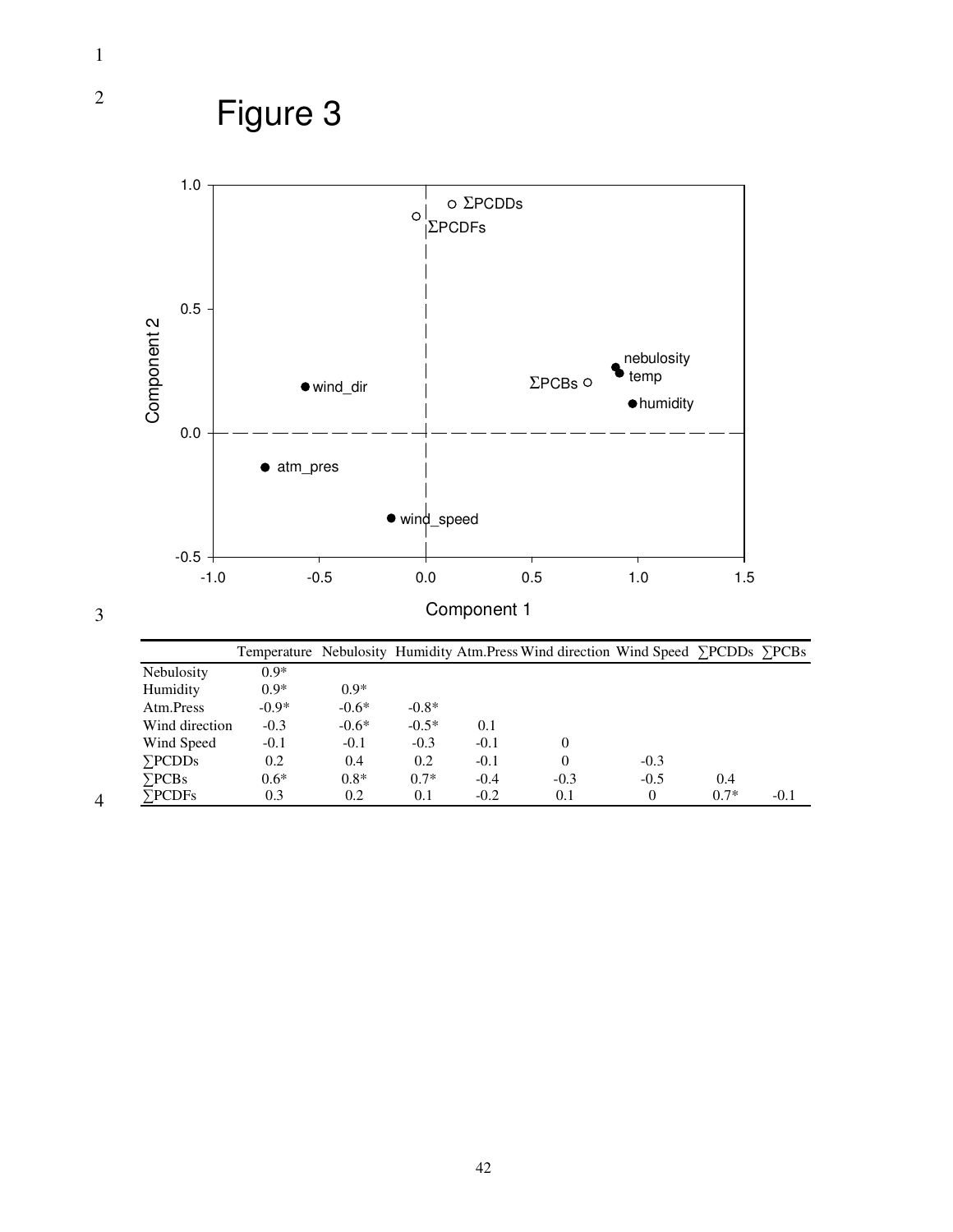